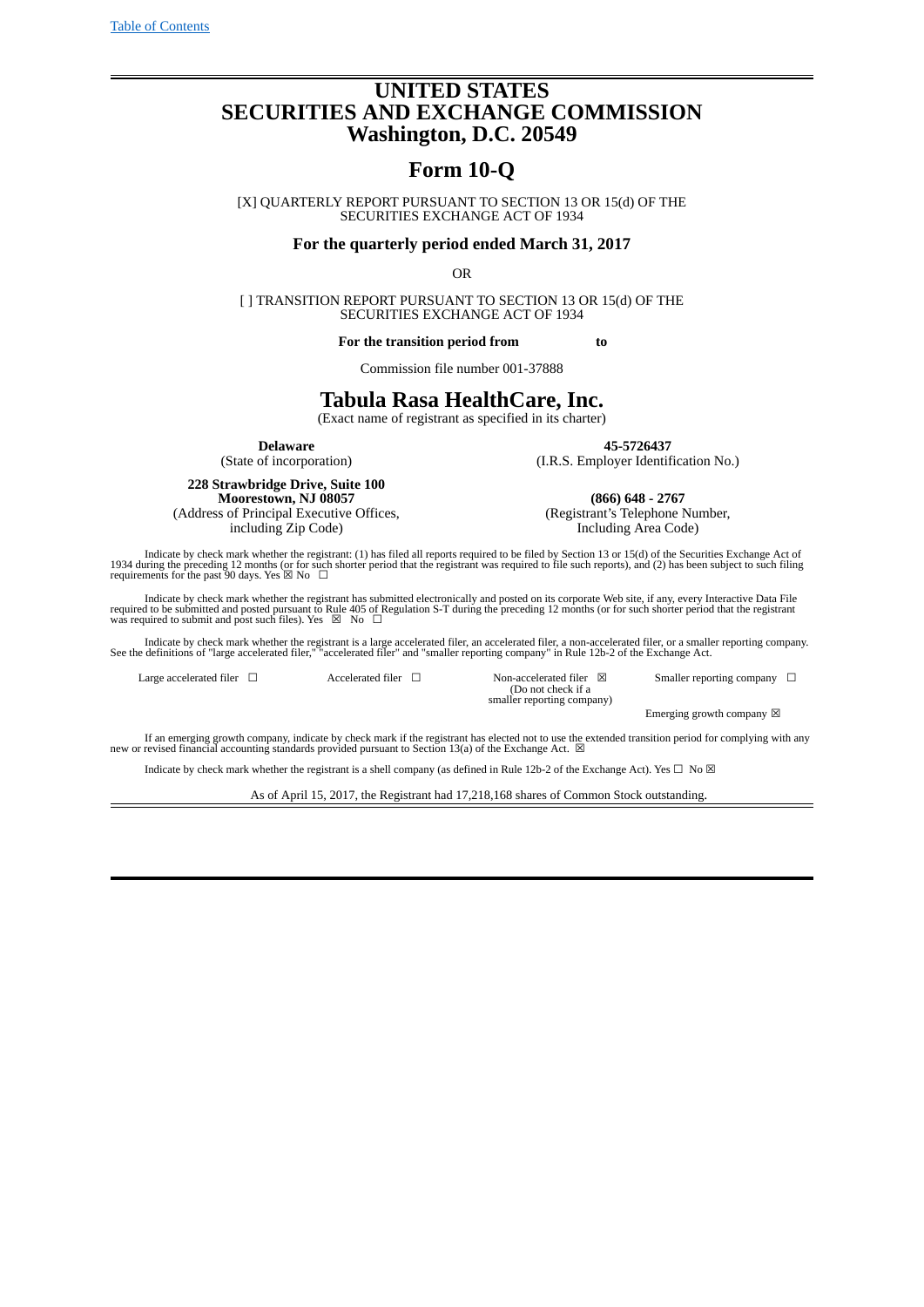#### **TABULA RASA HEALTHCARE, INC. QUARTERLY REPORT ON FORM 10-Q For the period ended March 31, 2017**

# <span id="page-1-0"></span>**TABLE OF CONTENTS**

**Page Number [PART](#page-2-0) I** Financial [Information](#page-2-0) 3 [Item](#page-2-1) 1. Financial [Statements](#page-2-1)<br>
Unaudited Consolidated Balance Sheets as of March 31, 2017 and December 31, 2016 Unaudited [Consolidated](#page-2-2) Balance Sheets as of March 31, 2017 and December 31, 2016 3 Unaudited [Consolidated](#page-3-0) Statements of Operations for the three months ended March 31, 2017 and 2016 4 Unaudited Consolidated Statement of [Stockholders'](#page-4-0) Equity for the three months ended March 31, 2017 Unaudited [Consolidated](#page-5-0) Statements of Cash Flows for the three months ended March 31, 2017 and 2016 6 Notes to Unaudited [Consolidated](#page-6-0) Financial Statements 7 [Item](#page-22-0) 2. [Management's](#page-22-0) Discussion and Analysis of Financial Condition and Results of Operations 23 [Item](#page-37-0) 3. [Quantitative](#page-37-0) and Qualitative Disclosures About Market Risk 38<br>Item 4. Controls and Procedures 39 **Controls and [Procedures](#page-38-0)** 39 **[PART](#page-39-0) II** Other [Information](#page-39-0) 40 [Item](#page-39-1) 1. Legal [Proceedings](#page-39-1) 40 [Item](#page-39-2) 1A. Risk [Factors](#page-39-2) 40 [Item](#page-39-3) 2. [Unregistered](#page-39-3) Sales of Equity Securities and Use of Proceeds 40<br>
Item 3. Defaults Upon Senior Securities 40<br>
40 [Item](#page-39-4) 3. Defaults Upon Senior [Securities](#page-39-4) 40 [Item](#page-39-5) 4. Mine Safety [Disclosures](#page-39-5) 40<br>Item 5. Other Information. 40 Other [Information.](#page-39-6) 40 **[Item](#page-39-7) 6.** [Exhibits](#page-39-7)  $\frac{1}{2}$  Exhibits 40 **[Signatures](#page-40-0)** 41 **[Exhibit](#page-41-0) Index** 42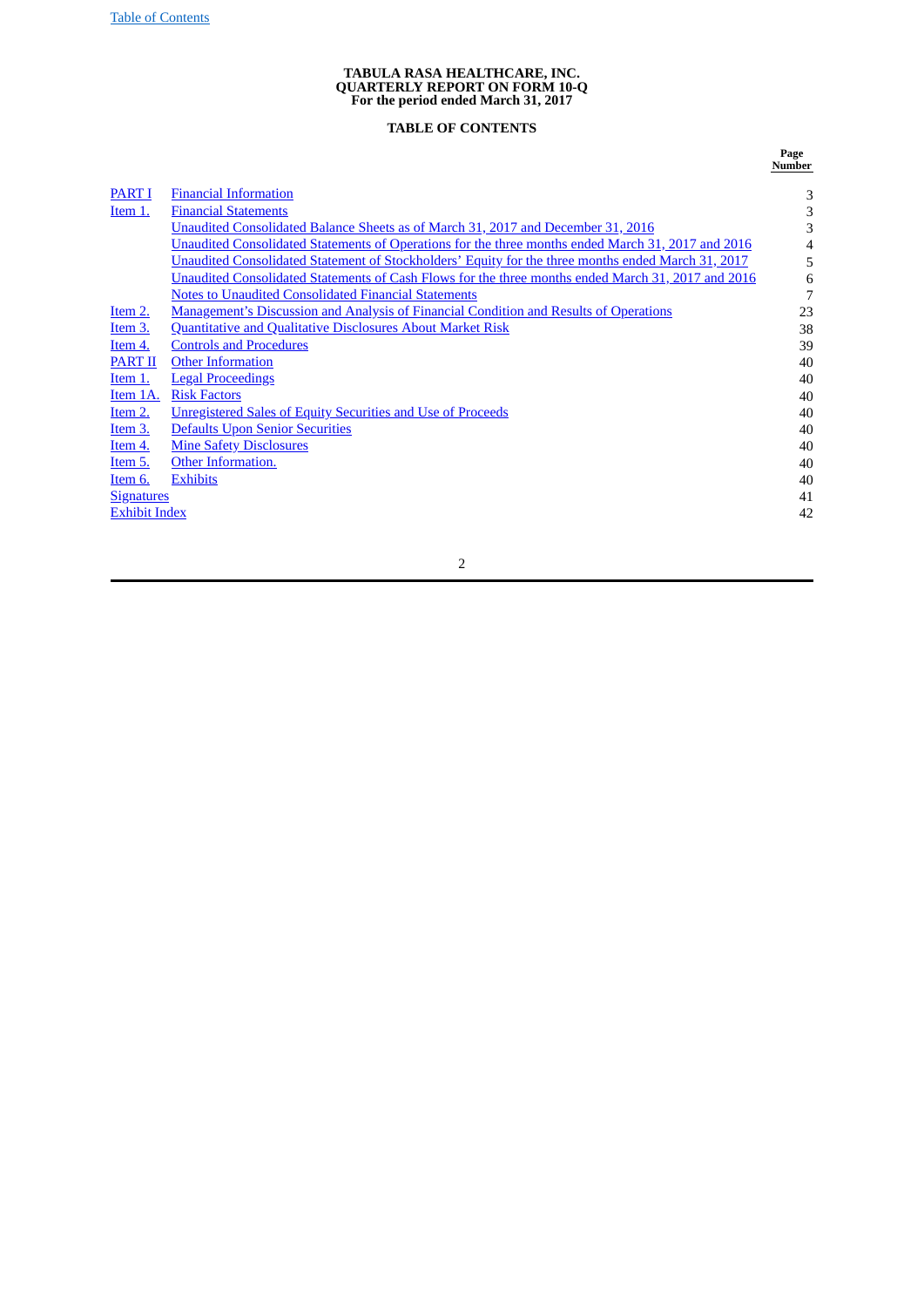# <span id="page-2-2"></span><span id="page-2-0"></span>**PART I. – FINANCIAL INFORMATION**

# **Item 1. Financial Statements**

#### <span id="page-2-1"></span>**TABULA RASA HEALTHCARE, INC. UNAUDITED CONSOLIDATED BALANCE SHEETS (In thousands, except share and per share amounts)**

|                                                                                                                                                                                   | March 31,<br>2017 |                |              | December 31,<br>2016 |
|-----------------------------------------------------------------------------------------------------------------------------------------------------------------------------------|-------------------|----------------|--------------|----------------------|
| <b>Assets</b>                                                                                                                                                                     |                   | (unaudited)    |              |                      |
| Current assets:                                                                                                                                                                   |                   |                |              |                      |
| Cash                                                                                                                                                                              | \$                | 2.805          | \$           | 4,345                |
| Accounts receivable, net                                                                                                                                                          |                   | 8,589          |              | 6,646                |
| Inventories                                                                                                                                                                       |                   | 3.021          |              | 2,911                |
| Rebates receivable                                                                                                                                                                |                   | 315            |              | 312                  |
| Prepaid expenses                                                                                                                                                                  |                   | 883            |              | 869                  |
| Other current assets                                                                                                                                                              |                   | 757            |              | 581                  |
| Total current assets                                                                                                                                                              |                   | 16,370         |              | 15,664               |
| Property and equipment, net                                                                                                                                                       |                   | 6,889          |              | 6,409                |
| Software development costs, net                                                                                                                                                   |                   | 3,762          |              | 3,350                |
| Goodwill                                                                                                                                                                          |                   | 21,686         |              | 21,686               |
| Intangible assets, net                                                                                                                                                            |                   | 24.347         |              | 25,297               |
| Other assets                                                                                                                                                                      |                   | 323            |              | 333                  |
| <b>Total assets</b>                                                                                                                                                               | \$                | 73,377         | \$           | 72,739               |
| Liabilities and stockholders' equity                                                                                                                                              |                   |                |              |                      |
| Current liabilities:                                                                                                                                                              |                   |                |              |                      |
| Current portion of long-term debt                                                                                                                                                 | \$                | 696            | $\mathbb{S}$ | 674                  |
| Acquisition-related consideration payable                                                                                                                                         |                   | 579            |              | 568                  |
| Acquisition-related contingent consideration                                                                                                                                      |                   | 1.531          |              | 1,493                |
| Accounts payable                                                                                                                                                                  |                   | 5,940          |              | 6,115                |
| Accrued expenses and other liabilities                                                                                                                                            |                   | 5.337          |              | 2.159                |
| Total current liabilities                                                                                                                                                         |                   | 14.083         |              | 11,009               |
| Long-term debt                                                                                                                                                                    |                   | 934            |              | 1,072                |
| Long-term acquisition-related contingent consideration                                                                                                                            |                   |                |              | 1,515                |
| Deferred income tax liability                                                                                                                                                     |                   | 927            |              | 832                  |
| Other long-term liabilities                                                                                                                                                       |                   | 2,307          |              | 2,205                |
| <b>Total liabilities</b>                                                                                                                                                          |                   | 18,251         |              | 16,633               |
|                                                                                                                                                                                   |                   |                |              |                      |
| Commitments and contingencies (Note 16)                                                                                                                                           |                   |                |              |                      |
| Stockholders' equity:                                                                                                                                                             |                   |                |              |                      |
| Preferred stock, \$0.0001 par value; 10,000,000 shares authorized; no shares issued and outstanding at<br>March 31, 2017 and December 31, 2016                                    |                   |                |              |                      |
| Common stock, \$0.0001 par value; 100,000,000 shares authorized, 17,097,080 and 16,628,476 shares issued<br>and outstanding at March 31, 2017 and December 31, 2016, respectively |                   | $\overline{2}$ |              | $\overline{2}$       |
| Additional paid-in capital                                                                                                                                                        |                   | 92,928         |              | 91,027               |
| Accumulated deficit                                                                                                                                                               |                   | (37, 804)      |              | (34, 923)            |
| Total stockholders' equity                                                                                                                                                        |                   | 55.126         |              | 56,106               |
| Total liabilities and stockholders' equity                                                                                                                                        | \$                | 73,377         | \$           | 72,739               |
|                                                                                                                                                                                   |                   |                |              |                      |

See accompanying notes to unaudited consolidated financial statements.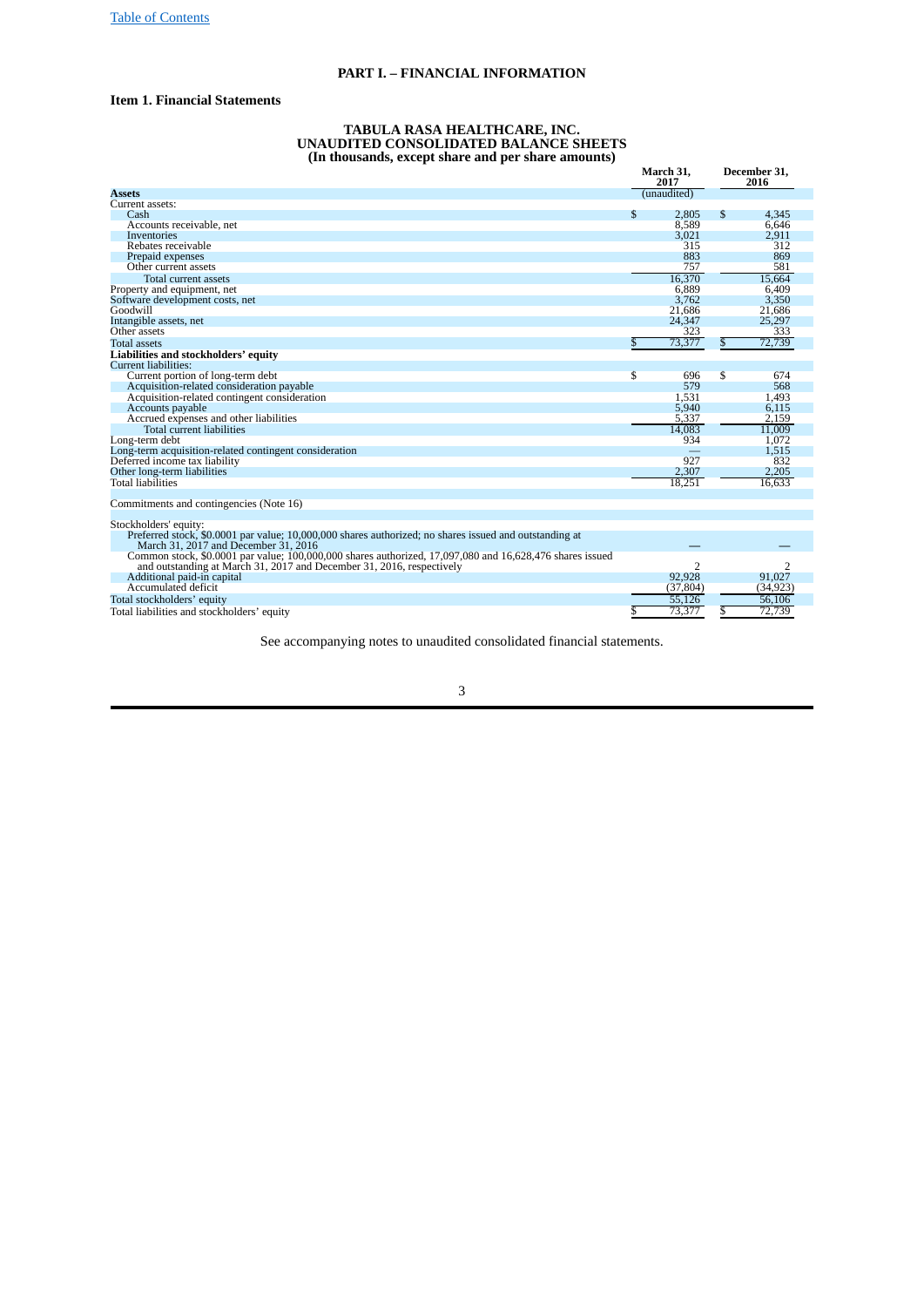#### <span id="page-3-0"></span>**TABULA RASA HEALTHCARE, INC. UNAUDITED CONSOLIDATED STATEMENTS OF OPERATIONS (In thousands, except share and per share amounts)**

|                                                                              |    | <b>Three Months Ended</b><br>March 31, |                         |            |  |
|------------------------------------------------------------------------------|----|----------------------------------------|-------------------------|------------|--|
|                                                                              |    | 2017                                   |                         | 2016       |  |
| Revenue:                                                                     |    |                                        |                         |            |  |
| Product revenue                                                              | \$ | 22,696                                 | \$                      | 17,785     |  |
| Service revenue                                                              |    | 4,993                                  |                         | 2,372      |  |
| Total revenue                                                                |    | 27,689                                 |                         | 20,157     |  |
| Cost of revenue, exclusive of depreciation and amortization shown below:     |    |                                        |                         |            |  |
| Product cost                                                                 |    | 17.405                                 |                         | 12,982     |  |
| Service cost                                                                 |    | 2.250                                  |                         | 951        |  |
| Total cost of revenue                                                        |    | 19.655                                 |                         | 13.933     |  |
| Gross profit                                                                 |    | 8.034                                  |                         | 6.224      |  |
| Operating expenses:                                                          |    |                                        |                         |            |  |
| Research and development                                                     |    | 1.219                                  |                         | 889        |  |
| Sales and marketing                                                          |    | 1.230                                  |                         | 770        |  |
| General and administrative                                                   |    | 6.509                                  |                         | 1.893      |  |
| Change in fair value of acquisition-related contingent consideration expense |    | 21                                     |                         | 54         |  |
| Depreciation and amortization                                                |    | 1.765                                  |                         | 1,004      |  |
| Total operating expenses                                                     |    | 10,744                                 |                         | 4,610      |  |
| (Loss) income from operations                                                |    | (2,710)                                |                         | 1.614      |  |
| Other (income) expense:                                                      |    |                                        |                         |            |  |
| Change in fair value of warrant liability                                    |    |                                        |                         | (134)      |  |
| Interest expense                                                             |    | 76                                     |                         | 1.503      |  |
| Total other expense                                                          |    | 76                                     |                         | 1.369      |  |
| (Loss) income before income taxes                                            |    | (2,786)                                |                         | 245        |  |
| Income tax expense                                                           |    | 95                                     |                         | 36         |  |
| Net (loss) income                                                            | \$ | (2.881)                                | \$                      | 209        |  |
| Net (loss) income attributable to common stockholders:                       |    |                                        |                         |            |  |
| <b>Basic</b>                                                                 | S  | (2,881)                                | \$                      | 293        |  |
| <b>Diluted</b>                                                               |    | (2,881)                                | $\overline{\mathbb{S}}$ | 94         |  |
| Net (loss) income per share attributable to common stockholders:             |    |                                        |                         |            |  |
| <b>Basic</b>                                                                 | S  | (0.18)                                 | \$                      | 0.06       |  |
| <b>Diluted</b>                                                               |    | (0.18)                                 | $\overline{s}$          | 0.01       |  |
| Weighted average common shares outstanding:                                  |    |                                        |                         |            |  |
| Basic                                                                        |    | 16,238,761                             |                         | 4,671,097  |  |
|                                                                              |    | 16,238,761                             |                         | 12,428,124 |  |
| <b>Diluted</b>                                                               |    |                                        |                         |            |  |

See accompanying notes to unaudited consolidated financial statements.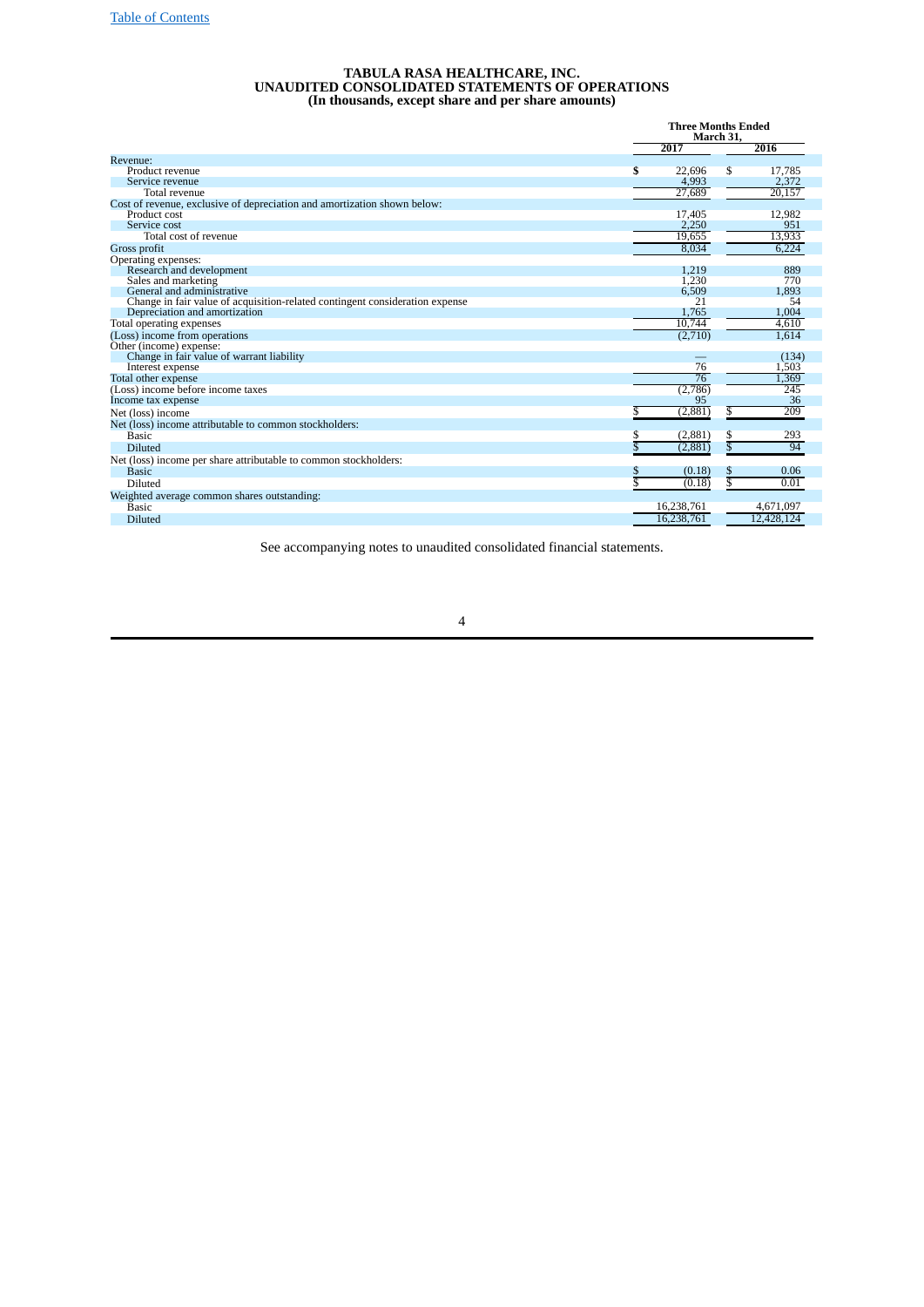#### **TABULA RASA HEALTHCARE, INC. UNAUDITED CONSOLIDATED STATEMENTS OF STOCKHOLDERS' EQUITY (In thousands, except share amounts)**

|                                   |        |                        |               | <b>Stockholders' Equity</b> |                     |                |                        |
|-----------------------------------|--------|------------------------|---------------|-----------------------------|---------------------|----------------|------------------------|
|                                   |        | <b>Preferred Stock</b> | Common Stock  |                             | Additional<br>Paid- | Accumulated    | Total<br>Stockholders' |
|                                   | Shares | Amount                 | <b>Shares</b> | Amount                      | in Capital          | <b>Deficit</b> | Equity                 |
| Balance, January 1, 2017          |        |                        | 16,628,476    |                             | 91,027              | (34, 923)      | 56,106                 |
| Issuance of restricted stock      |        |                        | 5.212         |                             |                     |                |                        |
| Shares surrendered by stockholder |        |                        | (246)         |                             |                     |                |                        |
| Net exercise of stock options     |        |                        | 446,835       |                             | (1,970)             |                | (1,970)                |
| Exercise of stock options         |        |                        | 16,803        |                             | 50                  |                | 50                     |
| Stock-based compensation expense  |        |                        |               |                             | 3,821               |                | 3,821                  |
| Net loss                          |        |                        |               |                             |                     | (2,881)        | (2,881)                |
| Balance, March 31, 2017           |        |                        | 17,097,080    |                             | 92,928              | (37, 804)      | 55,126                 |

<span id="page-4-0"></span>See accompanying notes to unaudited consolidated financial statements.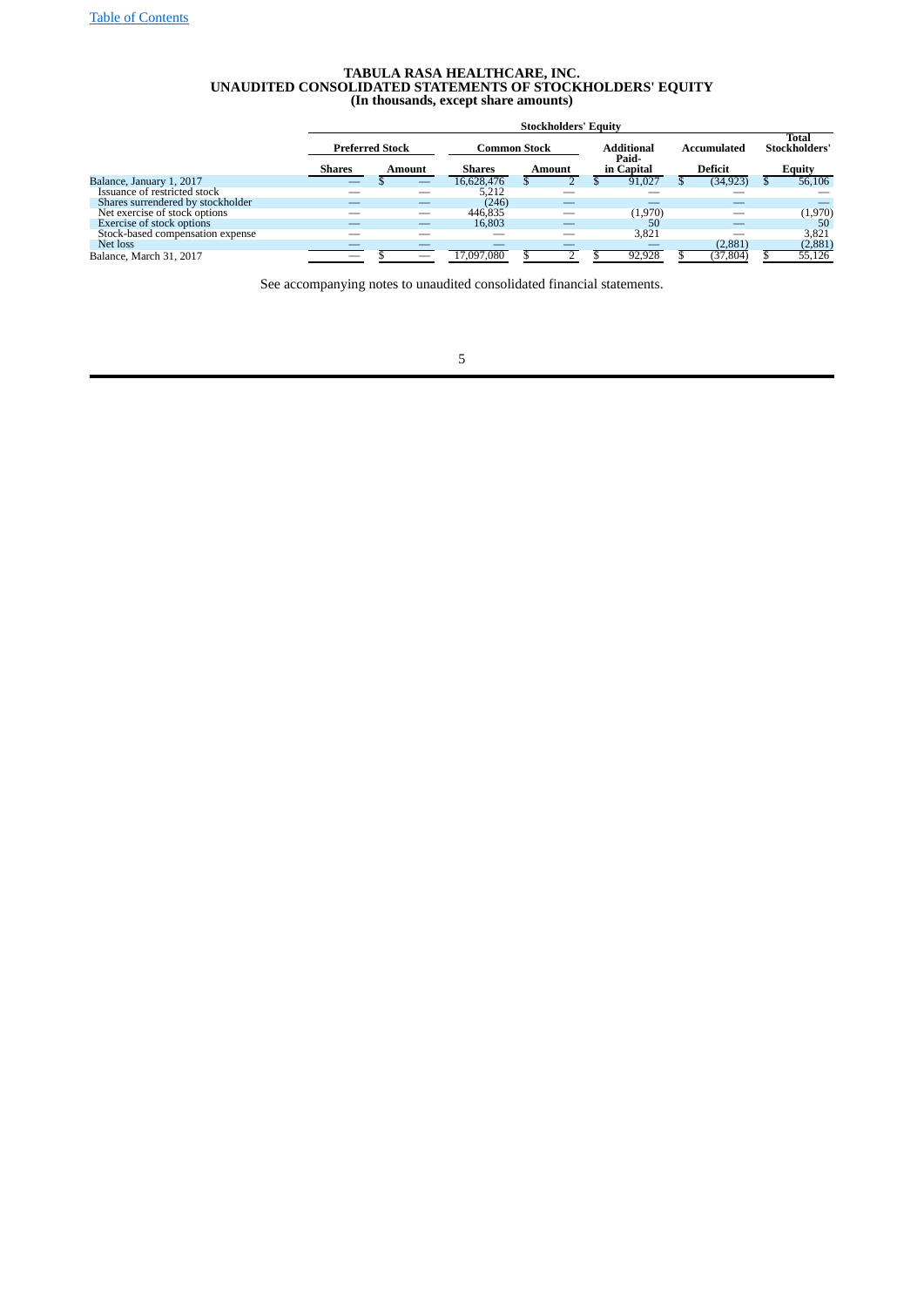#### <span id="page-5-0"></span>**TABULA RASA HEALTHCARE, INC. UNAUDITED CONSOLIDATED STATEMENTS OF CASH FLOWS (In thousands)**

|                                                                                                   | <b>Three Months Ended</b><br>March 31. |         |                         |          |
|---------------------------------------------------------------------------------------------------|----------------------------------------|---------|-------------------------|----------|
|                                                                                                   |                                        | 2017    |                         | 2016     |
| <b>Cash flows from operating activities:</b>                                                      |                                        |         |                         |          |
| Net (loss) income                                                                                 | \$                                     | (2,881) | \$                      | 209      |
| Adjustments to reconcile net (loss) income to net cash provided by operating activities:          |                                        |         |                         |          |
| Depreciation and amortization                                                                     |                                        | 1,765   |                         | 1.004    |
| Amortization of deferred financing costs and debt discount                                        |                                        | 22      |                         | 580      |
| Payment of imputed interest on debt                                                               |                                        |         |                         | (316)    |
| Deferred taxes                                                                                    |                                        | 95      |                         | 22       |
| Stock-based compensation                                                                          |                                        | 3,821   |                         | 127      |
| Change in fair value of warrant liability                                                         |                                        |         |                         | (134)    |
| Change in fair value of acquisition-related contingent consideration                              |                                        | 21      |                         | 54       |
| Changes in operating assets and liabilities:                                                      |                                        |         |                         |          |
| Accounts receivable, net                                                                          |                                        | (1,943) |                         | 175      |
| Inventories                                                                                       |                                        | (110)   |                         | 15       |
| Rebates receivable                                                                                |                                        | (3)     |                         | 17       |
| Prepaid expenses and other current assets                                                         |                                        | (207)   |                         | (162)    |
| Other assets                                                                                      |                                        | (1)     |                         | (34)     |
| Accounts payable                                                                                  |                                        |         |                         | 355      |
| Accrued expenses and other liabilities                                                            |                                        | 1,296   |                         | 905      |
| Other long-term liabilities                                                                       |                                        | 102     |                         | 1,718    |
| Net cash provided by operating activities                                                         |                                        | 1,977   |                         | 4,535    |
|                                                                                                   |                                        |         |                         |          |
| <b>Cash flows from investing activities:</b>                                                      |                                        |         |                         |          |
| Purchases of property and equipment                                                               |                                        | (865)   |                         | (2, 412) |
| Software development costs                                                                        |                                        | (800)   |                         | (248)    |
| Change in restricted cash                                                                         |                                        |         |                         | 200      |
| Net cash used in investing activities                                                             |                                        | (1,665) |                         | (2,460)  |
|                                                                                                   |                                        |         |                         |          |
| <b>Cash flows from financing activities:</b>                                                      |                                        |         |                         |          |
| Proceeds from exercise of stock options                                                           |                                        | 50      |                         |          |
| Payments for employee taxes for shares withheld                                                   |                                        | (88)    |                         |          |
| Payments for debt financing costs                                                                 |                                        | (18)    |                         |          |
| Borrowings on line of credit                                                                      |                                        |         |                         | 2.000    |
| Payments of acquisition-related consideration                                                     |                                        |         |                         | (180)    |
| Payments of initial public offering costs                                                         |                                        | (132)   |                         | (401)    |
| Payments of contingent consideration                                                              |                                        | (1,498) |                         | (1,895)  |
| Repayments of long-term debt                                                                      |                                        | (166)   |                         | (1, 338) |
| Net cash used in financing activities                                                             |                                        | (1.852) |                         | (1.814)  |
| Net (decrease) increase in cash                                                                   |                                        | (1,540) |                         | 261      |
| Cash, beginning of period                                                                         |                                        | 4,345   |                         | 2,026    |
| Cash, end of period                                                                               | \$                                     | 2,805   | S                       | 2,287    |
|                                                                                                   |                                        |         |                         |          |
| Supplemental disclosure of cash flow information:                                                 |                                        |         |                         |          |
| Acquisition of equipment under capital leases                                                     | \$                                     | 50      | \$                      | 318      |
| Additions to property, equipment, and software development purchases included in accounts payable | \$                                     | 330     | $\overline{\mathbb{S}}$ | 82       |
| Deferred offering costs included in accounts payable                                              | \$                                     |         | $\overline{\mathbb{S}}$ | 1.587    |
| Cash paid for interest                                                                            |                                        | 51      | \$                      | 771      |
|                                                                                                   | \$                                     |         | \$                      | (403)    |
| Decretion of redeemable convertible preferred stock to redemption value                           |                                        |         |                         |          |
| Employee payroll taxes on net exercise of stock options included in accrued expenses              | \$                                     | 1.970   |                         |          |

See accompanying notes to unaudited consolidated financial statements.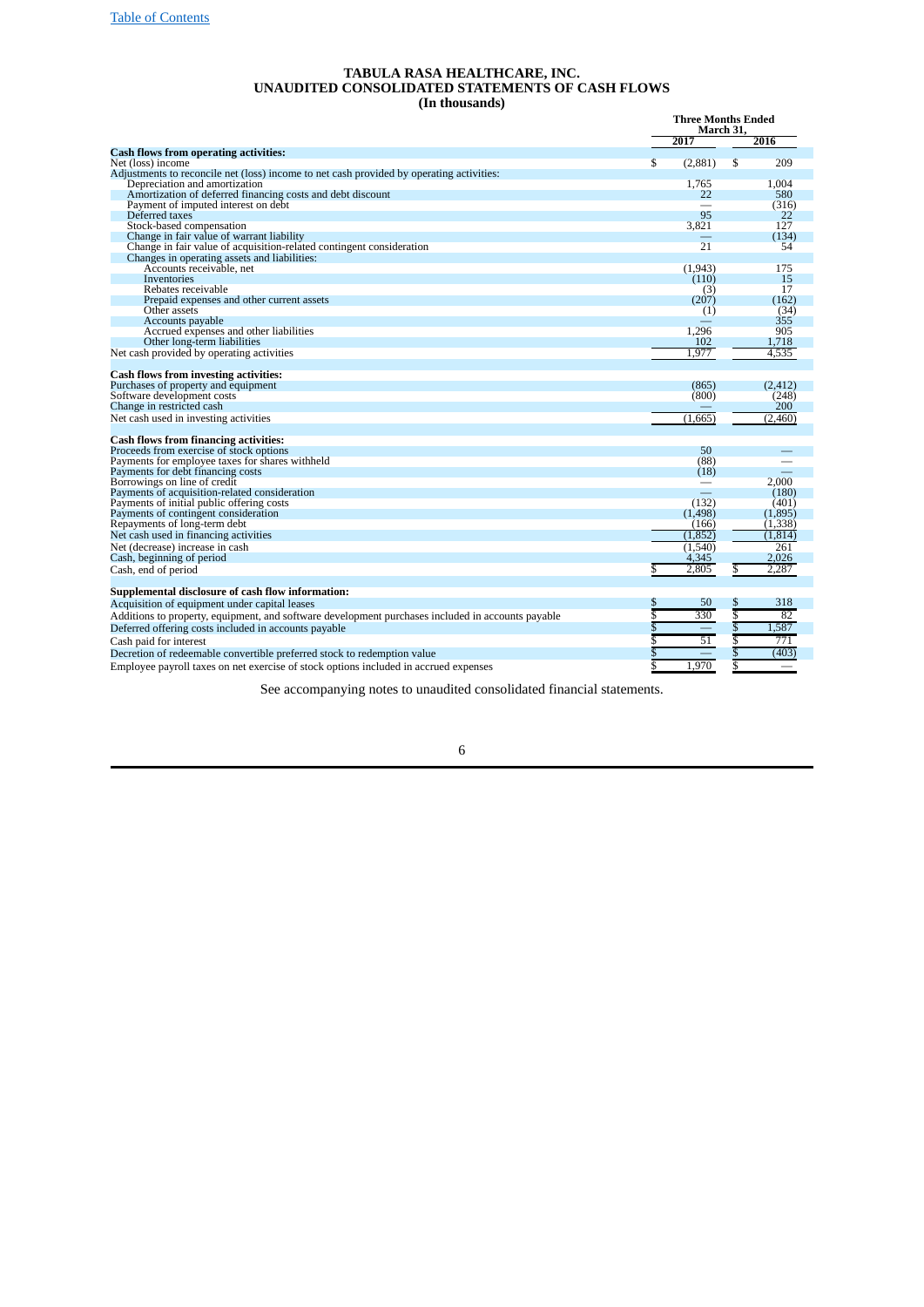# <span id="page-6-0"></span>**1. Nature of Business**

Tabula Rasa HealthCare, Inc. (the "Company") provides patient-specific, data-driven technology and solutions that enable healthcare organizations to optimize medication regimens to improve patient outcomes, reduce hospitalizations, lower healthcare costs and manage risk. The Company delivers its solutions through a comprehensive suite of technology-enabled products and services for medication risk management and risk adjustment. The Company serves healthcare organizations that focus on populations with complex healthcare needs and extensive medication requirements. The Company's suite of cloud-based software solutions provides prescribers, pharmacists and healthcare organizations with sophisticated and innovative tools to better manage the medication-related needs of patients.

On October 4, 2016, the Company closed its initial public offering (the "IPO") in which the Company issued and sold 4,300,000 shares of common stock, plus the exercise of the underwriters' option to purchase an additional 645,000 shares of common stock, at an issuance price of \$12.00 per share. The Company received net proceeds of \$55,186 after deducting underwriting discounts and commissions of \$4,154 but before deducting other offering expenses. In addition, upon the closing of the IPO, all of the Company's then outstanding Class A Non-Voting common stock and Class B Voting common stock, totaling 5,583,405 shares, were automatically redesignated into shares of common stock, and all of the Company's then outstanding convertible preferred stock converted into an aggregate of 5,089,436 shares of common stock. In addition, 202,061 shares of common stock were issued upon the automatic net exercise of outstanding warrants to purchase common stock that would have otherwise terminated immediately prior to the closing of the IPO. Additionally, in connection with the closing of the IPO, outstanding warrants to purchase shares of preferred stock converted into warrants to purchase an aggregate of 463,589 shares of common stock.

Upon completion of the IPO on October 4, 2016, the Company filed an amended and restated certificate of incorporation to, among other things, state that the aggregate number of shares of stock that the Company is authorized to issue is 100,000,000 shares of common stock, par value \$0.0001 per share, and 10,000,000 shares of undesignated preferred stock, par value \$0.0001 per share.

### **2. Summary of Significant Accounting Policies**

The Company's significant accounting policies are disclosed in the Company's audited consolidated financial statements for the year ended December 31, 2016, which are included in the Company's annual report filed on Form 10-K on March 14, 2017. Since the date of those audited consolidated financial statements, there have been no Company's significant accounting policies, including the status of recent accounting pronouncements, other than those detailed below.

# *(a) Basis of Presentation*

The accompanying unaudited consolidated financial statements of the Company have been prepared in accordance with U.S. generally accepted accounting principles ("GAAP") and applicable rules and regulations of the Securities and Exchange Commission (the "SEC") regarding interim financial reporting. The unaudited interim consolidated financial statements have been prepared on the same basis as the annual audited consolidated financial statements and, in the opinion of management, reflect all adjustments (consisting of normal recurring accruals and adjustments), necessary for the fair statement of the Company's interim consolidated financial position for the periods indicated. The interim results for the three months ended March 31, 2017 are not necessarily indicative of results to be expected for the year ending December 31, 2017, any other interim periods, or any future year or period. As such, the information included in this quarterly report on Form 10- Q should be read in conjunction with the consolidated financial statements and accompanying notes included in the Company's annual report as filed on Form 10-K.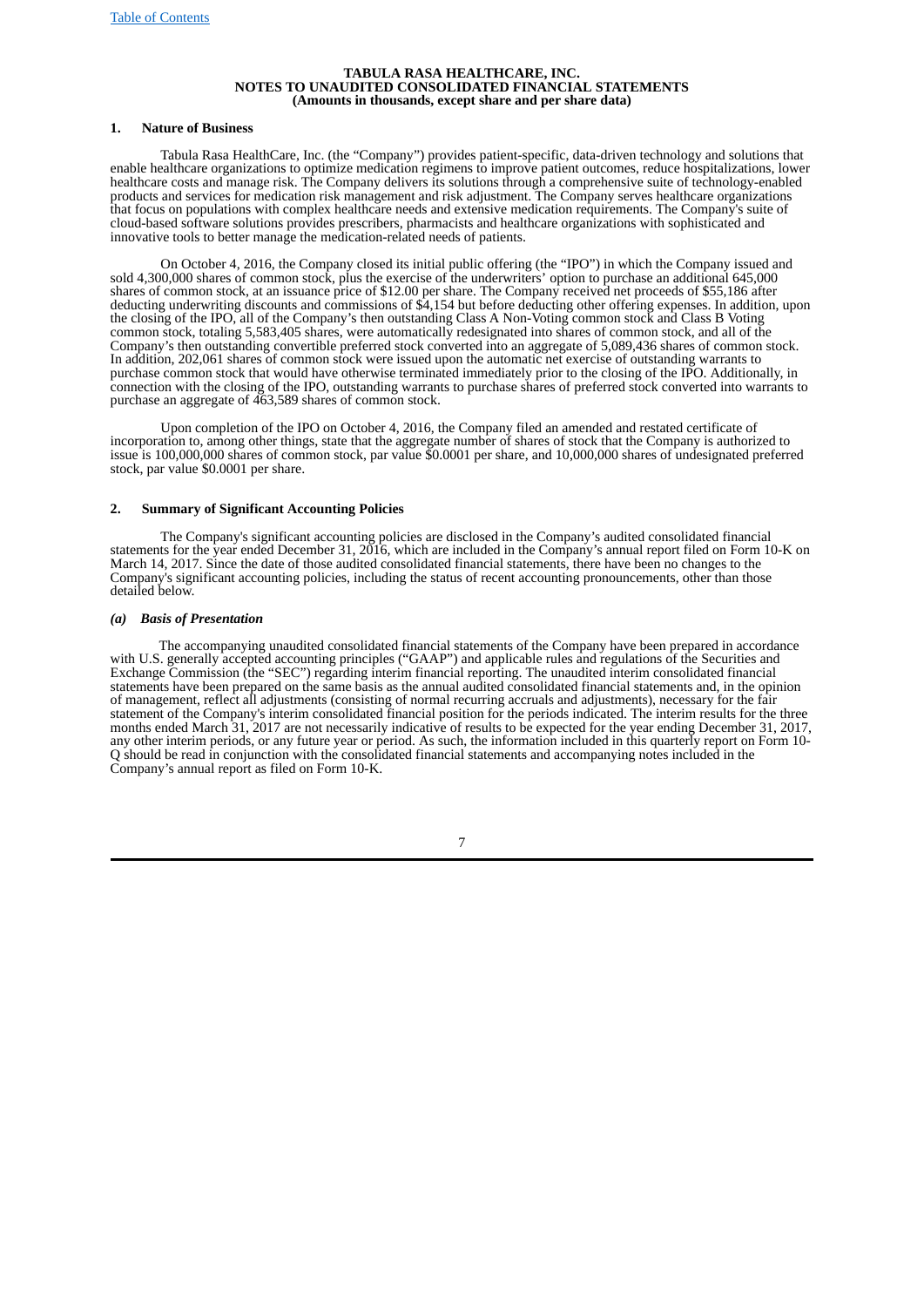# *(b) Liquidity*

The Company's unaudited consolidated financial statements have been prepared on the basis of continuity of operations, realization of assets and the satisfaction of liabilities in the ordinary course of business. Management believes that the Company's cash on hand of \$2,805 as of March 31, 2017, cash flows from operations and borrowing availability under the Amended 2015 Revolving Line (Note 10) are sufficient to fund the Company's planned operations through at least June 30, 2018.

# *(c) Use of Estimates*

The preparation of consolidated financial statements in conformity with GAAP requires management to make estimates and assumptions that affect the reported amounts of assets and liabilities, disclosure of contingent assets and liabilities at the date of the financial statements and the reported amounts of revenues and expenses during the reporting period. Actual results could differ from those estimates or assumptions.

# *(d) Revenue Recognition*

The Company recognizes revenue from product sales or services rendered when (i) persuasive evidence of an arrangement exists, (ii) services have been rendered, (iii) the price to its client is fixed or determinable and (iv) collectability is reasonably assured.

When the Company enters into arrangements with multiple deliverables, it applies the accounting guidance for revenue arrangements with multiple deliverables and evaluates each deliverable to determine whether it represents a separate unit of accounting based on the following criteria: (i) whether the delivered item has value to the customer on a standalone basis, and (ii) if the contract includes a general right of return relative to the delivered item, delivery or performance of the undelivered item(s) is considered probable and substantially in the control of the Company. Revenue is allocated to each element in an arrangement based on a selling price hierarchy. The selling price for a deliverable is based on estimated selling prices ("ESP") as vendor specific objective evidence or third party evidence is not available. The Company establishes ESP for the elements of its arrangements based upon its pricing practices and class of customers. The stated prices for the various deliverables of the Company's contracts are consistent across classes of customers.

#### *Product Revenue*

The Company enters into multiple-element arrangements with healthcare organizations to provide software enabled medication risk management solutions. Under these contracts, revenue is generated through the components listed below.

# *Prescription medication revenue*

The Company sells prescription medications directly to healthcare organizations through its prescription fulfillment pharmacies. Prescription medication fees are based upon the prices stated in customer contracts for the prescription and include a dispensing fee. Prescription medication revenue, including dispensing fees, is recognized when the product is shipped to the customer. Prescription medications are considered a separate unit of accounting.

#### *Per member per month fees — medication risk management services*

The Company receives a fixed monthly administrative fee for each member in the program contracted for medication risk management services. This fee, which is included in product revenue in the consolidated statement of operations, is recognized on a monthly basis as medication risk management services are provided. The services associated with the per member per month fees are considered a separate unit of accounting.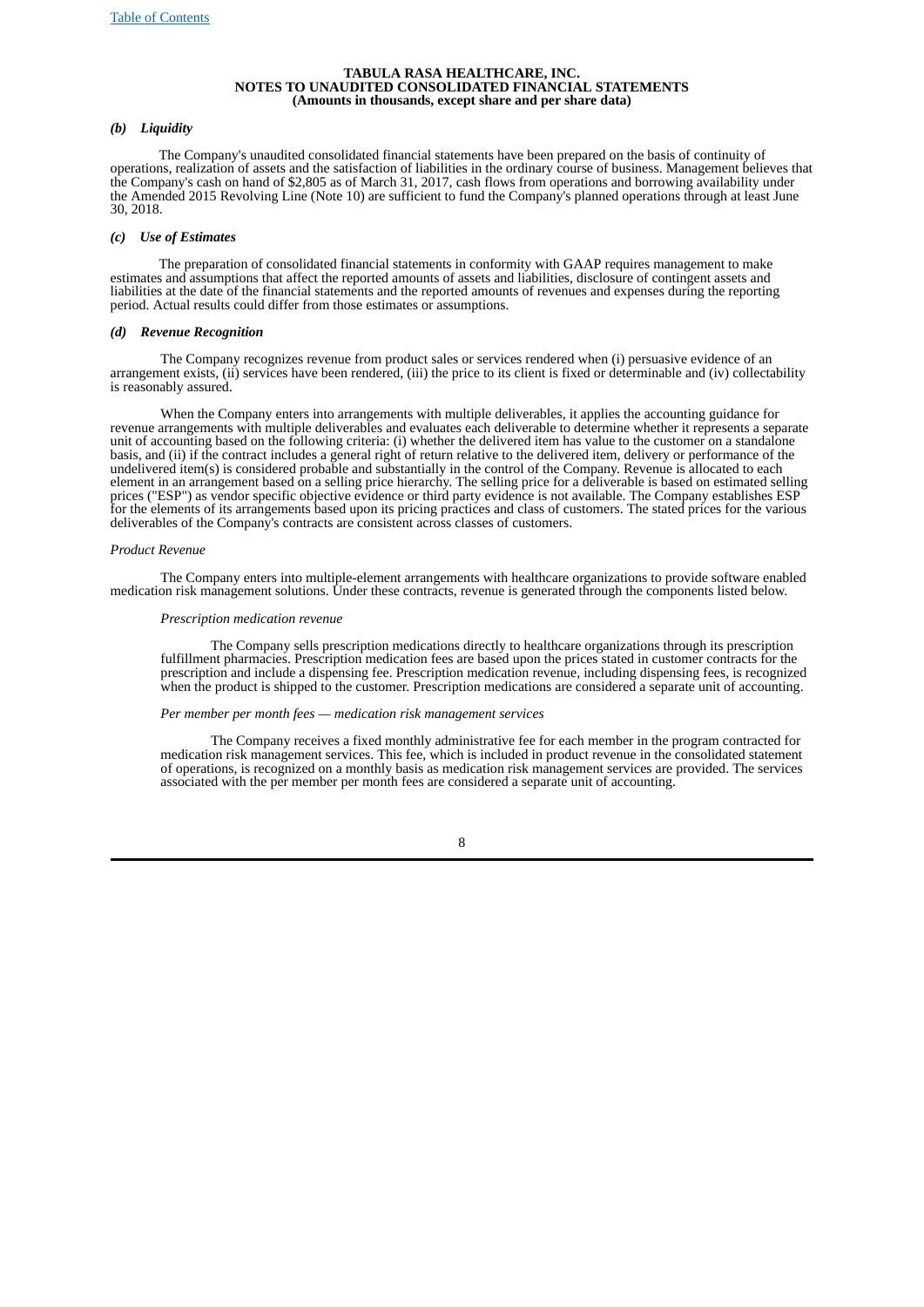# *Service Revenue*

The Company enters into contracts with healthcare organizations to provide (i) risk adjustment and (ii) pharmacy cost management services, which include training client staff and providers about documentation and diagnosis coding, analyzing clients' data collection and submission processes, and delivering meaningful analytics for understanding reimbursement complexities. In the third quarter of 2016, the Company began providing medication risk management services utilizing the Medication Risk Mitigation Matrix ("MRM Matrix") technology alone, without the related fulfillment services, which are referred to as MRM Service Contracts.

Under the risk adjustment contracts and MRM Service Contracts, there are generally three revenue generating components:

#### *Set up fees:*

The Company's contracts with its risk adjustment and MRM Service Contract customers often require customers to pay non-refundable set up fees, which are deferred and recognized over the estimated term of the contract. These fees are charged at the beginning of the customer relationship as compensation for the Company's efforts to prepare the customer and configure its system for the data collection process. The set up activities do not represent a separate unit of accounting as they do not have value apart from the broader risk adjustment and MRM Service Contracts. Incremental direct costs associated with such set up activities are also deferred and amortized over the shorter of the estimated customer life or stated contract period.

### *Per member per month fees*

The Company receives a fixed monthly fee for each member in the respective programs. These services represent a separate unit of accounting and are offered independently from any other services. Revenue for these services is recognized each month as the services are performed.

#### *Hourly consulting fees*

The Company sometimes contracts with customers to perform various other services. Such services are billed on a time and materials basis, at agreed hourly rates. Consulting services represent a separate unit of accounting and are offered independently from any other services. Revenue for these services is recognized as time is incurred on the project.

The Company's pharmacy cost management services include subscription revenue from customers and revenues from drug manufacturers for the sale of drug utilization data. Subscription revenue is recognized monthly as either a flat fee or as a percentage of monthly transactions incurred. Data and statistics fees from drug manufacturers are recognized as revenue when received due to the unpredictable nature of the payments and because fees are not fixed and determinable until received.

# *(e) Cost of Product Revenue*

Cost of product revenue includes all costs directly related to the medication risk management offering, including costs relating to the Company's pharmacists' collaboration on a patient's medication management, clinical analysis of the results and, when necessary, offering guidance to the prescriber based upon the review of the medication risk mitigation matrix and the individual patient's medical history, as well as the fulfillment and distribution of prescription drugs. Costs consist primarily of the purchase price of the prescription drugs the Company dispenses, expenses to package, dispense and distribute prescription drugs, expenses associated with the Company's medication care plan support centers and prescription fulfillment centers, including employment costs and stock-based compensation, and expenses related to the hosting of the Company's technology platform. Such costs also include direct overhead expenses, as well as allocated miscellaneous overhead costs. The Company allocates miscellaneous overhead costs among functions based on employee headcount.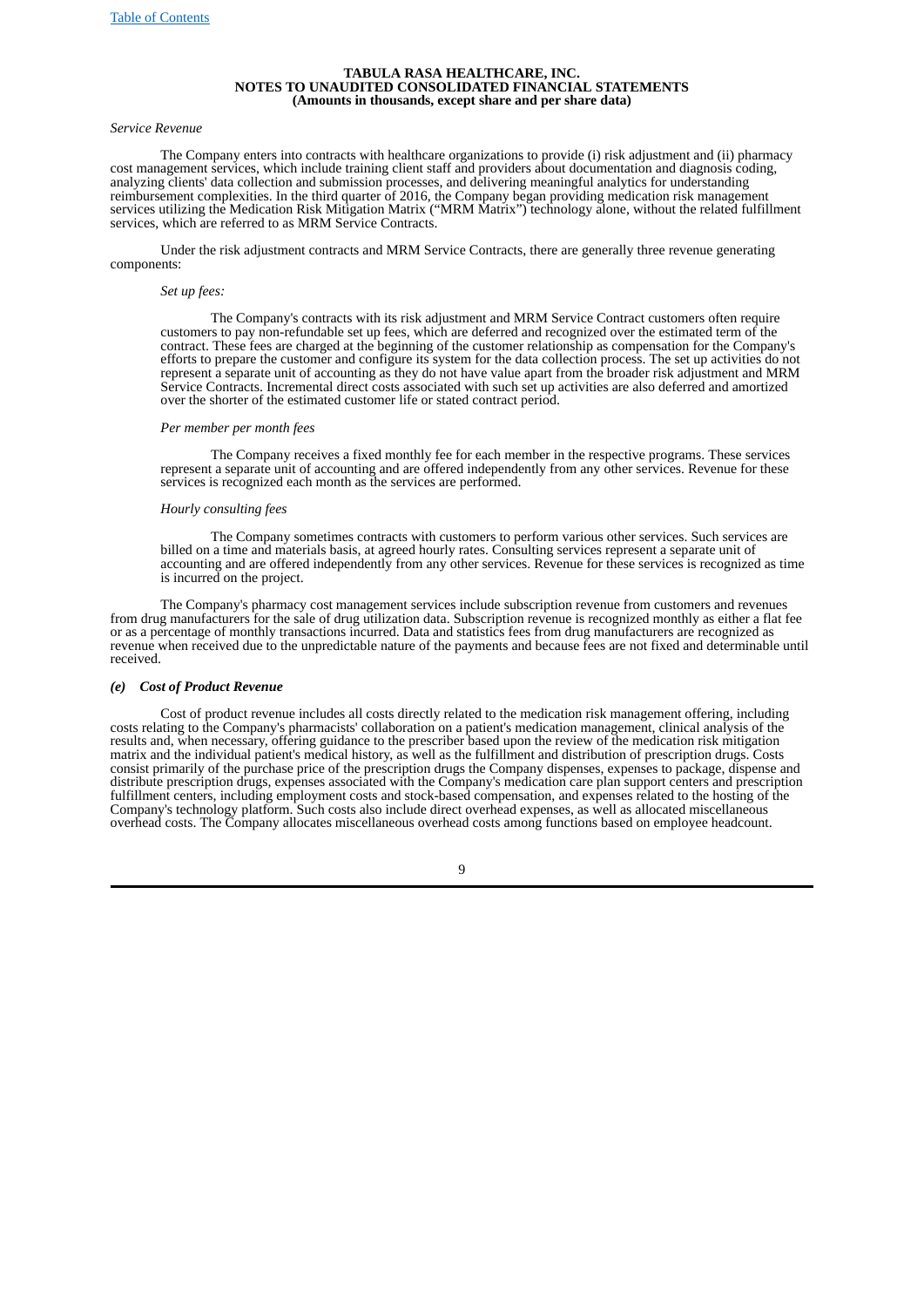# *(f) Cost of Service Revenue*

Cost of service revenue includes all labor costs, including stock-based compensation expense, directly related to the risk adjustment and pharmacy cost management services and expenses for claims processing, technology services and overhead costs. In addition, service costs include all costs directly related to servicing the Company's MRM Service Contracts which primarily consist of labor costs, consultant fees, technology services and overhead costs.

# *(g) Recent Accounting Pronouncements*

In May 2014, the FASB issued ASU No. 2014-09, *Revenue from Contracts with Customers* ("ASU 2014-09") and has subsequently issued a number of amendments to ASU 2014-09. ASU 2014-09, as amended, represents a comprehensive new revenue recognition model that requires a company to recognize revenue to depict the transfer of promised goods or services to clients in an amount that reflects the consideration to which the Company expects to be entitled to receive in exchange for those goods or services. ASU 2014-09 sets forth a new five-step revenue recognition model which replaces the prior revenue recognition guidance in its entirety and is intended to eliminate numerous industry-specific pieces of revenue recognition guidance that have historically existed. For public companies, ASU 2014-09 is effective for annual reporting periods beginning after December 15, 2017 and interim reporting periods within that reporting period. Early adoption is permitted for annual reporting periods beginning after December 15, 2016; however, the Company does not intend to early adopt the new standard. Companies may use either a full retrospective or a modified retrospective approach to adopt ASU 2014-09.

The Company intends to adopt the new standard effective January 1, 2018 but has not yet determined which transition method will be used. The Company is currently analyzing significant contracts with customers to determine the impact of the adoption of ASU 2014-09 on the Company's consolidated financial statements and disclosures. The Company will continue to assess all potential impacts of the standard on existing and new customer contracts during 2017, with a final evaluation of the impact of the adoption of the new standard expected to be completed by the end of 2017.

In July 2015, the FASB issued ASU 2015-11, *Inventory (Topic 330): Simplifying the Measurement of Inventory* ("ASU 2015-11"), which simplifies the subsequent measurement of inventories by replacing the current lower of cost or market test with a lower of cost and net realizable value test. ASU 2015-11 is effective for public business entities for fiscal years beginning after December 15, 2016, and interim periods within those fiscal years. Early adoption is permitted. The Company has adopted ASU 2015-11 effective January 1, 2017. The adoption of this standard did not have any impact on the Company's consolidated financial statements.

In February 2016, the FASB issued ASU No. 2016-02, *Leases (Topic 842)* ("ASU 2016-02"). The new standard establishes a right-of-use ("ROU") model that requires a lessee to record a ROU asset and a lease liability on the balance sheet for all leases with terms longer than 12 months. Leases will be classified as either finance or operating, with classification affecting the pattern of expense recognition in the income statement. ASU 2016-02 is effective for annual periods beginning after December 15, 2018, including interim periods within those annual periods, with early adoption permitted. A modified retrospective transition approach is required for lessees for capital and operating leases existing at, or entered into after, the beginning of the earliest comparative period presented in the financial statements, with certain practical expedients available. The Company is currently evaluating the potential impact of the adoption of this standard and anticipates that this standard will have a material impact on the Company's consolidated financial statements, as all long-term leases will be capitalized on the consolidated balance sheet.

In March 2016, the FASB issued ASU 2016-09, *Compensation — Stock Compensation (Topic 718): Improvements to Employee Share-Based Payment Accounting* ("ASU 2016-09"). The amendments in this update simplify certain aspects related to how share-based payments are accounted for and presented in the financial statements. The new guidance requires excess tax benefits and tax deficiencies be recorded as an income tax benefit or expense in the statement of operations when the awards vest or are settled and as operating cash flows when realized. The excess tax benefits are recognized regardless of the whether the benefit reduces income taxes payable in the current period. It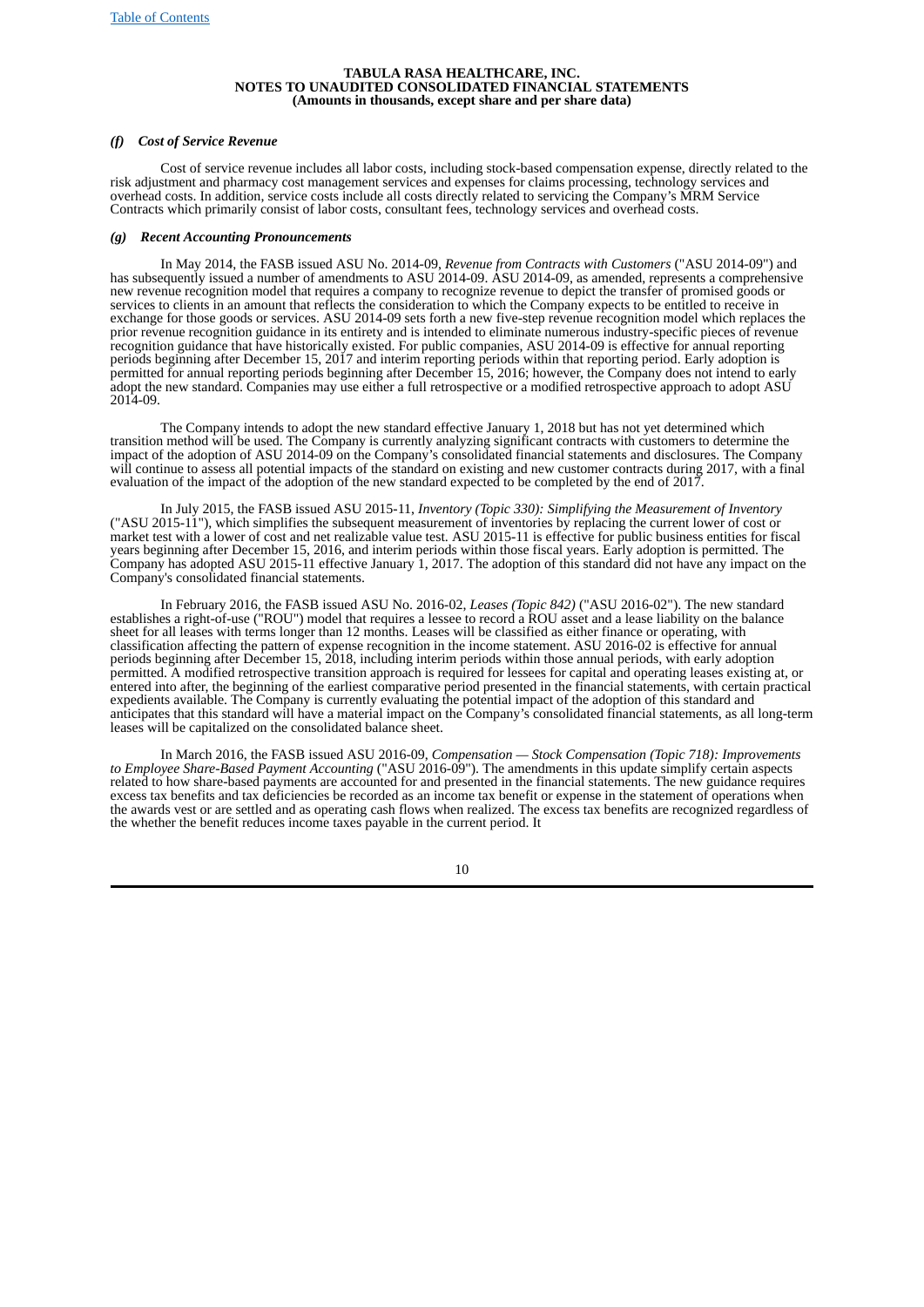also allows an employer to repurchase more of an employee's shares than it can today for tax withholding purposes without triggering liability accounting and to make a policy election to account for forfeitures as they occur. ASU 2016-09 is effective for fiscal years beginning after December 15, 2016, and interim periods within those fiscal years. The Company adopted ASU 2016-09 effective January 1, 2017 and the adoption of this new standard did not have a material impact on the Company's consolidated financial statements in the first quarter of 2017. The Company elected to record forfeitures as they occur. There was no impact of this election because prior to the adoption, the Company's historical forfeitures were de minimus. Excess tax benefits generated in the quarter ended March 31, 2017 totaled \$6,287 and unrecognized tax benefits were \$108 at December 31, 2016, however, there was no impact on the Company's consolidated financial statements because of a full valuation allowance against deferred tax assets.

In August 2016, the FASB issued ASU No. 2016-15, *Statement of Cash Flows (Topic 230): Classification of Certain Cash Receipts and Cash Payments* ("ASU 2016-15"). ASU 2016-15 provides new guidance to reduce diversity in practice in how certain transactions are classified in the statement of cash flows. ASU 2016-15 is effective for financial statements issued for fiscal years beginning after December 15, 2017, and interim periods within those fiscal years. The Company is currently evaluating the potential impact of the adoption of ASU 2016-15 on the Company's consolidated financial statements.

In January 2017, the FASB issued Accounting Standards Update No. 2017-01, *Business Combinations* ("ASU 2017-01"). ASU 2017-01 provides guidance for evaluating whether a set of transferred assets and activities (the "set") should be accounted for as an acquisition of a business or group of assets. The guidance provides a screen to determine when a set does not qualify to be a business. When substantially all of the fair value of the gross assets acquired (or disposed of) is concentrated in an identifiable asset or a group of similar assets, the set is not a business. Also to be considered a business, the set would have to include an input and a substantive process that together significantly contribute to the ability to create outputs. ASU 2017-01 is effective for financial statements issued for fiscal years beginning after December 15, 2017. The Company is currently evaluating the potential impact of the adoption of ASU 2017-01 on the Company's consolidated financial statements.

In January 2017, the FASB issued ASU No. 2017-04, *Intangibles – Goodwill and Other (Topic 350): Simplifying the Test for Goodwill Impairment* ("ASU 2017-04"). ASU 2017-04 simplifies the accounting for goodwill impairment by eliminating the requirement to calculate the implied fair value of goodwill to measure an impairment charge. Instead, entities will be required to record an impairment charge based on the excess of a reporting unit's carrying value over its fair value. ASU 2017-04 is effective for financial statements issued for fiscal years beginning after December 15, 2019. The Company is currently evaluating the potential impact of the adoption of ASU 2017-04 on the Company's consolidated financial statements.

# **3. Net (Loss) Income per Share**

Basic net (loss) income per share is computed by dividing net (loss) income attributable to common stockholders by the weighted average number of shares of common stock of the Company outstanding during the period. The Company computed net (loss) income per share of common stock using the treasury stock method for the three months ended March 31, 2017, and using the two-class method required for participating securities for the three months ended March 31, 2016. The Company considered its redeemable convertible preferred stock to be participating securities as the holders of the preferred stock were entitled to receive a dividend in the event that a dividend was paid on common stock. Diluted net (loss) income per share is computed by dividing net (loss) income attributable to common stockholders by the weighted average number of shares of common stock during the period plus the impact of dilutive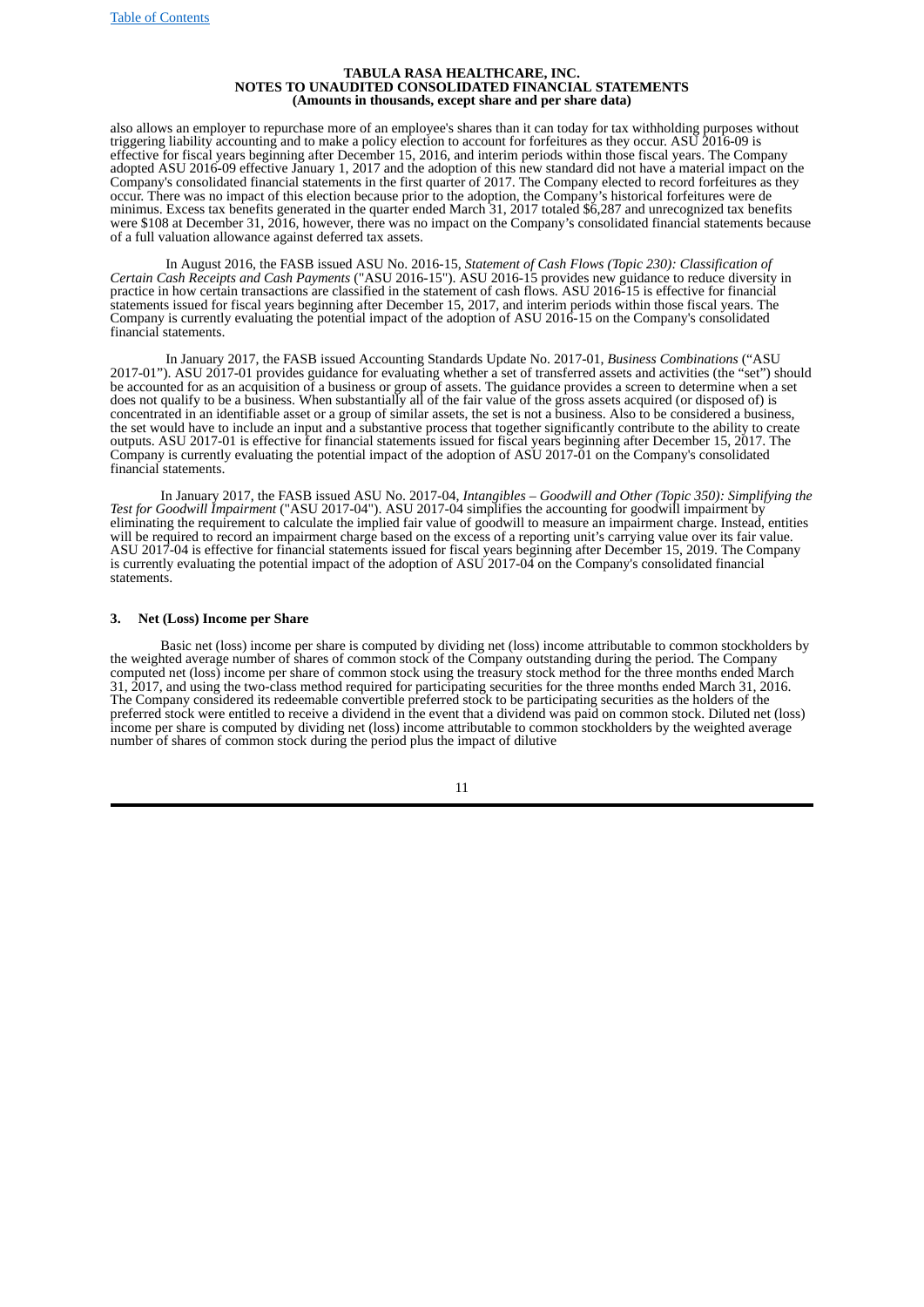securities, to the extent that they are not anti-dilutive. The following table presents the calculation of basic and diluted net (loss) income per share for the Company's common stock:

|                                                                                       | <b>Three Months Ended</b><br>March 31, |            |    |            |
|---------------------------------------------------------------------------------------|----------------------------------------|------------|----|------------|
|                                                                                       |                                        | 2017       |    | 2016       |
| Numerator:                                                                            |                                        |            |    |            |
| Net (loss) income                                                                     | \$                                     | (2,881)    | S  | 209        |
| Decretion of redeemable convertible preferred stock                                   |                                        |            |    | 403        |
| Undistributed income attributable to redeemable convertible preferred stockholders    |                                        |            |    | (319)      |
| Net (loss) income attributable to common stockholders, basic                          |                                        | (2, 881)   | \$ | 293        |
| Decretion of redeemable convertible preferred stock                                   |                                        |            |    | (403)      |
| Revaluation of warrant liability, net of tax                                          |                                        |            |    | (115)      |
| Adjustment to undistributed income attributable to redeemable convertible preferred   |                                        |            |    |            |
| stockholders                                                                          |                                        |            |    | 319        |
| Net (loss) income attributable to common stockholders, diluted                        |                                        | (2,881)    | \$ | 94         |
| Denominator (basic):                                                                  |                                        |            |    |            |
| Weighted average shares of common stock outstanding, basic                            |                                        | 16,238,761 |    | 4,671,097  |
| Denominator (diluted):                                                                |                                        |            |    |            |
| Weighted average shares of common stock outstanding                                   |                                        | 16,238,761 |    | 4,671,097  |
| Effect of potential dilutive securities:                                              |                                        |            |    |            |
| Weighted average dilutive effect of stock options                                     |                                        |            |    | 1,981,049  |
| Weighted average dilutive effect of common shares from warrants                       |                                        |            |    | 361,206    |
| Dilutive effect from preferred stock and preferred stock warrants assuming conversion |                                        |            |    | 5,414,772  |
| Weighted average shares of common stock outstanding, diluted                          |                                        | 16,238,761 |    | 12,428,124 |
| Net (loss) income per share attributable to common stockholders, basic                |                                        | (0.18)     |    | 0.06       |
| Net (loss) income per share attributable to common stockholders, diluted              |                                        | (0.18)     |    | 0.01       |

The following potential common shares, presented based on amounts outstanding at each period end, were excluded from the calculation of diluted net (loss) income per share attributable to common stockholders for the periods indicated because including them would have had an anti-dilutive effect:

|                                        | <b>Three Months Ended</b><br>March 31. |        |
|----------------------------------------|----------------------------------------|--------|
|                                        | 2017                                   | 2016   |
| Stock options to purchase common stock | 3,219,862                              | 25,110 |
| Restricted stock                       | 727.858                                |        |
| Common stock warrants                  | 32.216                                 |        |
|                                        | 3.979.936                              | 25.110 |

On October 4, 2016, the Company closed its IPO in which the Company issued and sold 4,300,000 shares of common stock, plus the exercise of the underwriters' option to purchase an additional 645,000 shares, at an issuance price of \$12.00 per share. See Notes 1 and 13 for additional information.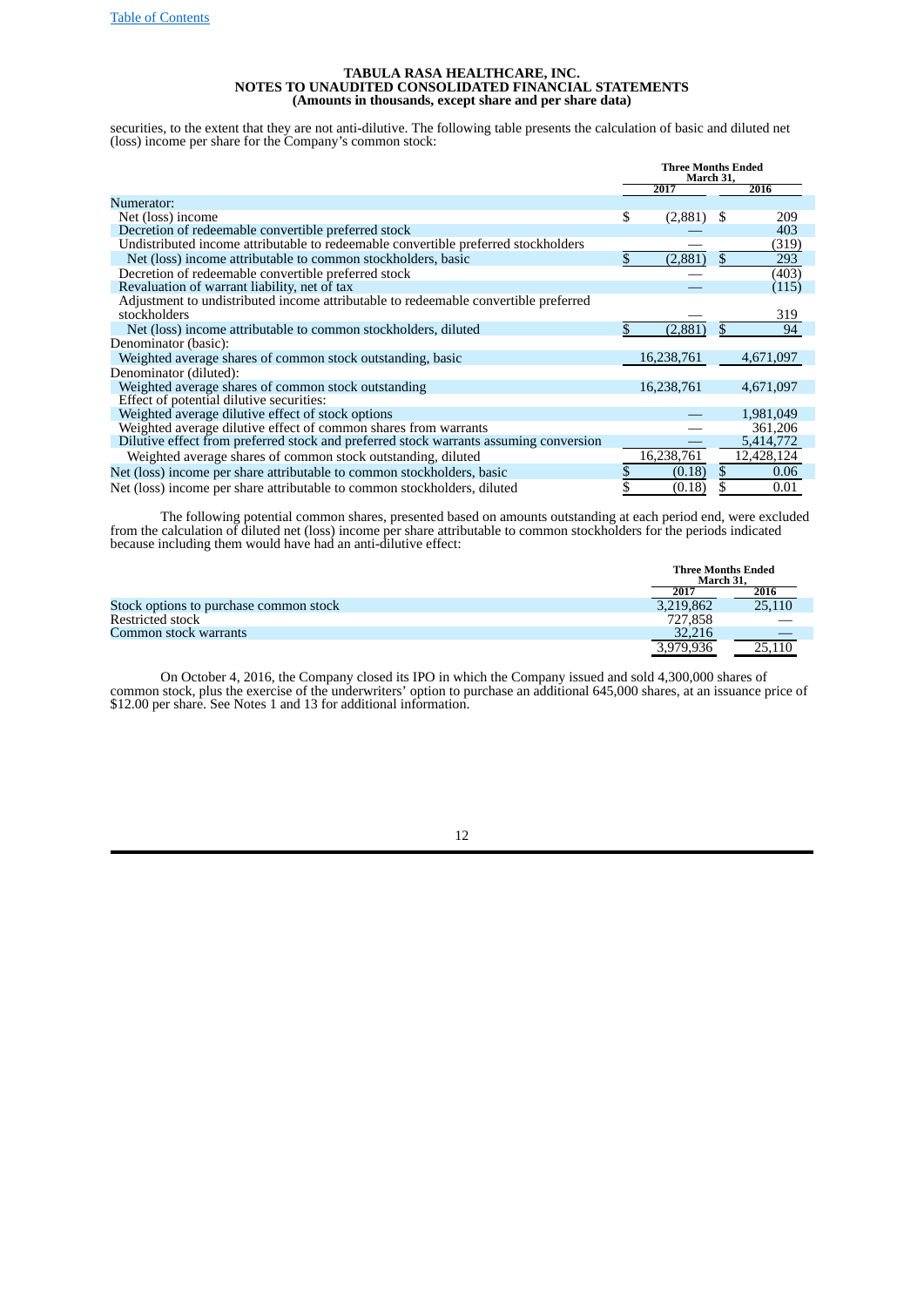# **4. Acquisition**

On September 15, 2016, the Company acquired certain assets, consisting primarily of intellectual property and software assets of 9176-1916 Quebec Inc. (an entity indirectly controlled by our Chief Scientific Officer, Jacques Turgeon).<br>The intellectual property and software assets were previously licensed by us and are integrated i Medication Risk Mitigation Matrix. The purchase price consisted of cash consideration of up to \$6,000, consisting of \$1,000 which was paid upon closing, \$4,400 paid during the fourth quarter of 2016, and \$600 following the 12-month anniversary of the closing date of the acquisition, which is contingent upon no claims for indemnification being made pursuant to the purchase agreement. In addition to the cash consideration, the purchase price included an aggregate of \$5,000 worth of common stock, which amounted to the issuance of 395,407 shares of common stock during the fourth quarter of 2016.

The deferred acquisition cash consideration of \$5,000 was recorded at its acquisition-date fair value of \$4,955, using an assumed cost of debt of 7.8%. The \$45 discount is being amortized to interest expense using the effective interest method through the consideration payment date. The Company amortized \$11 of the discount to interest expense for the three months ended March 31, 2017. These amounts are included in acquisition-related consideration payable in the consolidated balance sheets as of March 31, 2017. As of March 31, 2017, the acquisition-related consideration balance was \$579.

The unaudited pro forma results presented below include the results of the 9176-1916 Quebec Inc. acquisition as if it had been consummated as of January 1, 2016. The unaudited pro forma results include the amortization associated with acquired intangible assets. Material nonrecurring charges directly attributable to the transactions are excluded. In addition, the unaudited pro forma results do not include any expected benefits of the acquisitions. Accordingly, the unaudited pro forma results are not necessarily indicative of either future results of operations or results that might have been achieved had the acquisitions been consummated as of January 1, 2016.

|                                                                 |  | <b>Three Months Ended</b><br>March 31.<br>2016 |
|-----------------------------------------------------------------|--|------------------------------------------------|
| Revenue                                                         |  | 20,183                                         |
| Net loss                                                        |  | (144)                                          |
| Net loss per share attributable to common stockholders, basic   |  | (0.01)                                         |
| Net loss per share attributable to common stockholders, diluted |  | (0.02)                                         |

# **5. Property and Equipment**

Depreciation and amortization expense on property and equipment for the three months ended March 31, 2017 and 2016 was \$415 and \$223, respectively.

## **6. Software Development Costs**

The Company capitalizes certain costs incurred in connection with obtaining or developing internal-use software, including external direct costs of material and services and payroll costs for employees directly involved with the software development. As of March 31, 2017 and December 31, 2016, gross capitalized software costs were \$7,313 and \$6,501 and accumulated amortization was \$3,551 and \$3,151, respectively. Amortization expense for the three months ended March 31, 2017 and 2016 was \$400 and \$205, respectively. As of March 31, 2017 and December 31, 2016, there was \$1,590 and \$911, respectively, of capitalized software costs that were not yet subject to amortization.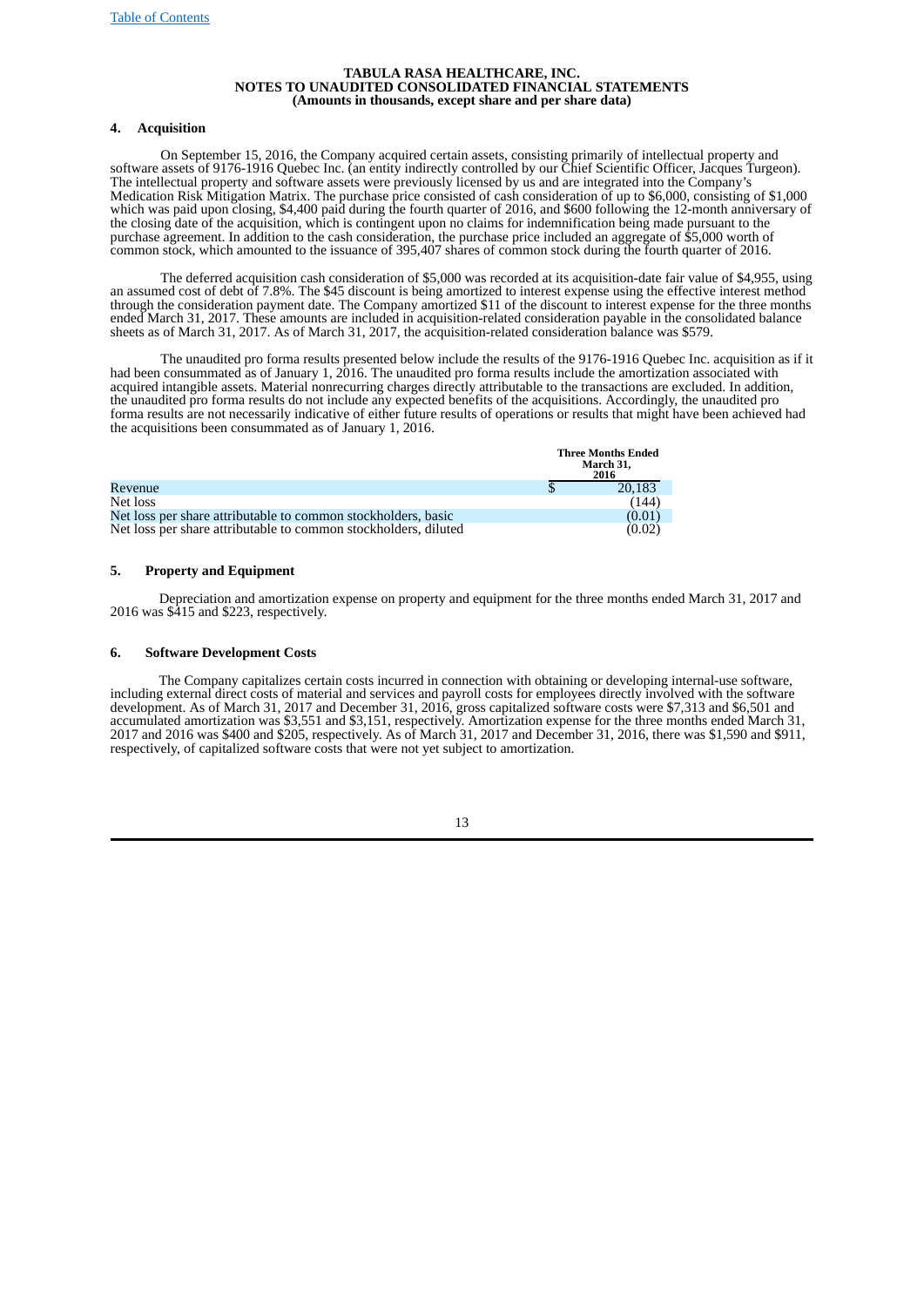# **7. Goodwill and Intangible Assets**

The Company's goodwill as of March 31, 2017 and December 31, 2016 was \$21,686. Goodwill is not amortized, but instead tested for impairment annually. The Company conducted its annual impairment test as of October 1, 2016 and determined that there were no indicators of impairment during 2016. The next annual impairment test will be conducted as of October 1, 2017, unless the Company identifies a triggering event in the interim. Management has not identified any triggering events during the three months ended March 31, 2017.

Intangible assets consisted of the following as of March 31, 2017 and December 31, 2016:

|                                        | Weighted Average<br><b>Amortization Period</b><br>(in years) |     | <b>Gross Value</b> | Accumulated<br><b>Amortization</b> |                                    | Intangible<br>Assets, net |
|----------------------------------------|--------------------------------------------------------------|-----|--------------------|------------------------------------|------------------------------------|---------------------------|
| <b>March 31, 2017</b>                  |                                                              |     |                    |                                    |                                    |                           |
| Trade names                            | 5.00                                                         | \$. | 1.940              | \$                                 | (890)                              | 1,050<br>S.               |
| Client relationships                   | 10.02                                                        |     | 14,684             |                                    | (3,659)                            | 11,025                    |
| Non-competition agreements             | 4.64                                                         |     | 652                |                                    | (360)                              | 292                       |
| Developed technology                   | 7.76                                                         |     | 13,500             |                                    | (1,547)                            | 11,953                    |
| Domain name                            | 10.00                                                        |     | 29                 |                                    |                                    | 27                        |
| Total intangible assets                |                                                              | \$  | 30,805             |                                    | (6, 458)                           | \$24,347                  |
|                                        |                                                              |     |                    |                                    |                                    |                           |
|                                        | Weighted Average<br><b>Amortization Period</b><br>(in years) |     | <b>Gross Value</b> |                                    | Accumulated<br><b>Amortization</b> | Intangible<br>Assets, net |
| <b>December 31, 2016</b>               |                                                              |     |                    |                                    |                                    |                           |
| Trade names                            | 5.00                                                         | \$  | 1.940              | \$                                 | (791)                              | 1,149<br>S.               |
| Client relationships                   | 10.02                                                        |     | 14,684             |                                    | (3,289)                            | 11,395                    |
| Non-competition agreements             | 4.64                                                         |     | 652                |                                    | (326)                              | 326                       |
| Developed technology                   | 7.76                                                         |     | 13,500             |                                    | (1,101)                            | 12,399                    |
| Domain name<br>Total intangible assets | 10.00                                                        |     | 29                 |                                    |                                    | 28                        |

Amortization expense for intangible assets for the three months ended March 31, 2017 and 2016 was \$950 and \$576, respectively.

The estimated amortization expense for each of the next five years and thereafter is as follows:

| Years Ending December 31,    |       |
|------------------------------|-------|
| 2017 (April 1 - December 31) | 2.842 |
| 2018                         | 3,755 |
| 2019                         | 3,649 |
| 2020                         | 3,309 |
| 2021                         | 3.169 |
| <b>Thereafter</b>            | 7,623 |
|                              |       |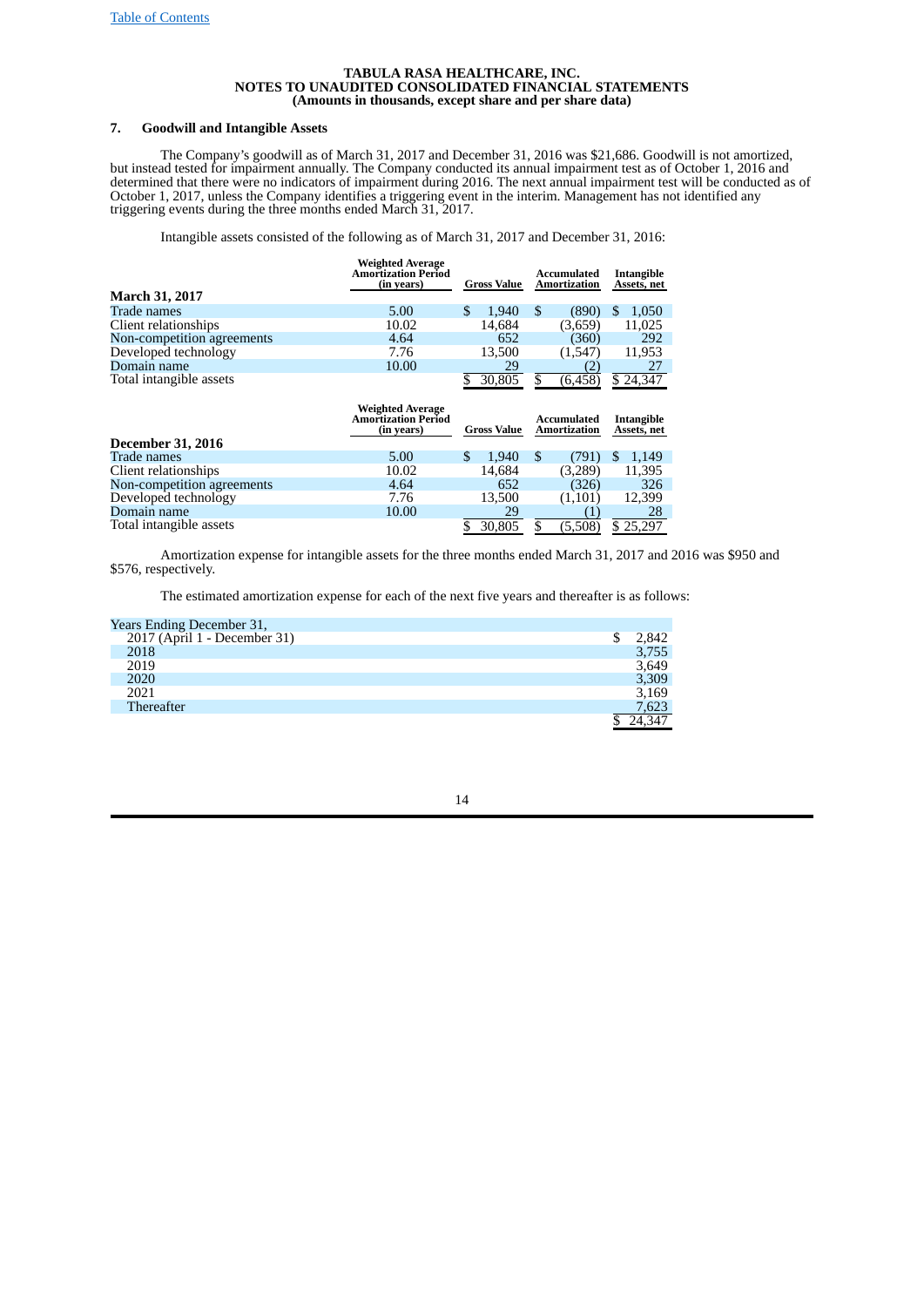# **8. Accrued Expenses and Other Liabilities**

At March 31, 2017 and December 31, 2016, accrued expenses and other liabilities consisted of the following:

|                                              | March 31, 2017 |       | <b>December 31, 2016</b> |       |  |
|----------------------------------------------|----------------|-------|--------------------------|-------|--|
| Employee related expenses                    |                | 4.320 |                          | 1.174 |  |
| Deferred revenue                             |                | 751   |                          | 851   |  |
| Interest                                     |                | 19    |                          | 16    |  |
| Deferred rent                                |                | 18    |                          | 13    |  |
| Other expenses                               |                | 229   |                          | 105   |  |
| Total accrued expenses and other liabilities |                | 5.337 |                          | 2,159 |  |

Accrued employee related expenses as of March 31, 2017 includes \$1,970 of accrued payroll taxes that the Company will remit to taxing authorities on behalf of certain employees for shares withheld from the net exercise of stock options during the first quarter of 2017.

### **9. Notes Payable Related to Acquisition**

In December 2014, the Company acquired all of the authorized, issued and outstanding equity interests of Medliance LLC ("Medliance"), which provides pharmacy cost management services through data analytics. As part of the acquisition-related consideration of the Medliance acquisition, the Company issued multiple subordinated convertible promissory notes (the "Medliance Notes") to the owners of Medliance for aggregate borrowings of \$16,385. Interest was 8% and compounded annually. On July 1, 2016, the Company repaid the Medliance Notes with the proceeds from a long-term credit facility. Interest expense was \$353 for the three months ended March 31, 2016.

The Company recorded the Medliance Notes at their aggregate acquisition date fair values of \$14,347 and the notes were accreted up to their face values of \$16,385 over the 18 month term using the effective-interest method. For the three months ended March 31, 2016, the Company amortized \$363 of the discount to interest expense.

# **10. Lines of Credit and Long-Term Debt**

#### *(a) Lines of Credit*

On July 1, 2016, the Company entered into a Loan and Security Modification Agreement (the "Amended 2015 Revolving Line") with Western Alliance Bank, successor in interest to Bridge Bank, National Association ("Bridge Bank"), whereby the Company's revolving line of credit, entered into with Bridge Bank in 2015 was amended to increase the Company's borrowing availability to up to \$25,000 and extend the maturity date to July 1, 2018. The Company's ability to borrow under the Amended 2015 Revolving Line is based upon a specified borrowing base equal to the Company's trailing four months of monthly recurring revenue, as defined, from eligible recurring revenue contracts, as defined, through March 31, 2017 and based upon the Company's trailing three months of monthly recurring revenue, as defined, from eligible recurring revenue contracts, as defined, thereafter. Interest on the Amended 2015 Revolving Line was also amended to be calculated at a variable rate based upon Western Alliance Bank's prime rate plus 0.5%, with Western Alliance Bank's prime rate having a floor of 3.5%. Financial covenants under the Amended 2015 Revolving Line require that the Company (i) maintain an unrestricted cash and unused availability balance under the Amended 2015 Revolving Line of at least \$3,000 at all times (the liquidity covenant), (ii) maintain a minimum EBITDA, as defined, of \$2,500 for the quarter ending December 31, 2016 and thereafter, and (iii) maintain a minimum monthly recurring revenue retention rate of at least 90%, measured quarterly. As of March 31, 2017, the Company was in compliance with all of the financial covenants related to the Amended 2015 Revolving Line, and management expects that the Company will be able to maintain compliance with the financial covenants.

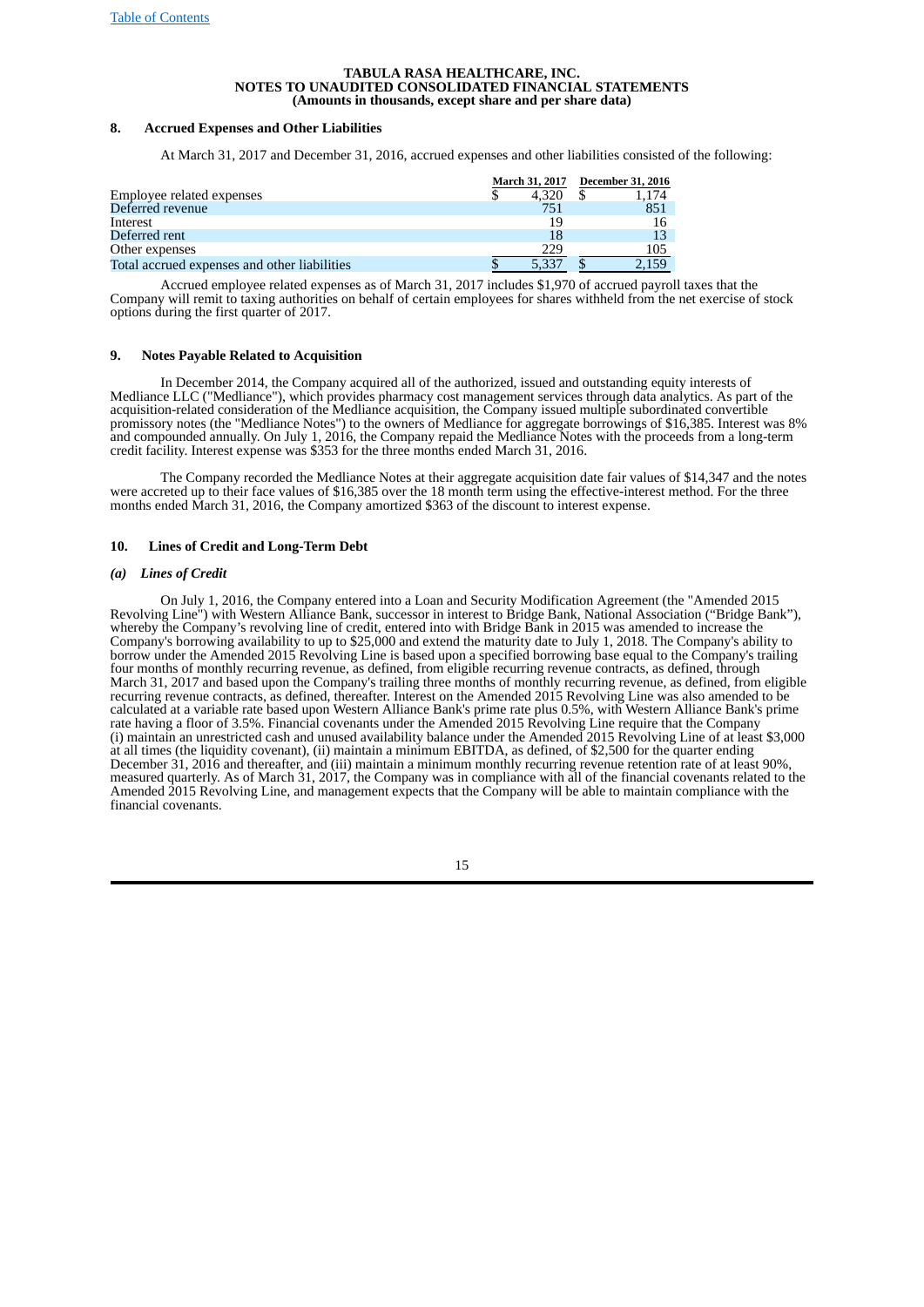In September 2015, the Company arranged for Bridge Bank to issue a \$500 letter of credit on its behalf in connection with the Company's lease agreement for the office space in Moorestown, NJ (see Note 16). The letter of credit renews annually and expires in September 2027 and reduces amounts available on the line of credit.

As of March 31, 2017, there were no aggregate borrowings outstanding under the Amended 2015 Revolving Line, and amounts available for borrowings under the Amended 2015 Revolving Line was \$24,500.

As of March 31, 2017, the interest rate on the Amended 2015 Revolving Line was 4.56% and no interest expense was incurred for the three months ended March 31, 2017 as there were no aggregate borrowings outstanding during the three months ended March 31, 2017. As of March 31, 2016, the interest rate on the Amended 2015 Revolving Line was 4.56% and interest expense was \$133 for the three months ended March 31, 2016. In connection with the 2015 Revolving Line and the Amended 2015 Revolving Line, the Company recorded deferred financing costs of \$159. The Company is amortizing the deferred financing costs to interest expense using the effective-interest method over the term of the Amended 2015 Revolving Line and amortized \$11 and \$13 to interest expense for the three months ended March 31, 2017 and 2016, respectively.

# *(b) Capital Lease Obligations*

The following table represents the total capital lease obligations of the Company at March 31, 2017 and December 31, 2016:

|                                                 | <b>March 31, 2017</b> | <b>December 31, 2016</b> |       |  |
|-------------------------------------------------|-----------------------|--------------------------|-------|--|
| Capital leases                                  | 1.630                 |                          | 1.746 |  |
| Less current portion, net                       | (696)                 |                          | (674) |  |
| Total capital leases, less current portion, net | 934                   |                          | 1.072 |  |

The Company has entered into leases for certain equipment and software, which are recorded as capital lease obligations. These leases have interest rates ranging from 7% to 22%. Interest expense related to the capital leases was \$57 and \$43 for the three months ended March 31, 2017 and 2016, respectively.

Amortization of assets held under capital leases is included in depreciation and amortization expense. The net book value of equipment and software acquired under capital lease was \$2,190 and \$2,364 as of March 31, 2017 and December 31, 2016, respectively, and are reflected in property and equipment on the consolidated balance sheets.

# *(c) Long-Term Debt Maturities*

As of March 31, 2017, the Company's long-term debt consisted of capital lease obligations and is payable as follows:

|                                              | <b>Total</b><br>long-term<br>debt |
|----------------------------------------------|-----------------------------------|
| Remainder of 2017                            | 665                               |
| 2018                                         | 779                               |
| 2019                                         | 439                               |
| 2020                                         | 31                                |
| 2021                                         |                                   |
|                                              | 1,918                             |
| Less amount representing interest            | (288)                             |
| Present value of payments                    | 1,630                             |
| Less current portion                         | (696)                             |
| Total long-term debt, net of current portion | 934                               |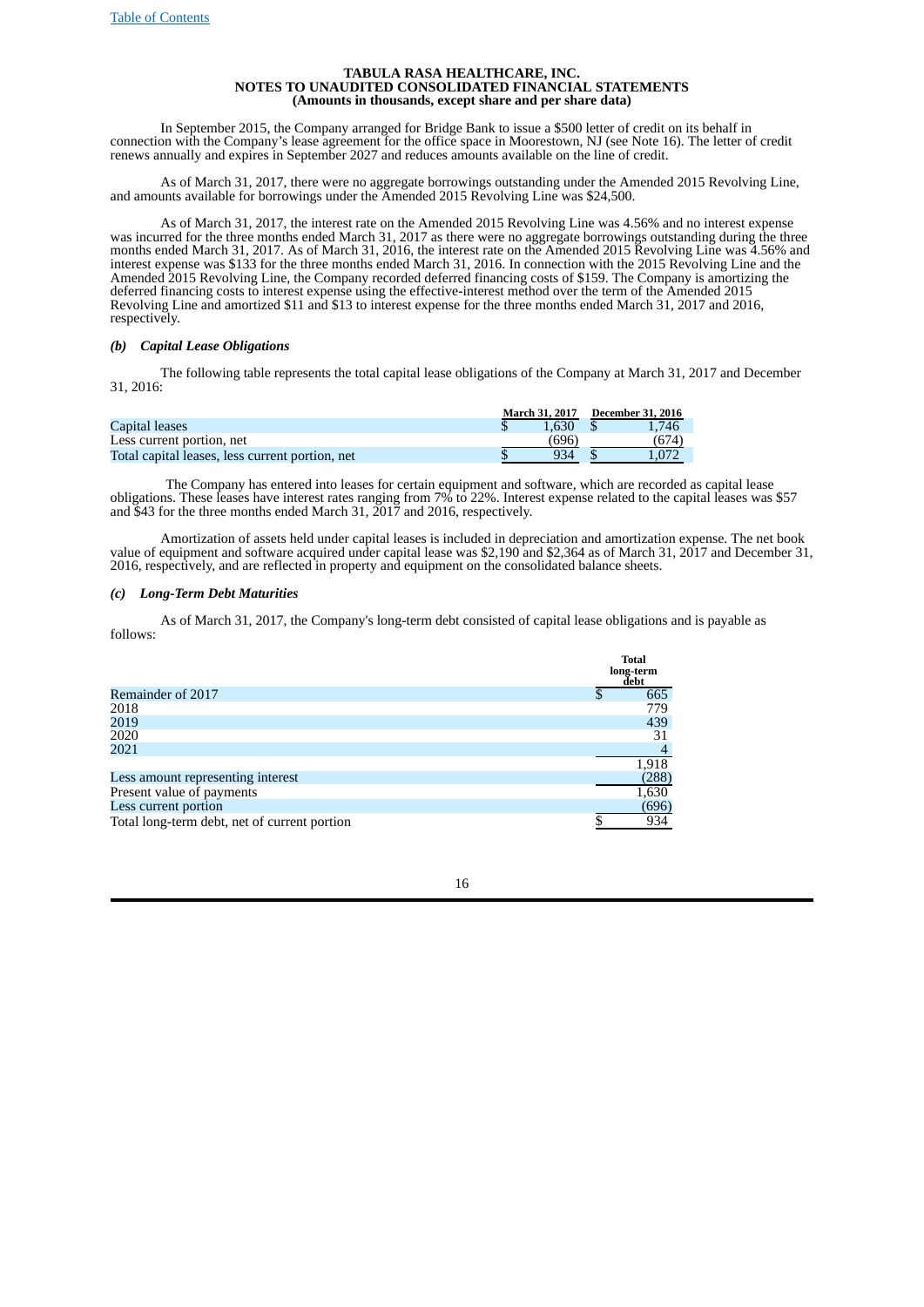# *(d) Other Financing*

In May 2016, the Company signed a prime vendor agreement with AmerisourceBergen Drug Corporation, which was effective March 2016 and requires a monthly minimum purchase obligation of approximately \$1,750. The Company fully expects to meet this requirement. This agreement was subsequently amended and restated effective May 1, 2016 with a three-year term expiring April 2019. As of March 31, 2017 and December 31, 2016, the Company had \$3,686 and \$3,327, respectively, due to AmerisourceBergen Drug Corporation as a result of prescription drug purchases. Pursuant to the terms of a security agreement entered into in connection with the prime vendor agreement, AmerisourceBergen also holds a subordinated security interest in all of the Company's assets.

# **11. Income Taxes**

For the three months ended March 31, 2017, the Company recorded income tax expense of \$95 related to indefinitelived deferred tax liabilities for goodwill amortization, which resulted in an effective tax rate of (3.4)% for the period. The Company has recorded a full valuation allowance against its deferred tax assets as of March 31, 2017 and December 31, 2016. Accordingly, the year to date tax benefit was limited to the amount of the benefit that can be recognized for the full year, and the Company used the actual effective tax rate for the year to date as its best estimate to determine the Company's tax expense for the three months ended March 31, 2017.

For the three months ended March 31, 2016, the Company recognized tax expense of \$36, which resulted in an effective tax rate of 14.7%. For the three months ended March 31, 2016, the Company calculated the tax provision based on its estimated annual effective tax rate expected for the full year which included current Federal alternative minimum tax, current state taxes and deferred tax expense associated with indefinite-lived deferred tax liabilities for goodwill amortization, in addition to a change in the valuation allowance related to deferred tax assets for income generated in the current period.

# **12. Other Long-term Liabilities**

Other long term liabilities as of March 31, 2017 consisted of \$2,307, which represents the long-term portion of deferred rent primarily related to the Company's operating leases for office space in Moorestown, NJ.

# **13. Stockholders' Equity**

# *(a) Capitalization and Initial Public Offering*

On October 4, 2016, the Company closed its IPO in which the Company issued and sold 4,300,000 shares of common stock, plus the exercise of the underwriters' option to purchase an additional 645,000 shares of common stock, at an issuance price of \$12.00 per share. The Company received net proceeds of \$55,186 after deducting underwriting discounts and commissions of \$4,154 but before deducting other offering expenses. In addition, upon the closing of the IPO, all of the Company's then outstanding Class A Non-Voting common stock and Class B Voting common stock, totaling 5,583,405 shares, were automatically redesignated into shares of common stock, and all of the Company's then outstanding convertible preferred stock converted into an aggregate of 5,089,436 shares of common stock.

Upon completion of the IPO on October 4, 2016, the Company filed an amended and restated certificate of incorporation to, among other things, state that the aggregate number of shares of stock that the Company is authorized to issue is 100,000,000 shares of common stock, par value \$.0001 per share, and 10,000,000 shares of undesignated preferred stock, par value \$.0001 per share.

# *(b) Common Stock Warrants*

As of March 31, 2017, warrants to purchase 32,216 shares of common stock were outstanding. These warrants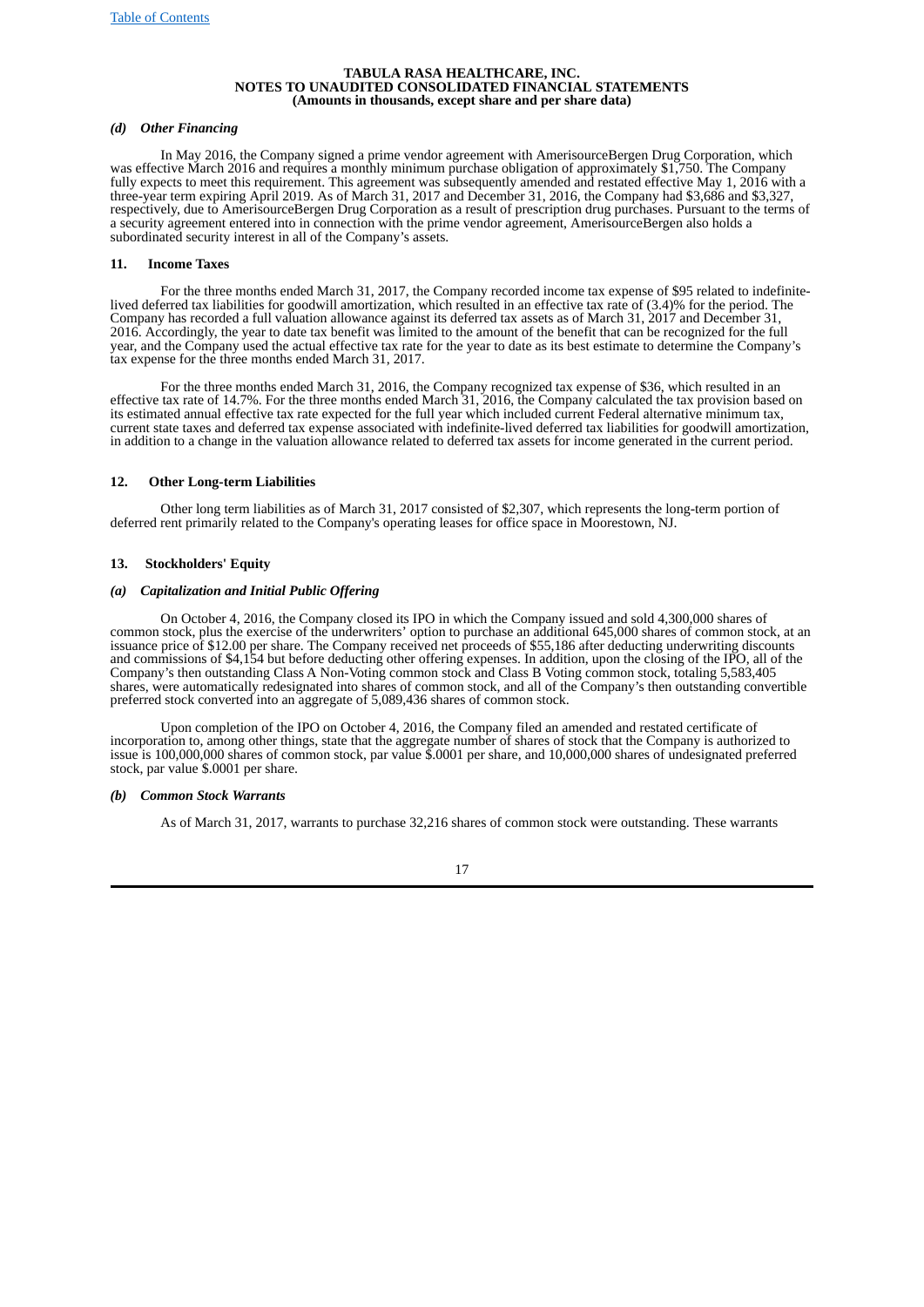have an exercise price of \$1.55 and expire in October 2022. On April 7, 2017, 28,431 shares of common stock were issued upon the net exercise of these warrants in full. During the three months ended March 31, 2016, the Company issued 210,817 shares of common stock upon the net exercise of warrants to purchase 232,787 shares of common stock.

# **14. Stock-Based Compensation**

In September 2016, the Company adopted the 2016 Equity Compensation Plan (the "2016 Plan") and merged the 2014 Equity Compensation Plan (the "2014 Plan") into the 2016 Plan on September 28, 2016. No additional grants were made thereafter under the 2014 Plan. Outstanding grants under the 2014 Plan will continue in effect according to their terms as in effect before the merger with the 2016 Plan, and the shares with respect to outstanding grants under the 2014 Equity Plan will be issued or transferred under the 2016 Plan. The 2016 Plan authorizes the issuance or transfer of up to the sum of the following: (1) 800,000 new shares, plus (2) the number of shares of common stock subject to outstanding grants under the 2014 Equity Plan as of the effective date of the 2016 Plan; provided, however, that the aggregate number of shares of the Company's common stock that may be issued or transferred under the 2016 Plan pursuant to incentive stock options may not exceed 800,000. During the term of the 2016 Plan, the share reserve will automatically increase on the first trading day in January of each calendar year, beginning in calendar year 2017, by an amount equal to the lesser of 5% of the total number of outstanding shares of common stock on the last trading day in December of the prior calendar year or such other number set by the Company's Board of Directors (the "Board"). During 2017, the Board approved an increase of 831,423 shares to the share reserve. As of March 31, 2017, 498,429 shares were available for future grants under the 2016 Plan.

The option price per share cannot be less than the fair market value of a share on the date the option was granted, and in the case of incentive stock options granted to an employee owning more than 10% of the total combined voting power of all classes of stock of the Company, the option price shall not be less than 110% of the fair market value of Company stock on the date of grant. Stock option grants under the Plan generally expire 10 years from the date of grant, other than incentive stock option grants to 10% shareholders, which have a 5 year term, 90 days after termination, or one year after the date of death or termination due to disability. Stock options generally vest over a period of four years, with 25% of the options becoming exercisable on the one-year anniversary of the commencement date and the remaining shares vesting monthly thereafter for 36 months in equal installments of 2.08% per month.

On September 28, 2016, the Board granted 700,386 shares of restricted common stock to certain Company employees, including executive officers, under the 2014 Plan, prior to merging it with the 2016 Plan, pursuant to a special equity award pool previously approved by the Board which was made immediately prior to the effectiveness of the Company's registration statement filed in connection with the Company's IPO. All shares of restricted common stock will vest in full on May 31, 2017. The value of the grants is based on the IPO price of \$12.00 per share and the related non-cash compensation expense is being recognized ratably over the vesting period from the date of grant through May 31, 2017, when the shares underlying the grant fully vest. For the three months ended March 31, 2017, \$3,075 of expense was recognized related to this grant. As of March 31, 2017, there was unrecognized compensation expense of \$2,084 related to this grant.

On September 28, 2016, the Company granted 22,260 shares of restricted common stock under the 2016 Plan to our non-employee directors, which represents both the initial and annual grants to such directors. The initial grant will vest in three substantially equal annual installments over three years following the grant date and the annual grant will vest in full on the earlier of the next annual shareholder meeting or the one year anniversary of the grant date. The value of the grants is based on the IPO price of \$12.00. On March 8, 2017, the Company granted 5,212 shares of restricted common stock under the 2016 Plan to a newly appointed non-employee director, which represents such director's initial grant and will vest in three substantially equal annual installments over three years following the grant date. The value of the grant is based on the grant date fair value of the Company's common stock of \$13.68. For the three months ended March 31, 2017, \$56 of expense was recognized related to these grants. As of March 31, 2017, there was unrecognized compensation expense of \$244 related to these grants.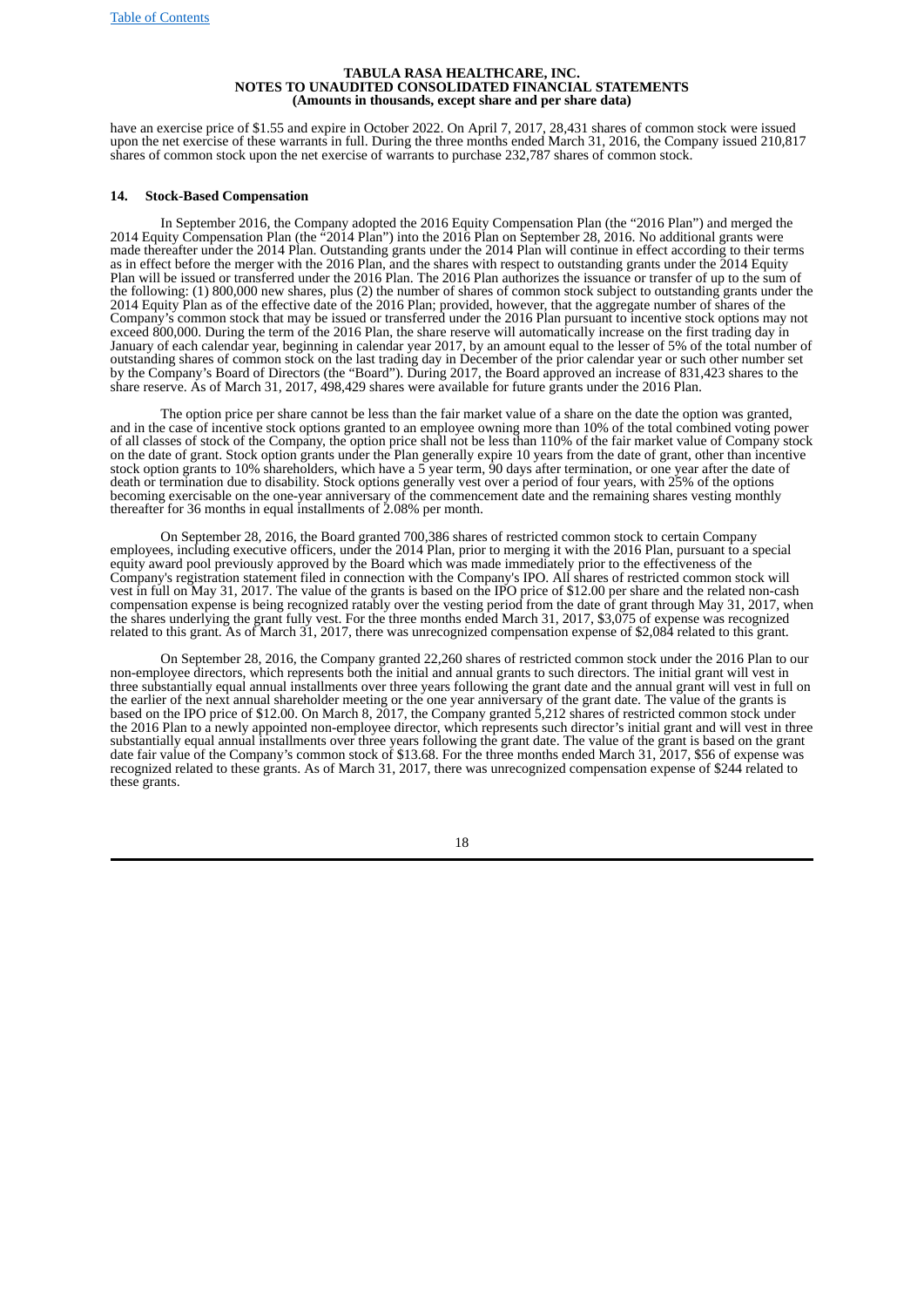The Company recorded \$690 and \$127 of stock-based compensation expense related to the vesting of employee and non-employee stock options for the three months ended March 31, 2017 and 2016, respectively.

The estimated fair value of options granted was calculated using a Black- Scholes option-pricing model. The computation of expected life for employees was determined based on the simplified method. The risk-free rate is based on the U.S. Treasury security with terms equal to the expected time of exercise as of the grant date. The Company's common stock had not been publicly traded until the IPO commenced on September 29, 2016; therefore, expected volatility is based on the historical volatilities of selected public companies whose services are comparable to that of the Company. The table below sets forth the weighted average assumptions for employee grants during the three months ended March 31, 2017 and 2016:

|                            |         | <b>Three Months Ended</b><br>March 31, |
|----------------------------|---------|----------------------------------------|
| Valuation assumptions:     | 2017    | 2016                                   |
| <b>Expected volatility</b> | 61.00 % | $59.00\%$                              |
| Expected term (years)      | 6.03    | 6.08                                   |
| Risk-free interest rate    | 2.24%   | 1.49 %                                 |
| Dividend vield             |         |                                        |

The weighted average grant date fair value of employee options granted during the three months ended March 31, 2017 and 2016 was \$7.89 and \$7.29, respectively.

The following table summarizes stock option activity under the 2016 Plan for the three months ended March 31, 2017:

|                                        | Number<br>of shares | Weighted<br>average<br>exercise<br>price | Weighted<br>average<br>remaining<br>contractual<br>term | Aggregate<br>intrinsic<br>value |
|----------------------------------------|---------------------|------------------------------------------|---------------------------------------------------------|---------------------------------|
| Outstanding at December 31, 2016       | 3,059,690           | 5.14<br>\$                               |                                                         |                                 |
| Granted                                | 961.075             | 14.03                                    |                                                         |                                 |
| Exercised                              | (793,225)           | 3.61                                     |                                                         |                                 |
| Forfeited                              | (7,678)             | 11.31                                    |                                                         |                                 |
| Outstanding at March 31, 2017          | 3,219,862           | \$<br>8.16                               | 7.7                                                     | \$18,186                        |
| Options vested and expected to vest at |                     |                                          |                                                         |                                 |
| March 31, 2017                         | 3,219,862           | 8.16<br>S                                | 7.7                                                     | \$18,186                        |
| Exercisable at March 31, 2017          | 1,535,362           | \$<br>3.02                               | 5.6                                                     | \$16,065                        |

Included within the above table are 188,893 non-employee options outstanding as of March 31, 2017, of which 1,241 are unvested as of March 31, 2017 and therefore subject to remeasurement.

The aggregate intrinsic value of stock options is calculated as the difference between the exercise price of the stock options and the Company's closing stock price or estimated fair value on the last trading day of the fiscal quarter for those stock options that had exercise prices lower than the fair value of the Company's common stock. This amount changes based on the fair market value of the Company's stock. The total intrinsic value of options exercised during the three months ended March 31, 2017 and 2016 was \$8,660 and \$832, respectively.

As of March 31, 2017, there was \$11,096 of total unrecognized compensation cost related to nonvested stock options granted under the 2016 Plan, which is expected to be recognized over a weighted average period of 3.1 years.

Cash received from option exercises for the three months ended March 31, 2017 was \$50. During 2017, 329,587 shares of common stock were delivered by option holders as payment for the exercise price and employee payroll taxes owed for the exercise of 776,422 stock options with a gross exercise value of \$2,816. During 2016, 7,930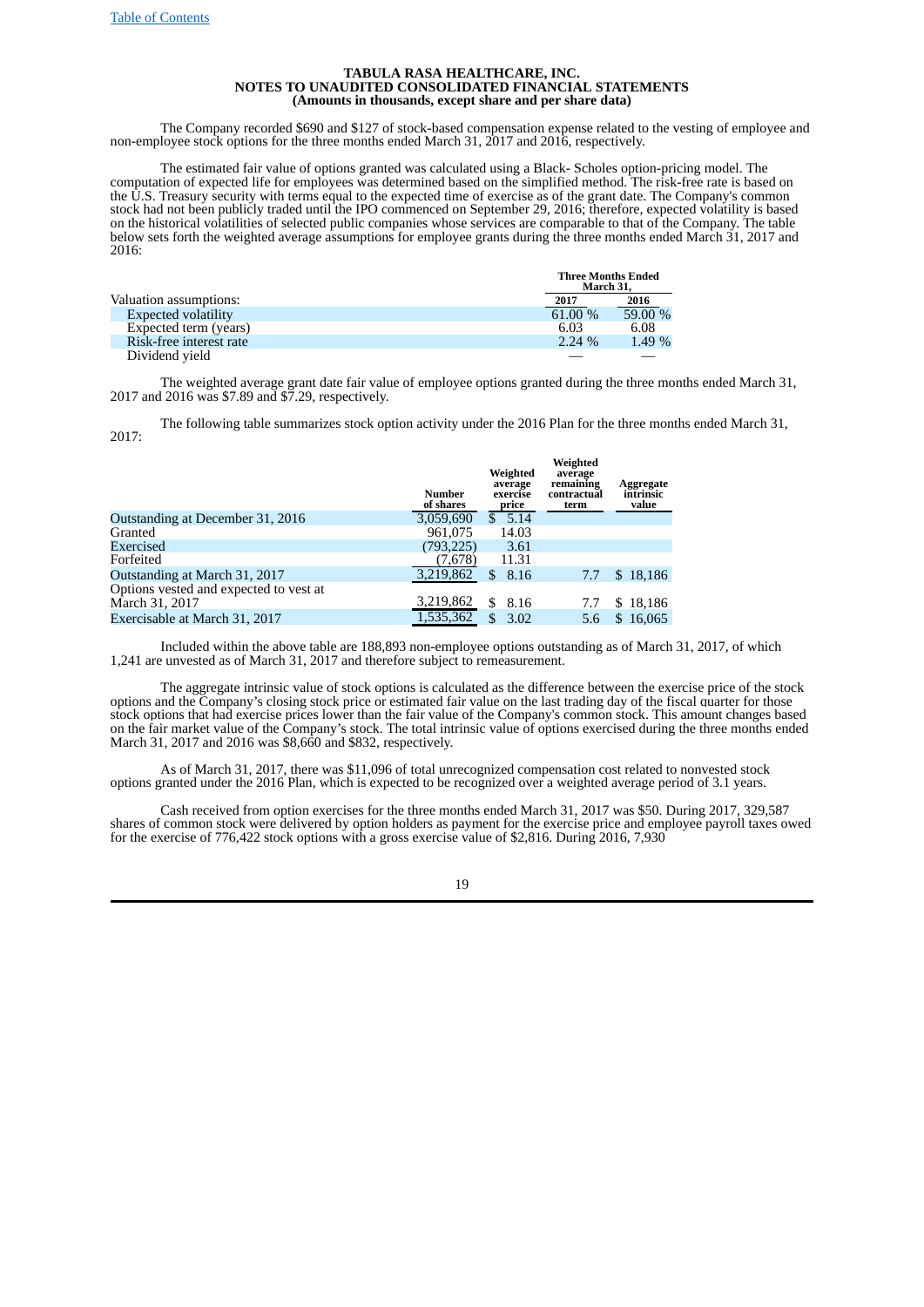shares of common stock were delivered by option holders as payment for the exercise of 71,150 stock options with a gross exercise value of \$104. No cash was received from the exercise of stock options for the three months ended March 31, 2016.

The Company recorded total stock-based compensation expense for the three months ended March 31, 2017 and 2016, in the following expense categories of its consolidated statement of operations:

|                            |       | <b>Three Months Ended</b><br>March 31. |
|----------------------------|-------|----------------------------------------|
|                            | 2017  | 2016                                   |
| Cost of revenue - product  | 95    | 29                                     |
| Cost of revenue - service  | 43    |                                        |
| Research and development   | 104   |                                        |
| Sales and marketing        | 117   | 22                                     |
| General and administrative | 3.462 | 58                                     |
|                            |       |                                        |

#### **15. Fair Value Measurements**

The Company's financial instruments consist of accounts receivable, accounts payable, accrued expenses, acquisition-related consideration payable, acquisition-related contingent consideration, and long-term debt. The carrying values of accounts receivable, accounts payable and accrued expenses are representative of their fair value due to the relatively short-term nature of those instruments. The carrying value of the Company's long-term debt approximates fair value based on the terms of the debt.

The Company has classified liabilities measured at fair value on a recurring basis at March 31, 2017 and December 31, 2016 as follows:

|                                                           |                | <b>Fair Value Measurement</b><br>at Reporting Date Using |  |                |  |                |  |                                               |
|-----------------------------------------------------------|----------------|----------------------------------------------------------|--|----------------|--|----------------|--|-----------------------------------------------|
|                                                           | <b>Level 1</b> |                                                          |  | <b>Level 2</b> |  | <b>Level 3</b> |  | <b>Balance as of</b><br><b>March 31, 2017</b> |
| Liabilities                                               |                |                                                          |  |                |  |                |  |                                               |
| Acquisition-related contingent consideration - short-term |                |                                                          |  |                |  | 1.531          |  | 1,531                                         |
|                                                           |                |                                                          |  |                |  |                |  |                                               |

|                                                           |  | <b>Fair Value Measurement</b><br>at Reporting Date Using |  |  |  |                |  |       |  |                |                |  |  |                                                  |
|-----------------------------------------------------------|--|----------------------------------------------------------|--|--|--|----------------|--|-------|--|----------------|----------------|--|--|--------------------------------------------------|
|                                                           |  | <b>Level 1</b>                                           |  |  |  |                |  |       |  | <b>Level 2</b> | <b>Level</b> 3 |  |  | <b>Balance as of</b><br><b>December 31, 2016</b> |
| Liabilities                                               |  |                                                          |  |  |  |                |  |       |  |                |                |  |  |                                                  |
| Acquisition-related contingent consideration - short-term |  |                                                          |  |  |  | $-$ \$ 1.493 : |  | 1,493 |  |                |                |  |  |                                                  |
| Acquisition-related contingent consideration - long-term  |  |                                                          |  |  |  | 1,515          |  | 1,515 |  |                |                |  |  |                                                  |
|                                                           |  |                                                          |  |  |  | .008           |  | 3,008 |  |                |                |  |  |                                                  |

Acquisition-related contingent consideration is measured at fair value on a recurring basis using unobservable inputs, hence these instruments represent Level 3 measurements within the fair value hierarchy. The acquisition-related contingent consideration liability represents the estimated fair value of the additional cash consideration payable that is contingent upon the achievement of certain financial and performance milestones.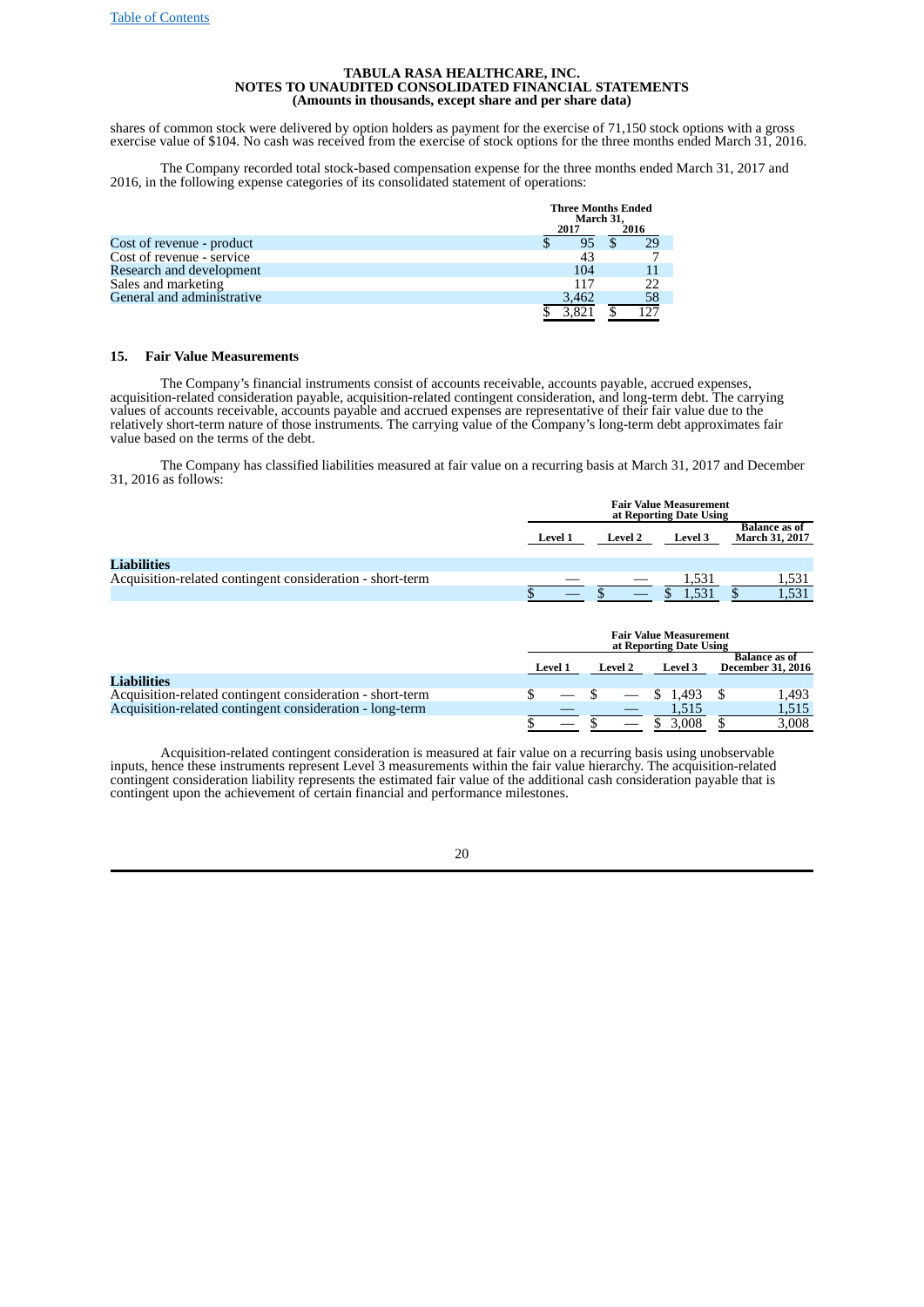The changes in fair value of the Company's acquisition-related contingent consideration for the three months ended March 31, 2017 was as follows:

| Balance at December 31, 2016          | 3.008   |
|---------------------------------------|---------|
| Fair value of cash consideration paid | (1,498) |
| Adjustments to fair value measurement |         |
| Balance at March 31, 2017             | \$1,531 |

# **16. Commitments and Contingencies**

The Company is not currently involved in any significant claims or legal actions that, in the opinion of management, will have a material adverse impact on the Company.

As of March 31, 2017 and December 31, 2016, the Company was contingently liable for \$500 under an outstanding letter of credit related to the Company's lease agreement for the office space in Moorestown, NJ (see Note 10).

# **17. Retirement Plan**

The Company has established a 401(k) plan that qualifies as a defined contribution plan under Section 401 of the Internal Revenue Code. The Company's contributions to this plan are based on a percentage of eligible employees' plan year earnings, as defined. The Company made contributions to participants' accounts totaling \$136 during the three months ended March 31, 2017. The Company did not make any contributions to participants' accounts during the three months ended March 31, 2016.

# **18. Related-Party Transactions**

During 2016, there was a demand promissory note with a stockholder with a balance outstanding of \$250, which bears interest at 6% annually. The demand promissory note was repaid in full in October 2016 with the proceeds from the IPO. Total interest expense from these related-party borrowings was \$4 for the three months ended March 31, 2016.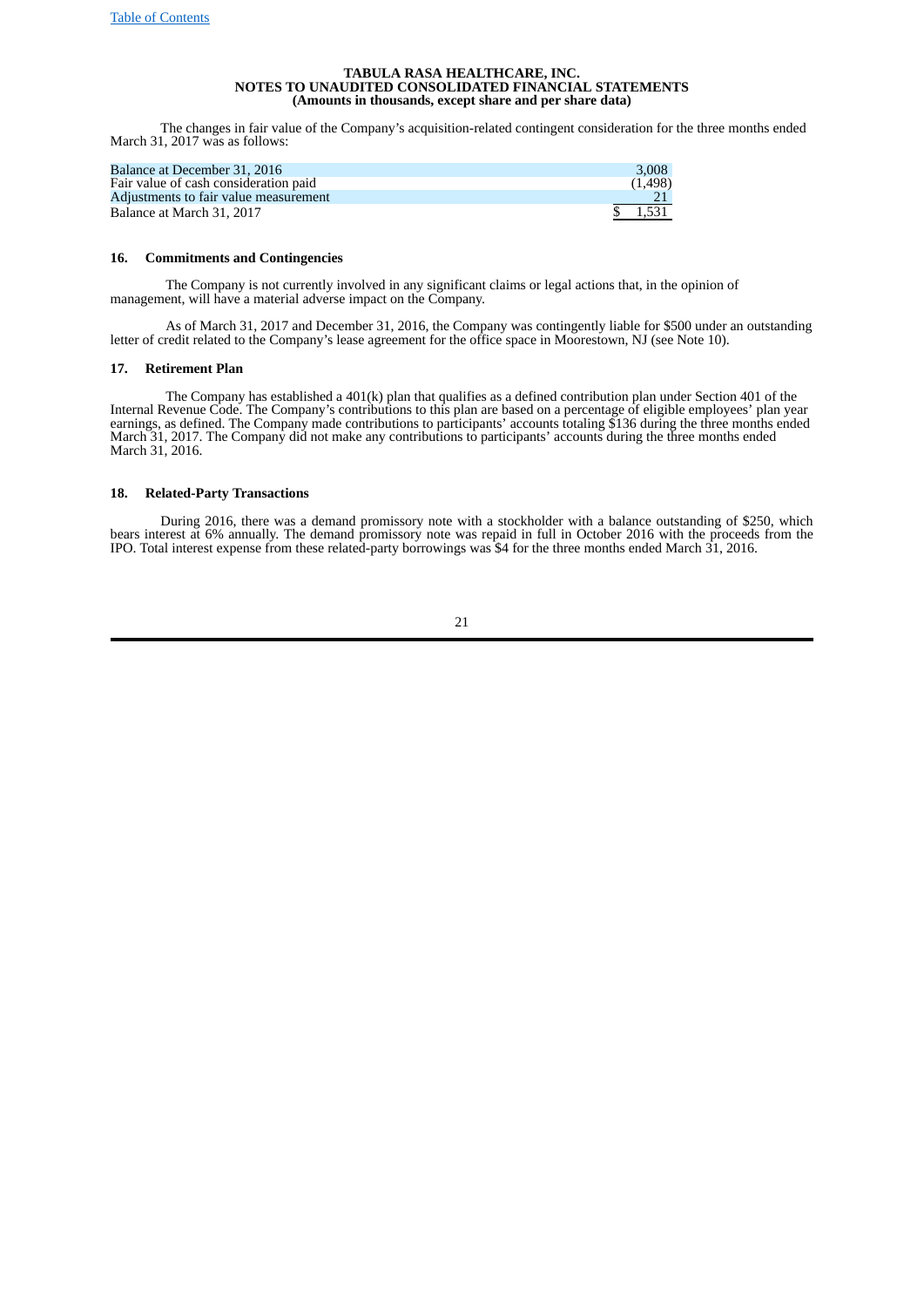# **19. Subsequent Events**

On April 25, 2017, the Company entered into employment agreements with each of the Company's named executive officers. The employment agreements provide for, among other things, salary, incentive compensation, payments in the event of termination upon the occurrence of a change in control, and restrictive covenants pursuant to which the executives have agreed to refrain from competing with the Company or soliciting the Company's employees or customers for a period following the executive's termination of employment. Each employment agreement is effective as of April 1, 2017, has an initial three year term and will automatically renew each anniversary thereafter.

On April 25, 2017, the Company's Board also adopted the Annual Incentive Plan, effective as of January 1, 2017, which formalizes the Company's annual short-term incentive program and does not represent a new compensation program for the named executive officers. The Plan provides pay for performance incentive compensation to the Company's employees, including its named executive officers, rewarding them for their contributions to the Company with cash incentive compensation based on attainment of pre-determined corporate and individual performance goals, as applicable.

On April 25, 2017 the Board authorized the Company to repurchase up to \$5,000 of its common stock. The Company expects to fund repurchases of its common stock through a combination of cash on hand, cash generated by operations and borrowings under its line of credit. As of the date of this filing the Company has not repurchased any shares pursuant this authorization.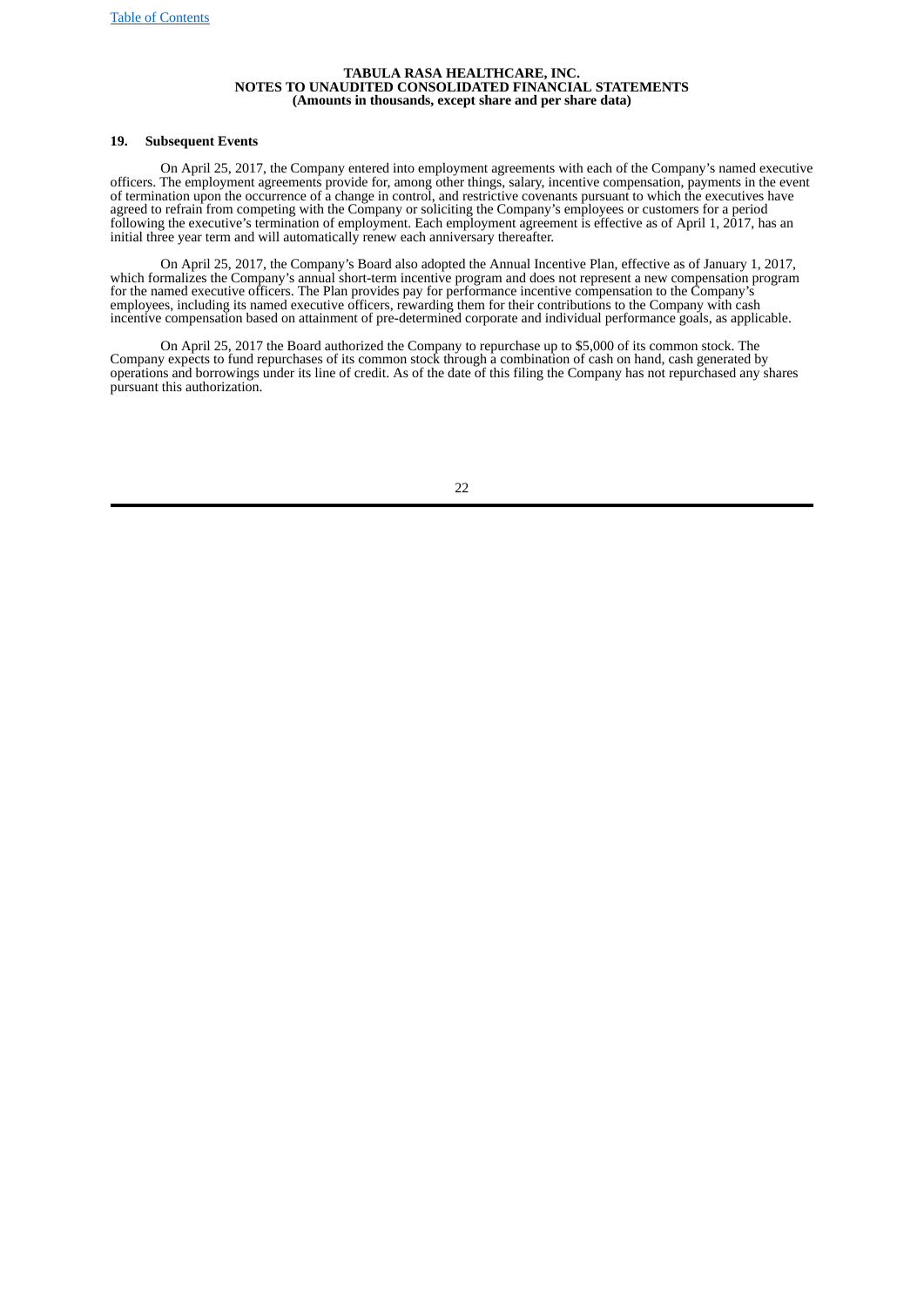# **Item 2. MANAGEMENT'S DISCUSSION AND ANALYSIS OF FINANCIAL CONDITION AND RESULTS OF OPERATIONS**

The following discussion and analysis of our financial condition and results of operations should be read together with our unaudited consolidated financial statements and related notes and other financial information included in Part 1, Item 1 of this Quarterly Report on Form 10-Q and with our audited consolidated financial statements and related notes thereto for the year ended December 31, 2016, included in our Annual Report on Form 10-K for the year ended December *31, 2016 filed with the Securities and Exchange Commission on March 14, 2017.*

# **Forward-Looking Statements**

This discussion contains certain forward-looking statements within the meaning of Section 27A of the Securities Act of 1933, as amended, and Section 21E of the Securities Exchange Act of 1934, as amended. Forward-looking statements are *identified by words such as "believe," "will," "may," "estimate," "continue," "anticipate," "intend," "should," "plan,"* "expect," "predict," "could," "potentially" or the negative of these terms or similar expressions. You should read these statements carefully because they discuss future expectations, contain projections of future results of operations or financial condition, or state other "forward-looking" information. These statements relate to our future plans, objectives, expectations, *intentions and financial performance and the assumptions that underlie these statements. These forward-looking statements* are subject to certain risks and uncertainties that could cause actual results to differ materially from those anticipated in the forward-looking statements. Factors that might cause such a difference include, but are not limited to, those discussed elsewhere in this report, as well as in our Annual Report on Form 10-K for the year ended December 31, 2016. Forwardlooking statements are based on our management's beliefs and assumptions and on information currently available to our management. These statements, like all statements in this report, speak only as of their date, and we undertake no obligation to update or revise these statements in light of future developments. We caution investors that our business and financial *performance are subject to substantial risks and uncertainties.*

#### <span id="page-22-0"></span>**Overview**

We are a healthcare technology company disrupting the field of medication safety. For over thirty years, traditional pharmacy software systems have offered clinicians a binary view of drug-to-drug interactions, presenting an assessment of one single drug against one single drug. These legacy systems may be adequate to assess the safety of a medication regimen consisting of only one or two medications. However, the elderly, the chronically ill and those with behavioral health challenges, who are more often times more likely to be subject to a medication profile of more than two medications, are typically at high risk of an adverse drug effect, or ADE. In these cases, the average patient often takes over 10 different medications a day and the current technologies are inadequate to optimize safety and minimize risk. Our novel and medications a day and the current technologies are inadequate to optimize safety and minimize risk. Our nove proprietary Medication Risk Mitigation Matrix, or MRM Matrix, delivers a simultaneous, multi-drug review which identifies medication-related risks across a variety of safety factors and presents meaningful opportunities to mitigate such risks. We partner with health plans and provider groups in comprehensive medication management and care transitions programs to identify and substantially mitigate the risks associated with ADEs. By working with us, health plans and provider groups have reduced their pharmacy spend and admissions rates.

We are a leader in providing patient-specific, data-driven technology and solutions that enable healthcare organizations to optimize medication regimens to improve patient outcomes, reduce hospitalizations, lower healthcare costs and manage risk. We deliver our solutions through a comprehensive suite of technology-enabled products and services for medication risk management, which includes bundled prescription fulfillment and reminder packaging services for client medication risk management, which includes bundled prescription fulfillment and reminder packaging serv populations with complex prescription needs. We also provide risk adjustment services and pharmacy cost management services, which help our clients to properly characterize a patient's acuity, or severity of health condition, and optimize the associated payments for care.

Our suite of cloud-based software solutions provides prescribers, pharmacists and healthcare organizations with sophisticated and innovative tools to better manage the medication-related needs of their patients. We believe we offer the first prospective clinical approach to medication risk management, which is designed to increase patient safety and promote adherence to a patient's personalized medication regimen. Furthermore, our medication risk management technology helps healthcare organizations lower costs by reducing ADEs, enhancing quality of care and avoiding preventable hospital admissions. Our products and services are built around our novel and proprietary MRM Matrix, which enables optimization of a patient's medication regimen, involving personalizing medication selection, dosage levels, time-of-day administration and reducing the total medication burden by eliminating unnecessary prescriptions.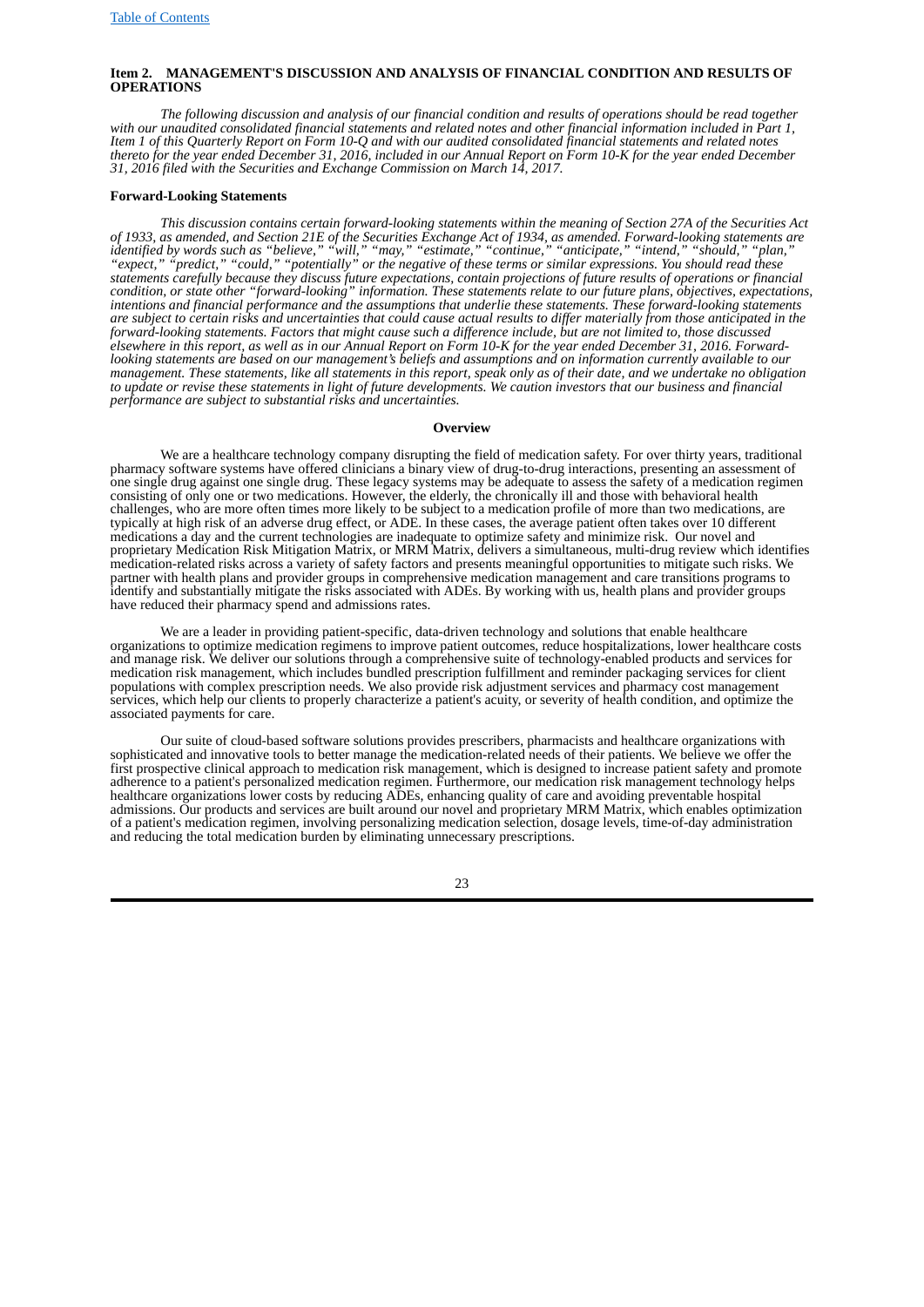The MRM Matrix analyzes a combination of clinical and pharmacology data, population-based algorithms and extensive patient-specific data, including medical history, lab results, medication lists and individual genomic data, to deliver "precision medicine." We provide software-enabled solutions that can be bundled with prescription fulfillment and reminder packaging services, which are informed by a patient's personalized MRM Matrix to increase adherence to a patient's optimized regimen, through our three prescription fulfillment pharmacies. Our prescription fulfillment pharmacies are strategically located to efficiently distribute medications nationwide for our clients and medications are packaged to promote adherence to their patients' personalized regimens and dosing schedules. Our team of clinical pharmacists is available to support prescribers at the point of care through our proprietary technology platform, including real-time secure messaging, with more than 169,000 messages exchanged during March 2017.

Our technology-driven approach to medication risk management represents an evolution from prevailing nonpersonalized approaches that primarily rely on single drug-to-drug interaction analysis. At the end of 2016 we were serving 133 healthcare organizations and, as of March 31, 2017, this number has grown to 139 healthcare organizations that focus on populations with complex healthcare needs and extensive medication requirements.

Our total revenues for the three months ended March 31, 2017 were \$27.7 million compared to \$20.2 million for the three months ended March 31, 2016. We incurred a net loss of \$2.9 million for the three months ended March 31, 2017 and recognized net income of \$0.2 million for the three months ended March 31, 2016. Our adjusted EBITDA for the three months ended March 31, 2017 was \$3.0 million compared to \$2.8 million for the three months ended March 31, 2016. See "Non-GAAP Financial Measures — Adjusted EBITDA" for our definition of Adjusted EBITDA, why we present Adjusted EBITDA and a reconciliation of net loss to Adjusted EBITDA.

We face a variety of challenges and risks, which we will need to address and manage as we pursue our growth strategy. In particular, we will need to continue to innovate in the face of a rapidly changing healthcare landscape if we are to remain competitive. We will also need to effectively manage our growth, especially related to our expansion beyond the PACE and post-acute markets to other at-risk providers and payors. Our senior management continuously focuses on these and other challenges, and we believe that our culture of innovation and our history of growth and expansion will contribute to the success of our business. We cannot, however, assure you that we will be successful in addressing and managing the many challenges and risks that we face.

We manage our operations and allocate resources as a single reportable segment. All of our revenue is recognized in the United States and all of our assets are located in the United States.

Unless the context requires otherwise, the terms the "Company," "Tabula Rasa HealthCare, Inc.," "we," "us" and "our" mean Tabula Rasa HealthCare, Inc., a Delaware Corporation, and its consolidated subsidiaries.

#### **Key Business Metrics**

We regularly review a number of metrics, including the following key metrics, to evaluate and manage our business and that are useful in evaluating our operating performance compared to that of other companies in our industry.

|                        | March 31.              | <b>Three Months Ended</b> | Change  |      |  |  |  |  |
|------------------------|------------------------|---------------------------|---------|------|--|--|--|--|
|                        | 2017                   | 2016                      |         | $\%$ |  |  |  |  |
|                        | (Dollars in thousands) |                           |         |      |  |  |  |  |
| Revenues               | \$27,689               | \$20.157                  | 7.532   | 37%  |  |  |  |  |
| Net (loss) income      | (2,881)                | 209                       | (3,090) | nm   |  |  |  |  |
| <b>Adjusted EBITDA</b> | 2,980                  | 2,799                     | 181     | b    |  |  |  |  |

 $nm = not meaningful$ 

We monitor the key metrics set forth in the preceding table to help us evaluate trends, establish budgets, measure the effectiveness and efficiency of our operations and gauge our cash generation. We discuss Adjusted EBITDA in more detail in "Non-GAAP Financial Measures — Adjusted EBITDA." We also monitor revenue retention rate and client retention rate described as follows.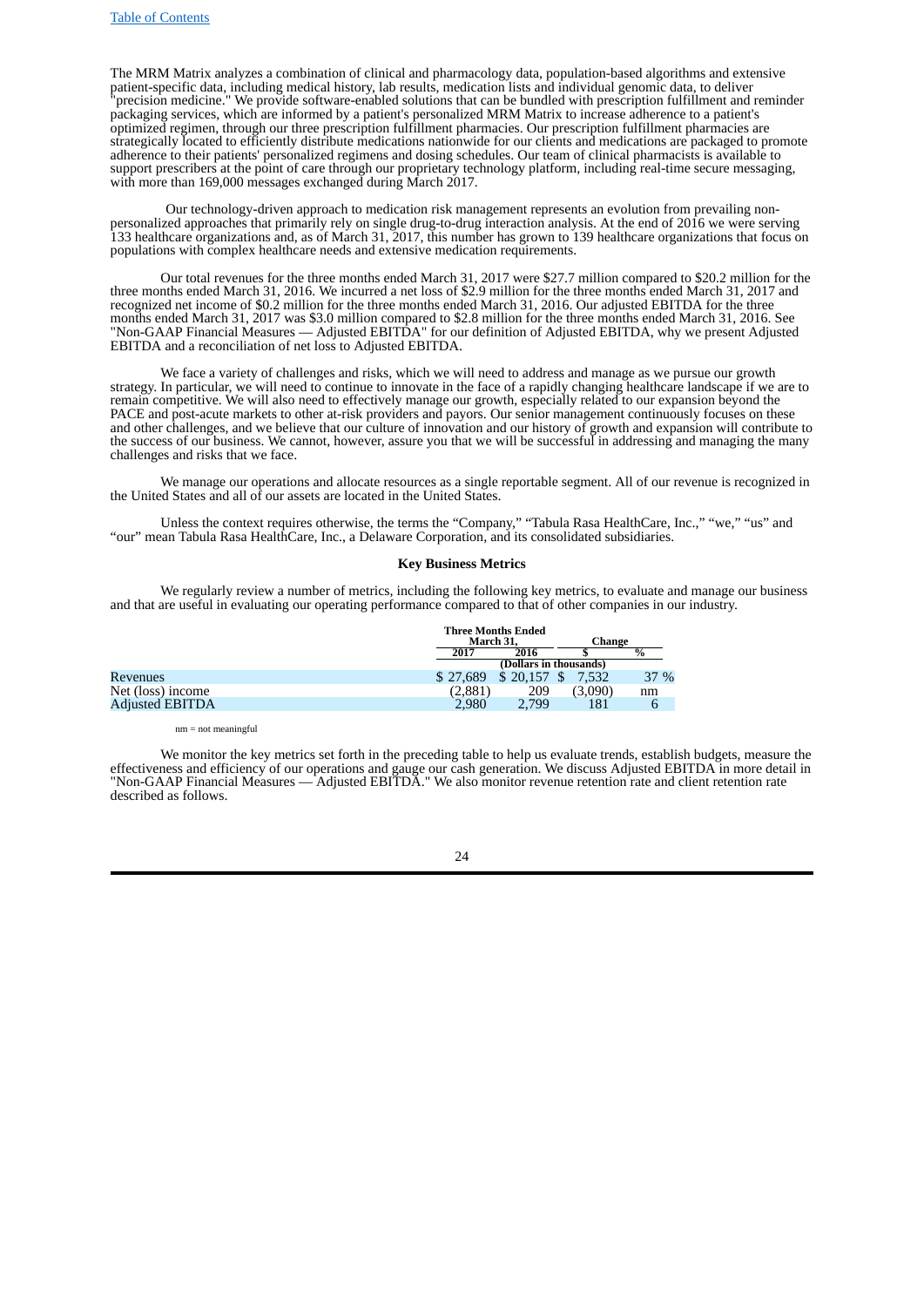#### *Revenue retention rate*

We believe that our ability to retain revenue associated with new or existing client relationships is an indicator of the stability of our revenue base and the long-term value we provide to our clients. We assess our performance in this area using a metric we refer to as our revenue retention rate. We calculate our revenue retention rate at the end of each calendar year by dividing total revenue in the year from client contracts that have not renewed or have been terminated during the year by our total revenue for that year, and subtracting this quotient from 100%. Our annual revenue retention rate was 98% for 2016.

# *Client retention rate*

We monitor our client retention rate as a measure for our overall business performance. We believe that our ability to retain clients is an indicator of the stability of our revenue base and the long-term value of our client relationships. We assess our performance in this area using a metric we refer to as our client retention rate. We calculate this rate by dividing the number of client terminations and client non-renewals during a calendar year by the total number of clients serviced during that year, and subtracting this quotient from 100%. Our annual client retention rate was 93% for 2016.

#### **Factors Affecting our Future Performance**

We believe that our future success will be dependent on many factors, including our ability to maintain and grow our relationships with existing clients, expand our client base, continue to enter new markets and expand our offerings to meet evolving market needs. While these areas present significant opportunity, they also present risks that we must manage to ensure successful results. See the section entitled "Risk Factors" for a discussion of certain risks and uncertainties that may impact our future success.

# **Recent Developments**

# *Initial Public Offering*

On October 4, 2016, we completed the IPO of our common stock pursuant to which we issued 4,300,000 shares of our common stock, plus the exercise of the underwriters' option to purchase an additional 645,000 shares of common stock, at an issuance price of \$12.00 per share. We received net proceeds of \$55.2 million after deducting underwriting discounts and commissions of \$4.2 million, but before deducting other offering expenses. Immediately prior to the completion of the IPO, all of the Company's then outstanding Class A Non-Voting common stock and Class B Voting common stock, totaling 5,583,405 shares, were redesignated into shares of common stock, par value \$0.0001 per share, and all of the Company's then outstanding convertible preferred stock converted into an aggregate of 5,089,436 shares of common stock, par value \$0.0001 per share. Our common stock is listed on the NASDAQ Global Market under the symbol "TRHC."

#### *Acquisitions*

In September 2016, we acquired certain assets, consisting primarily of intellectual property and software assets of 9176-1916 Quebec Inc. (an entity indirectly controlled by our Chief Scientific Officer, Jacques Turgeon). The intellectual property and software assets were previously licensed by us and are integrated into the MRM Matrix. The acquisition consideration consisted of cash consideration of up to \$6.0 million, consisting of \$1.0 million which was paid upon closing, \$4.4 million paid during the fourth quarter of 2016, and \$600 thousand following the 12-month anniversary of the closing date of the acquisition, which is contingent upon no claims for indemnification being made pursuant to the purchase agreement. In addition to the cash consideration, the purchase price included \$5.0 million worth of common stock which amounted to the issuance of 395,407 shares of common stock during the fourth quarter of 2016. The stock consideration issued in 2016 was calculated based on the arithmetic average of the daily volume-weighted average price of the Company's common stock for the 30 business days ending on, and including, the 30th and 60th business day, respectively, following the completion of the IPO.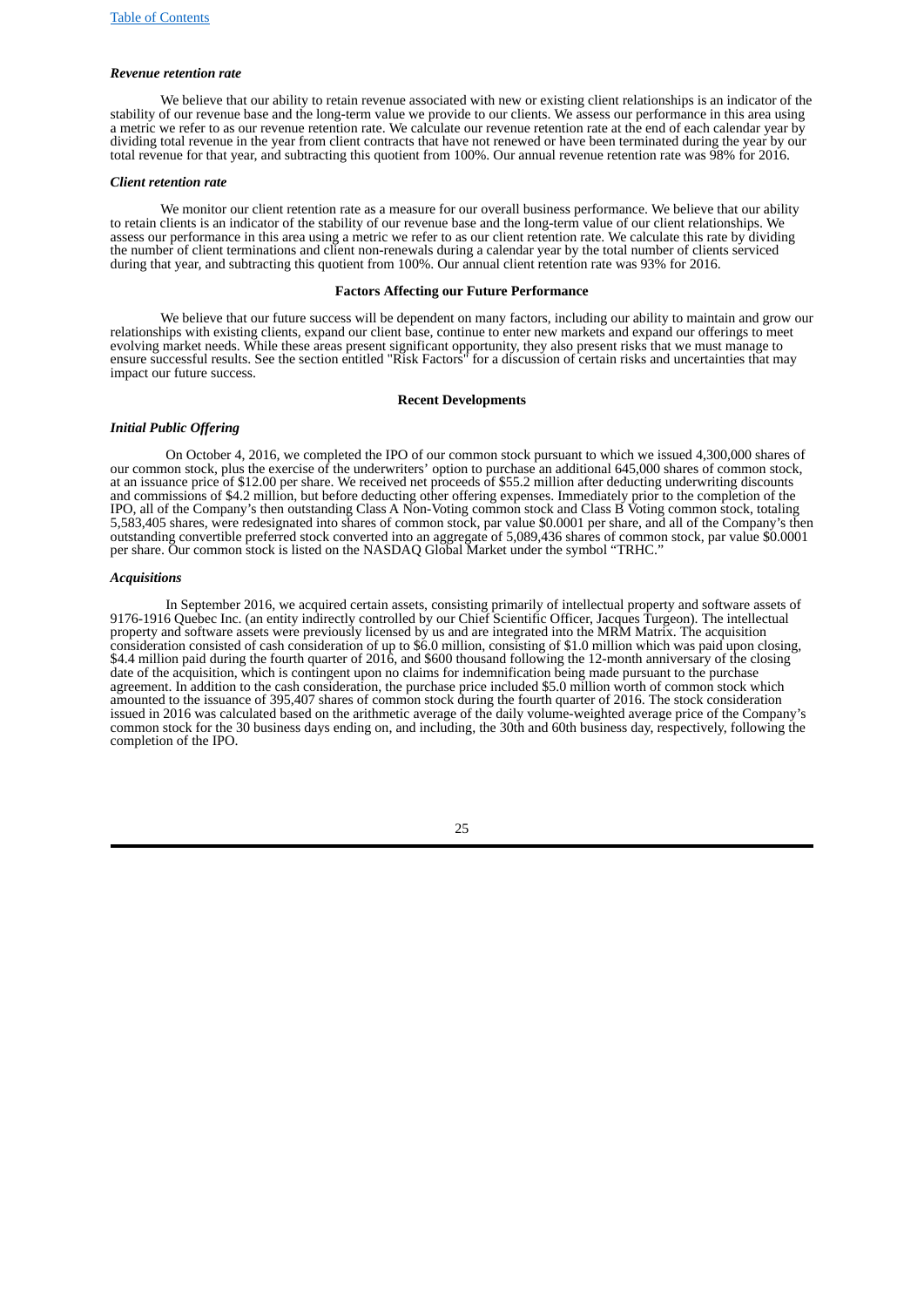We account for acquisitions using the purchase method of accounting. We allocated the purchase price to the assets acquired, including intangible assets and liabilities assumed, based on estimated fair values at the date of the acquisition. The results of operations from the acquisition are included in our consolidated financial statements from the acquisition date.

#### *Financing*

On July 1, 2016 we amended our revolving line of credit, or the 2015 Line of Credit, which was entered into on April 29, 2015 with a lender pursuant to the terms of a loan and security agreement. The 2015 Line of Credit provides for borrowings in an aggregate amount up to \$25.0 million to be used for general corporate purposes, including repayment of a prior line of credit. We initially borrowed \$10.0 million under the 2015 Line of Credit. As of March 31, 2017, no amounts were outstanding under the 2015 Line of Credit. See "Liquidity and Capital Resources — Revolving Credit Facility" below for additional information with respect to the 2015 Line of Credit.

# *Enhanced Medication Therapy Management Program Development Opportunity*

We have been selected to participate with a large, regional Medicare Part D Prescription Drug Plan, or Regional PDP, to develop and deliver an Enhanced Medication Therapy Management, or EMTM, program. We believe this EMTM program will address the requirements of the Part D Enhanced Medication Therapy Management Model test, which the Centers for Medicare and Medicaid Innovation, or CMMI, proposed in September 2015 and recently approved.

The Part D EMTM model created by the Centers for Medicare & Medicaid Services, or CMS, is designed to test strategies to improve medication use among Medicare beneficiaries enrolled in Part D and to assess whether providing selected Regional PDPs with additional incentives and increased flexibility to design and implement innovative programs will better achieve the overall goals for EMTM programs.

We launched the EMTM program on January 1, 2017. To execute this EMTM program, we are using our MRM Matrix and certain other services to perform medication risk stratification and reviews and safety assessments of complex medication regimens, providing an innovative, alternative approach to pharmacotherapy to the 240,000 members of this Regional PDP, representing less than one percent of the entire eligible Part D market. In 2016, the number of individuals covered through Medicare Part D programs was nearly 41 million. We believe if we are successful in developing and delivering an EMTM program to the Regional PDP, we will be able to expand into a greater portion of the Part D market. There can be no assurances that our EMTM program will be successful or we will actually be able to expand this program as currently contemplated

# **Components of Our Results of Operations**

#### *Revenue*

Our revenue is derived from our product sales and service activities. For the three months ended March 31, 2017 and 2016, product sales represented 82% and 88% of our total revenue, respectively, and service revenue represented 18% and 12% of our total revenue, respectively.

#### *Product Revenue*

Our product revenue is primarily generated through our medication risk management contracts with healthcare organizations. Under these contracts, we provide a group of services including the use of our MRM Matrix technology that enables our pharmacists to prospectively optimize personalized medication regimens for each patient, prescription fulfillment, and reminder packing services. Historically, substantially all of our medication risk management clients have contracted for a bundled offering of our software-enabled solutions, prescription fulfillment and reminder packaging services. In the third quarter of 2016, we began providing medication risk management services utilizing our MRM Matrix technology alone, without the related fulfillment services, which we refer to as MRM Service Contracts. Revenue generated from MRM Service Contracts without prescription fulfillment and reminder packaging services is included as a component of our service revenue.

Under our bundled medication risk management contracts, revenue is generated through the following components:

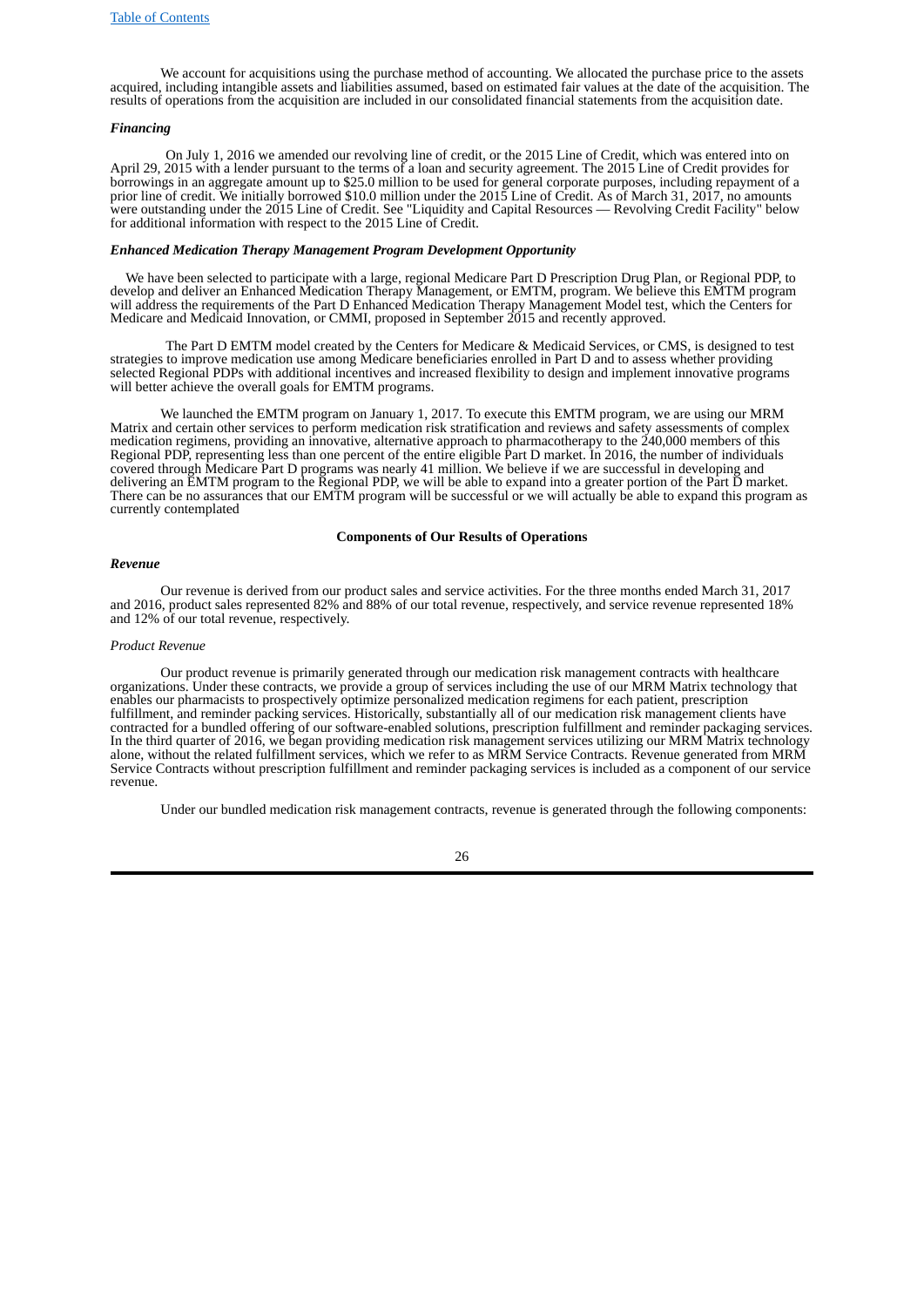*Prescription medication revenue.* We sell prescription medications directly to healthcare organizations through our prescription fulfillment pharmacies. Prescription medication fees are based upon the prices stated in client contracts for the prescription and include a dispensing fee. For the periods presented, substantially all of our product revenue has consisted of prescription medication revenue.

*Per member per month, or PMPM, fees.* We also receive a fixed monthly administrative fee for each member in the program contracted for medication risk management services.

Our revenue from prescription medication sales varies based on the number and mix of medications dispensed; however, based on our historical experience, patient populations at our clients do not generally decline over time, the number of medications per patient have been consistent following an initial onboarding period and the overall mix of medications dispensed is generally predictable. In addition, our dispensing fees vary directly with the volume of prescription medication sales each period. Our PMPM fees vary directly with the number of members serviced by our clients each month. Although revenue is generated from various sources, pricing and other key contractual terms are negotiated on a bundled basis.

#### *Service Revenue*

Our service revenue is generated by the risk adjustment and pharmacy cost management services that we provide to healthcare organizations. Our client contracts for these services generally include a PMPM fee for selected services, monthly subscription fees, initial set up fees and hourly consulting charges. PMPM fees vary directly with the number of members serviced by our clients each month under our risk adjustment contracts. Additionally, service revenue includes data and statistics fees we receive from medication manufacturers for the sale of medication utilization data we collect through our pharmacy cost management engagements, which is recognized when we receive such amounts due to the variable nature of payment amounts. Beginning in the third quarter of 2016, we began to generate service revenue related to our MRM Service Contracts. On January 1, 2017, we launched our EMTM program to perform medication risk stratification and reviews and safety assessments of complex medication regimens, and as a result, we began generating PMPM fees under our MRM Service Contracts. PMPM fees earned with respect to our MRM Service Contracts are included in service revenue. As noted above, PMPM fees associated with our bundled medication risk management services are currently included in product revenue.

#### *Cost of Revenue*

#### *Product Cost*

Cost of product revenue includes all costs directly related to the bundled medication risk management offering, including costs relating to our pharmacists' collaboration on a patient's medication management, medication risk analysis and offering guidance to the prescriber based upon the assessment of the MRM Matrix and the individual patient's medical history, as well as the fulfillment and distribution of prescription medications. Costs consist primarily of the purchase price of the prescription medications we dispense. For the three months March 31, 2017 and 2016, prescription medication costs represented 75% and 75% of our total product costs, respectively. In addition to costs incurred for the prescription medications we dispense, other costs include expenses to package, dispense and distribute prescription medications, expenses associated with our clinical pharmacist support centers and prescription fulfillment centers, including employment costs and stock-based compensation, and expenses related to the hosting of our technology platform. Such costs also include direct overhead expenses, as well as allocated miscellaneous overhead costs. We allocate miscellaneous overhead costs among functions based on employee headcount.

#### *Service Cost*

Cost of service revenue includes all labor costs, including stock-based compensation expense, directly related to the risk adjustment and pharmacy cost management services and expenses for claims processing, technology services and overhead costs. In addition, service costs include all costs directly related to servicing our MRM Service Contracts which primarily consist of labor costs, consultant fees, and expenses related to supporting our technology platform. Cost of service revenue also includes direct overhead expenses, as well as allocated miscellaneous overhead costs. We allocate miscellaneous overhead costs among functions based on employee headcount.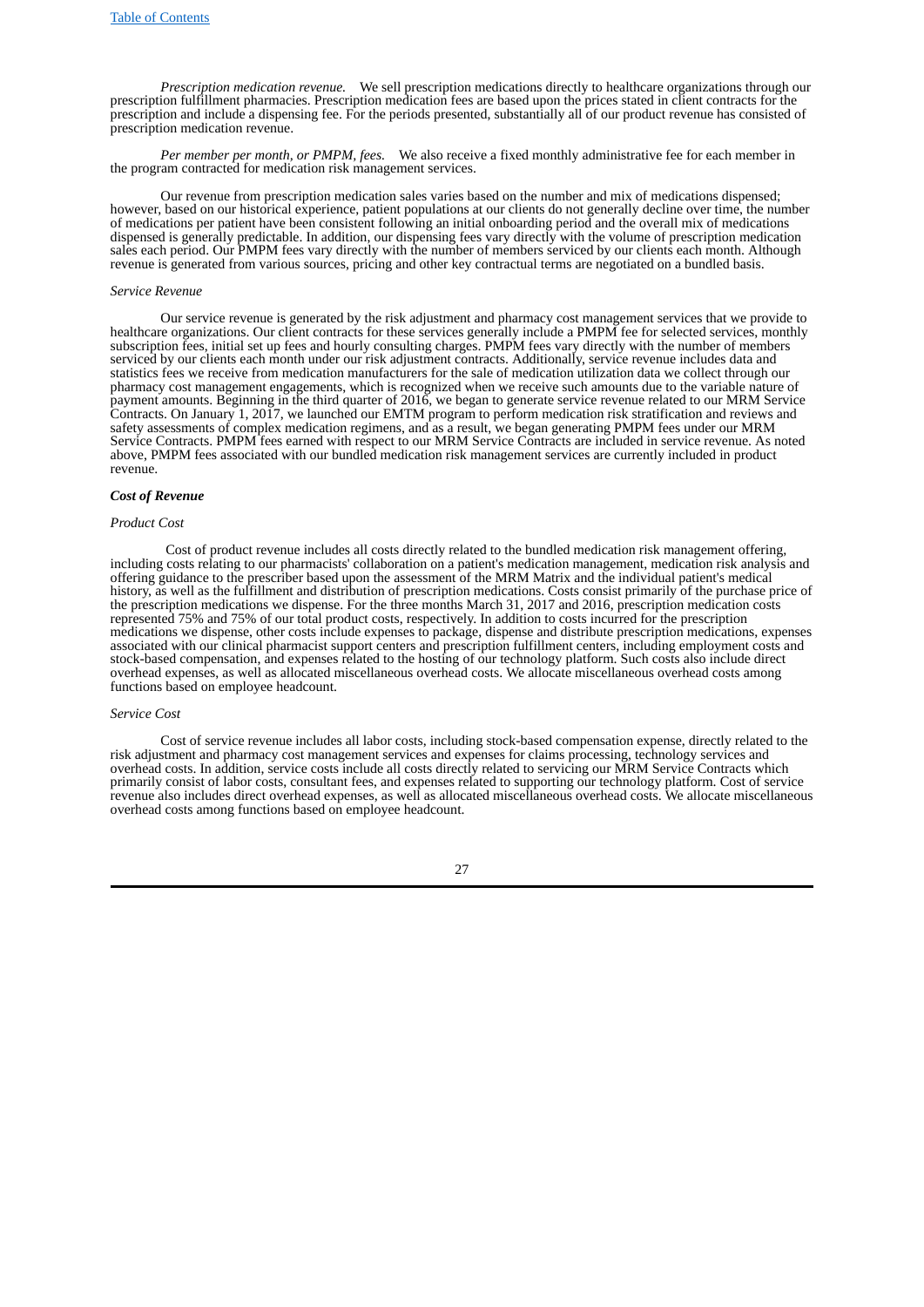### *Research and Development Expenses*

Our research and development expenses consist primarily of salaries and related costs, including stock-based compensation expense, for personnel in our research and development functions, which include software developers, project managers and other employees engaged in the development and enhancement of our service offerings. Research and development expenses also include costs for design and development of new software and technology and new service offerings, as well as enhancement of existing software and technology and service offerings, including fees paid to thirdparty consultants, costs related to quality assurance and testing, and other allocated facility-related overhead and expenses.

We continue to focus our research and development efforts on adding new features and applications, increasing the functionality and enhancing the ease of use of our existing suite of software solutions.

We capitalize certain costs incurred in connection with obtaining or developing internal-use software, including external direct costs of material and services and payroll costs for employees directly involved with the software development. Capitalized software costs are amortized beginning when the software project is substantially complete and the asset is ready for its intended use. Costs incurred during the preliminary project stage and post-implementation stage, as well as maintenance and training costs, are expensed as incurred as part of research and development expenses.

We expect our research and development expenses will increase in absolute dollars as we increase our research and development headcount to further strengthen and enhance our software solutions and service offerings, but will decrease as a percentage of revenue in the long term as we expect our revenue to increase at a greater rate than such expenses.

#### *Sales and Marketing Expenses*

Sales and marketing expenses consist principally of salaries, commissions, bonuses, stock-based compensation and employee benefits for sales and marketing personnel, as well as travel costs related to sales, marketing and client service activities. Marketing costs also include costs of communication and branding materials, trade shows and public relations, as well as allocated overhead.

We expect our sales and marketing expenses to increase in absolute dollars as we strategically invest to grow our marketing operations and expand into new products and markets, but decrease as a percentage of revenue in the long term.<br>We expect to hire additional sales personnel and related account management and sales support personn grow.

# *General and Administrative Expenses*

General and administrative expenses consist principally of salaries and related costs for executives, administrative personnel and consultants, including stock-based compensation and travel expenses. Other general and administrative expenses include professional fees for legal, consulting and accounting services. General and administrative expenses are expensed when incurred.

We expect that our general and administrative expenses will increase as we expand our infrastructure and transition to a public company. These increases will likely include increased costs for director and officer liability insurance, costs related to the hiring of additional personnel and increased fees for directors, outside consultants, lawyers and investor relations. We also expect to incur significant costs to comply with corporate governance, internal controls and similar relations. requirements applicable to public companies.

#### *Remeasurement of Acquisition-related Contingent Consideration*

We classify our acquisition-related contingent consideration as a liability. Acquisition-related contingent consideration is subject to remeasurement at each balance sheet date. Any change in the fair value of such acquisition-related contingent consideration is reflected in our consolidated statements of operations as a change in fair value of the liability. We will continue to adjust the carrying value of the acquisition-related contingent consideration until the contingency is finally determined.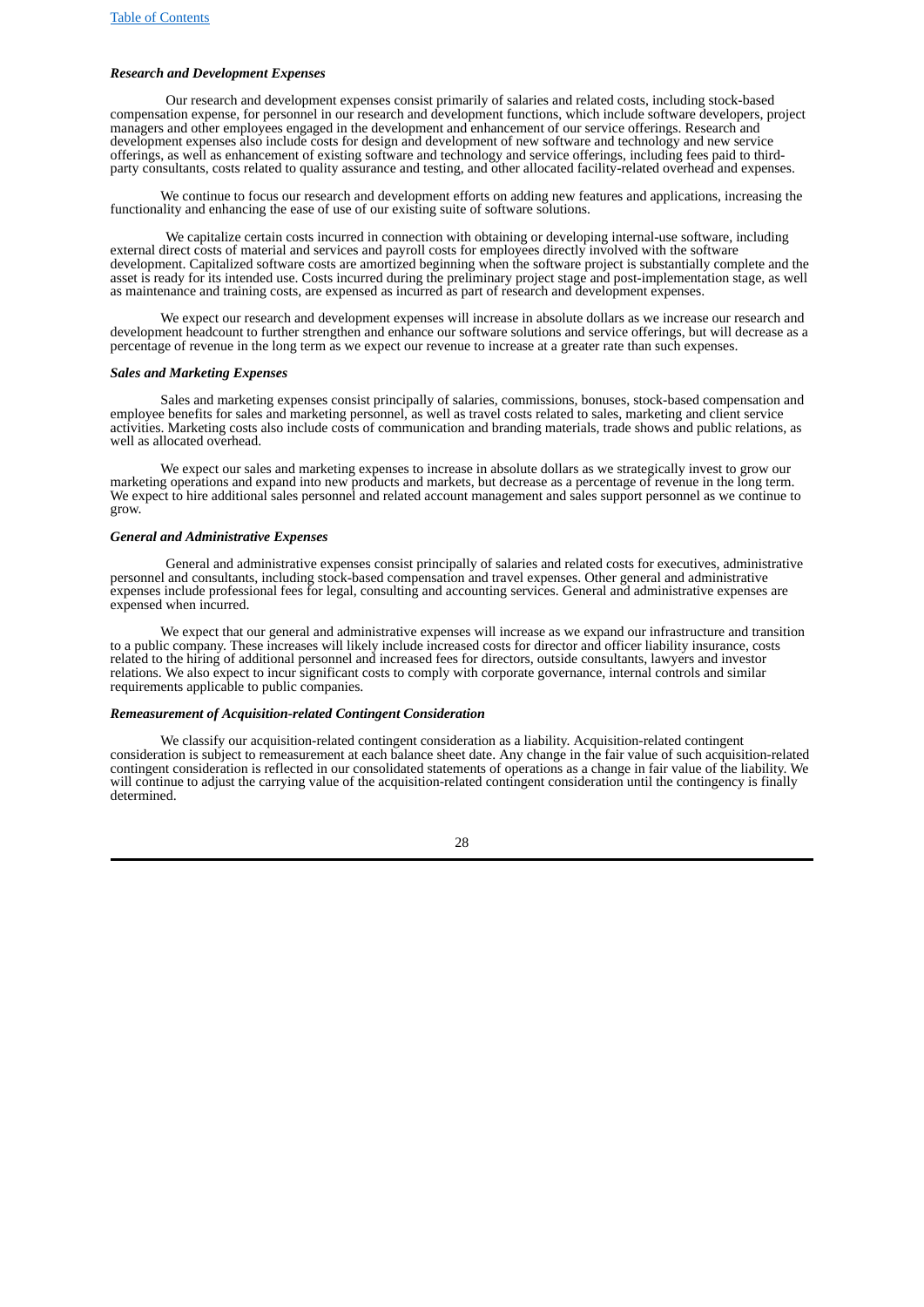# *Depreciation and Amortization Expenses*

Depreciation and amortization expenses are primarily attributable to our capital investment in equipment and our capitalized software and acquisition-related intangibles.

### *Change in Fair Value of Warrant Liability*

Historically, warrants to purchase shares of our preferred stock were classified as warrant liabilities and recorded at fair value. This warrant liability was subject to remeasurement at each balance sheet date and we recognized any change in fair value in our consolidated statements of operations as a change in fair value of the warrant liability. Upon the completion of the IPO in October 2016, these warrants automatically converted into warrants to purchase shares of our common stock. At that time, the liabilities were reclassified to additional paid-in capital, a component of stockholders' equity.

# *Interest Expense*

Interest expense is primarily attributable to interest expense associated with our revolving credit facility, capital lease obligations and acquisition-related notes. It also includes the amortization of discounts on debt and amortization of deferred financing costs related to these various debt arrangements.

# *Accretion (Decretion) of Redeemable Convertible Preferred Stock*

The carrying values of Series A and Series A-1 redeemable convertible preferred stock were being accreted to their respective redemption values at each reporting period, from the date of issuance to the earliest date the holders can demand redemption. The carrying value of Series B redeemable convertible preferred stock was being accreted (decreted) to redemption value at each reporting period at the greater of (i) the original issuance price plus unpaid accrued dividends or (ii) the fair value of the redeemable convertible preferred stock. Upon the completion of the IPO in October 2016, our preferred stock automatically converted into shares of our common stock.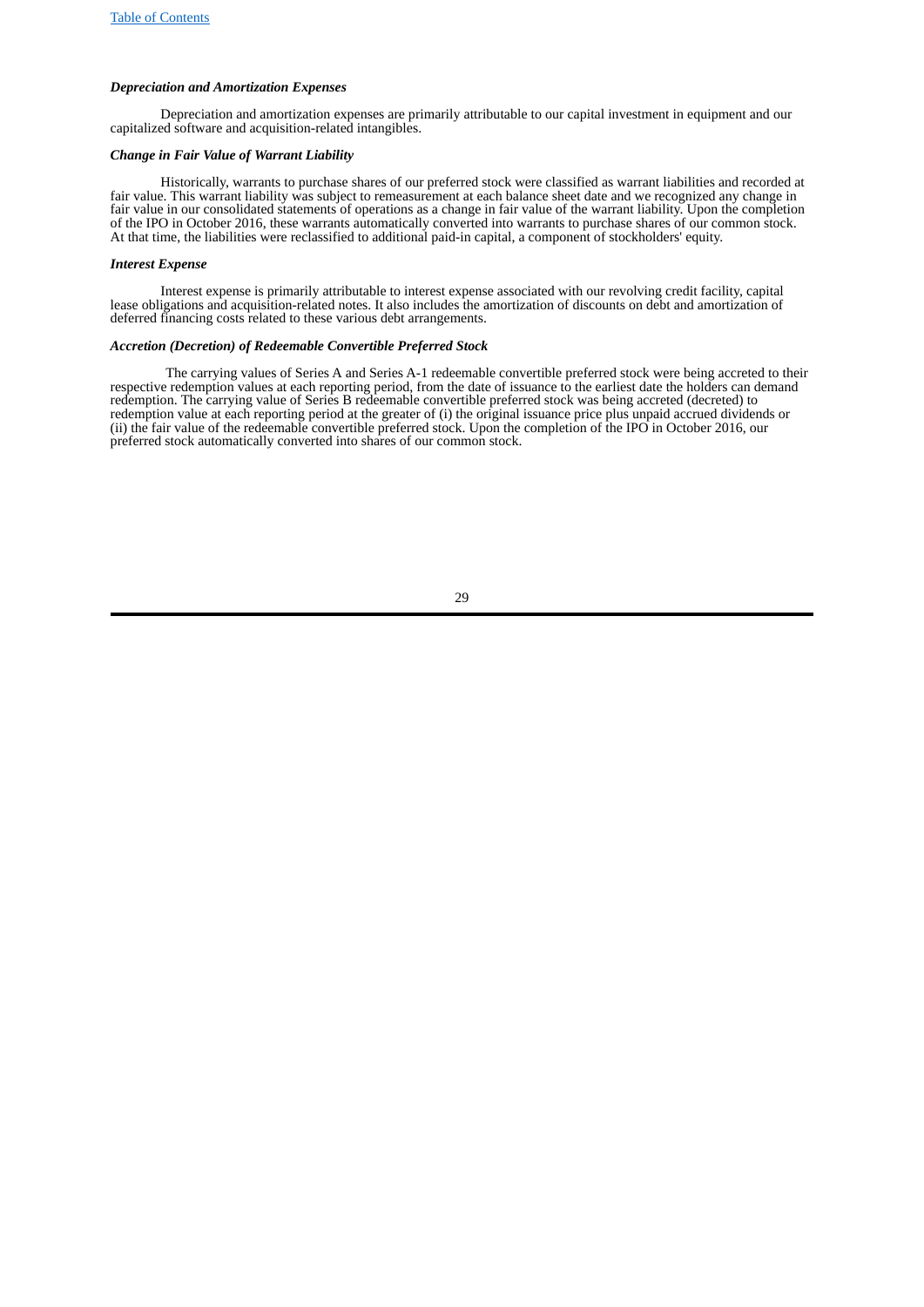# **Results of Operations**

The following table summarizes our results of operations for the three months ended March 31, 2017 and 2016:

|                                                                          | March 31,     |                                | <b>Change</b> |               |
|--------------------------------------------------------------------------|---------------|--------------------------------|---------------|---------------|
|                                                                          | 2017          | 2016<br>(Dollars in thousands) |               | $\frac{0}{0}$ |
| Revenue:                                                                 |               |                                |               |               |
| Product revenue                                                          | \$22,696      | \$17,785                       | \$<br>4,911   | 28 %          |
| Service revenue                                                          | 4,993         | 2,372                          | 2,621         | 110           |
| Total revenue                                                            | 27,689        | 20,157                         | 7,532         | 37            |
| Cost of revenue, exclusive of depreciation and amortization shown below: |               |                                |               |               |
| Product cost                                                             | 17,405        | 12,982                         | 4,423         | 34            |
| Service cost                                                             | 2,250         | 951                            | 1,299         | 137           |
| Total cost of revenue                                                    | 19,655        | 13,933                         | 5,722         | 41            |
| Gross profit                                                             | 8,034         | 6,224                          | 1,810         | 29            |
| Operating expenses:                                                      |               |                                |               |               |
| Research and development                                                 | 1,219         | 889                            | 330           | 37            |
| Sales and marketing                                                      | 1,230         | 770                            | 460           | 60            |
| General and administrative                                               | 6,509         | 1,893                          | 4,616         | 244           |
| Change in fair value of acquisition-related contingent consideration     | 21            | 54                             |               |               |
| expense                                                                  |               |                                | (33)          | (61)          |
| Depreciation and amortization                                            | 1,765         | 1,004                          | 761           | 76            |
| Total operating expenses                                                 | 10,744        | 4,610                          | 6,134         | 133           |
| (Loss) income from operations                                            | (2,710)       | 1,614                          | (4,324)       | (268)         |
| Other (income) expense:                                                  |               |                                |               |               |
| Change in fair value of warrant liability                                |               | (134)                          | 134           | 100           |
| Interest expense                                                         | 76            | 1,503                          | (1, 427)      | (95)          |
| Total other expense                                                      | 76            | 1,369                          | (1,293)       | (94)          |
| (Loss) income before income taxes                                        | (2,786)       | 245                            | (3,031)       | nm            |
| Income tax expense                                                       | 95            | <u>36</u>                      | 59            | 164           |
| Net (loss) income                                                        | $$^{(2,881)}$ | 209<br>\$                      | $$$ (3,090)   | nm            |

 $nm = not meaningful$ 

#### *Comparison of the Three Months Ended March 31, 2017 and 2016*

#### *Product Revenue*

Product revenue increased \$4.9 million, or 28%, from \$17.8 million for the three months ended March 31, 2016 to \$22.7 million for the comparable period in 2017. The increase was primarily driven by organic growth in medication risk management, which represented approximately \$4.2 million of the increase. Of that \$4.2 million increase, \$1.2 million was attributable to new customers acquired period over period, while the remaining \$3.0 million was attributable to increased prescription fulfillment volume from existing customers. Medication mix of prescriptions filled and payor mix contributed to an additional \$700 thousand of the overall increase in product revenue.

#### *Service Revenue*

Service revenue increased \$2.6 million, or 110%, from \$2.4 million for the three months ended March 31, 2016 to \$5.0 million for the three months ended March 31, 2017. The increase was primarily the result of the launch of our EMTM program on January 1, 2017, which resulted in \$2.4 million of revenue related to PMPM fees that we began generating under our MRM Service Contracts with our EMTM partner. In addition, there was a \$298 thousand increase in revenue related to our risk adjustment services. Of this total increase, \$154 thousand was related to revenue generated from new risk adjustment clients and \$144 thousand was attributable to organic growth with existing clients. These increases were partially offset by a \$111 thousand decrease related to our pharmacy cost management services as a result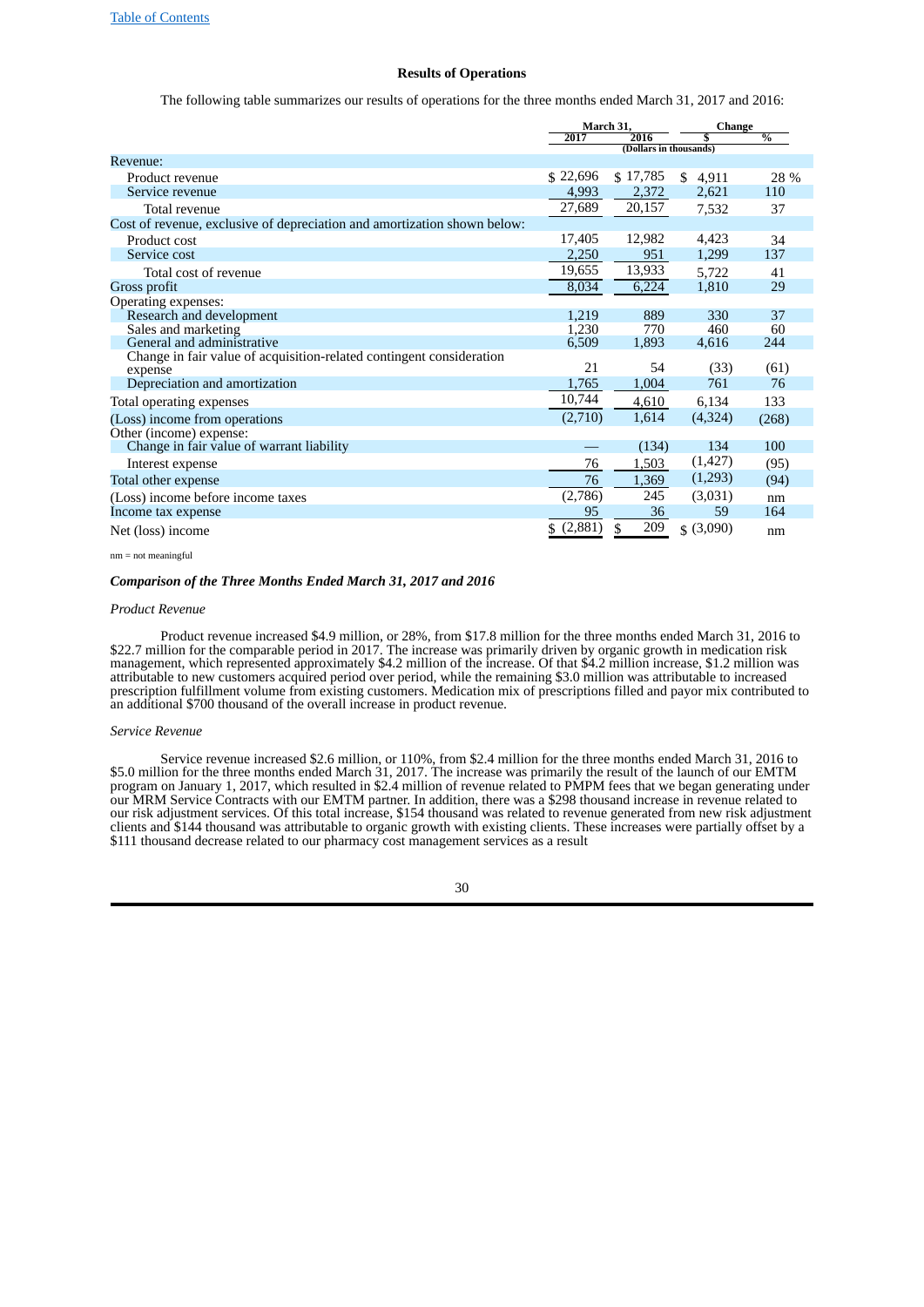of the loss of certain customers as well as a reduction in manufacturer fees related to the sale of medication utilization data.

For the three months ended March 31, 2017, \$3.8 million of service revenue related to PMPM fees generated under our MRM Service Contracts and risk adjustment contracts, as well as subscription revenue related to our pharmacy cost management contracts. The remaining \$1.2 million represented hourly consulting charges, setup fees and data and statistics revenue from our pharmacy cost management and risk adjustment services. For the three months ended March 31, 2016, service revenue generated from our PMPM fees and subscription revenue was \$1.2 million and the remaining \$1.2 million represented hourly consulting charges, setup fees and data and statistics revenue generated from our pharmacy cost management and risk adjustment services.

#### *Cost of Product Revenue*

Cost of product revenue increased \$4.4 million, or 34%, from \$13.0 million for the three months ended March 31, 2016 to \$17.4 million for the comparable period in 2017. This increase was largely driven by increased volume of revenue, which contributed \$2.3 million to the change. Manufacturer price increases and medication mix of prescriptions filled for our clients' patients contributed an additional \$1.0 million to the overall increase in the cost of product revenue. In addition, labor costs increased \$523 thousand, which was primarily due to added pharmacy headcount, including additional pharmacists, technicians and support staff, to support our growth. Distribution charges also increased \$276 thousand related to higher shipping volume for the medications we fulfilled for our clients' patients. In addition, rent and utilities expenses increased \$123 thousand as a result of the new location for our headquarters and pharmacy.

#### *Cost of Service Revenue*

Cost of service revenue increased \$1.3 million, or 137%, from \$951 thousand for the three months ended March 31, 2016 to \$2.3 million for the three months ended March 31, 2017. The increase was primarily attributable to \$801 thousand of additional labor costs as a result of increased headcount as well as standard increases in salary and benefits to existing employees. The increase in labor costs was primarily due to \$648 thousand related to added headcount to support our MRM Service Contracts, a \$64 thousand increase in pharmacy cost management personnel costs, a \$46 thousand increase in risk adjustment personnel costs, and a \$43 thousand increase in internal labor allocations related to other services. Cost of service revenue also increased due to a \$498 thousand increase primarily due to added professional services, information technology costs, and rent and utilities expense to support our MRM Service Contracts.

#### *Research and Development Expenses*

Research and development expenses increased \$330 thousand, or 37%, from \$889 thousand for the three months ended March 31, 2016 to \$1.2 million for the comparable period in 2017. The increase was primarily due to a \$247 thousand increase in payroll and payroll-related costs for additional headcount as well as increases in salary and benefits for existing employees related to market adjustments and performance based increases. The remaining \$83 thousand increase was primarily due to an increase in rent and utilities expenses as a result of the new location for our headquarters, and increased professional services and conference expenses to support scientific education research and development activities.

#### *Sales and Marketing Expenses*

Sales and marketing expenses increased \$460 thousand, or 60%, from \$770 thousand for the three months ended March 31, 2016 to \$1.2 million for the comparable period in 2017. The increase in sales and marketing expense was primarily due to a \$390 thousand increase in personnel costs related to added headcount and increases in salaries and benefits related to market adjustments and performance-based increases for our existing employees. The remaining increase in sales and marketing expense was attributable to a \$84 thousand increase in consulting and public relations costs, which was partially offset by a slight decrease in travel and entertainment expenses.

# *General and Administrative Expenses*

General and administrative expenses increased \$4.6 million, or 244%, from \$1.9 million for the three months ended March 31, 2016 to \$6.5 million for the comparable period in 2017. The increase was primarily attributable to a

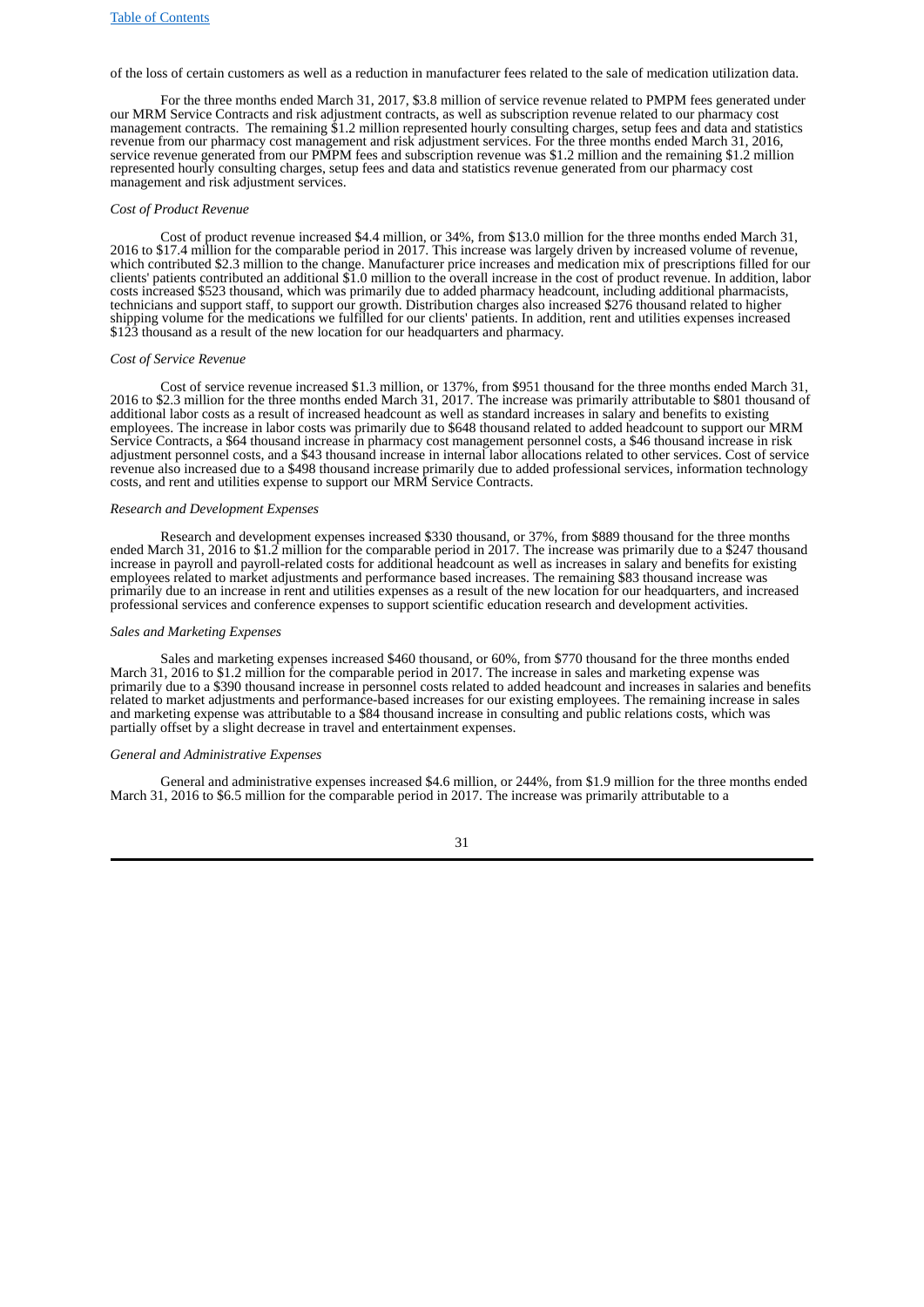\$3.5 million increase in stock-based compensation costs primarily related to shares of restricted stock that were granted to certain employees in September 2016, and an increase in stock option expense as a result of stock options granted to employees during the fourth quarter of 2016 and the first quarter of 2017. Personnel costs, including salaries and benefits primarily related to an increase in headcount to support the overall growth of our operations, also increased by \$450 thousand. In addition, we incurred approximately \$371 thousand of incremental general and administrative expenses related to supporting our operations as a public company. These incremental expenses primarily related to legal expenses, increased directors and officers liability insurance, professional services for investor relations, and fees for directors.

# *Acquisition-related Contingent Consideration Expense*

During the three months ended March 31, 2017 and 2016, there was a \$21 thousand and a \$54 thousand charge incurred, respectively, related to the accretion of the contingent consideration associated with our Medliance acquisition.

# *Depreciation and Amortization Expenses*

Depreciation and amortization expenses increased \$761 thousand, or 76%, from \$1.0 million for the three months ended March 31, 2016 to \$1.8 million for the comparable period in 2017. This increase was due to a \$569 thousand increase in amortization expense, which included a \$195 thousand increase in amortization of capitalized software related to new software functionality placed into service after March 31, 2016, and a \$374 thousand increase in amortization expense of intangible assets, primarily related to intangible assets acquired from 9176-1916 Quebec Inc. in September 2016. An additional \$192 thousand increase in depreciation and amortization expense was attributable to purchases of property and equipment and leasehold improvements primarily related to our new location for our headquarters.

# *Change in Fair Value of Warrant Liability*

During the three months ended March 31, 2016, we recognized a \$134 thousand gain for the change in fair value of warrant liability due to a slight decrease in the estimated fair value of our Series A-1 and Series B redeemable convertible preferred stock. Upon the completion of the IPO in October 2016, these warrants automatically converted into warrants to purchase shares of our common stock and the warrant liabilities were reclassified to additional paid-in capital, a component of stockholders' equity.

#### *Interest Expense*

Interest expense decreased \$1.4 million, or 95%, from \$1.5 million for the three months ended March 31, 2016 to \$76 thousand for the three months ended March 31, 2017. The decrease in interest expense was primarily due to the repayment of the Medliance Notes, as well as the April 2014 Eastward Loan and the December 2014 Eastward Loan, in July 2016. In addition, there were no amounts outstanding under the 2015 Line of Credit as of March 31, 2017 compared to an outstanding balance of \$12 million as of March 31, 2016.

#### *Income Taxes*

For the three months ended March 31, 2017, we recorded tax expense of \$95 thousand related to indefinite-lived deferred tax liabilities for goodwill amortization, which resulted in an effective tax rate of (3.4)% for the period. We recorded a full valuation allowance against our deferred tax assets as of March 31, 2017 and December 31, 2016. Accordingly, the year to date tax benefit was limited to the amount of the benefit that can be recognized for the full year, and we used the actual effective tax rate for the year to date as our best estimate to determine our tax expense for the three months ended March 31, 2017.

For the three months ended March 31, 2016, we recognized tax expense of \$36 thousand, which resulted in an effective tax rate of 14.7%. We calculated the tax provision based on its estimated annual effective tax rate expected for the full year which included Federal alternative minimum tax, current state taxes and deferred tax expense associated with indefinite-lived deferred tax liabilities for goodwill amortization, in addition to a change in the valuation allowance related to deferred tax assets for income generated in the current period.

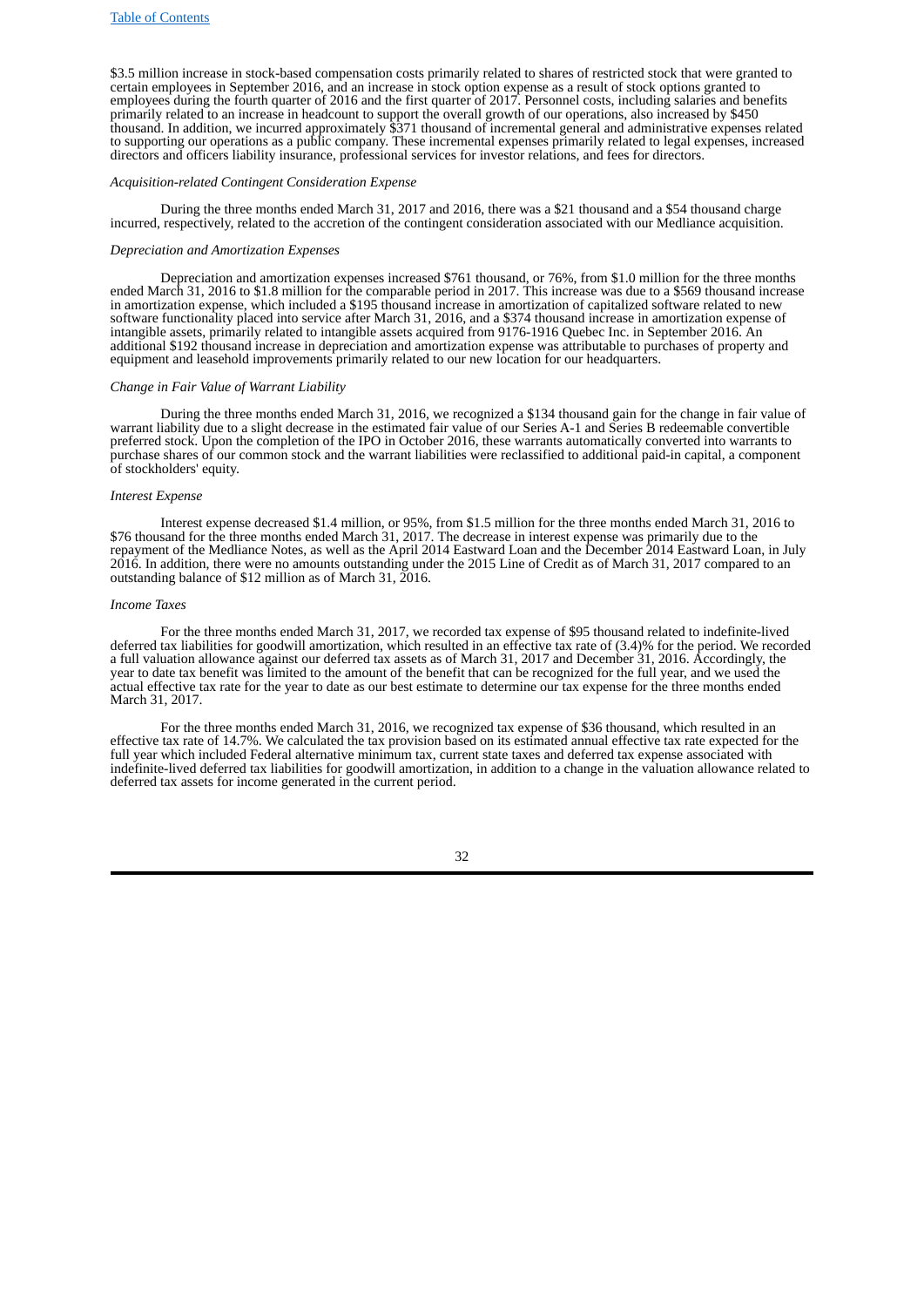### **NON-GAAP FINANCIAL MEASURES**

# **Adjusted EBITDA**

To provide investors with additional information about our financial results, we disclose Adjusted EBITDA, a non-GAAP financial measure. Adjusted EBITDA consists of net (loss) income plus certain other expenses, which includes interest expense, provision (benefit) for income tax, depreciation and amortization, change in fair value of acquisition-related contingent consideration (income) expense, change in fair value of warrant liability, payroll tax expense related to stock option exercises, and stock-based compensation expense. We present Adjusted EBITDA because it is one of the measures used by our management and board of directors to understand and evaluate our core operating performance, and we consider it an important supplemental measure of performance. We believe this metric is commonly used by the financial community, and we present it to enhance investors' understanding of our operating performance and cash flows. We believe Adjusted EBITDA provides investors and other users of our financial information consistency and comparability with our past financial performance and facilitates period-to-period comparisons of operations.

Our management uses Adjusted EBITDA:

- · as a measure of operating performance to assist in comparing performance from period to period on a consistent basis;
- · to prepare and approve our annual budget; and
- · to develop short- and long-term operational plans

Adjusted EBITDA is not in accordance with, or an alternative to, measures prepared in accordance with GAAP. In addition, this non-GAAP measure is not based on any comprehensive set of accounting rules or principles. As a non-GAAP measure, Adjusted EBITDA has limitations in that it does not reflect all of the amounts associated with our results of operations as determined in accordance with GAAP. In particular:

- · although depreciation and amortization are non-cash charges, the assets being depreciated and amortized may have to be replaced in the future, and Adjusted EBITDA does not reflect cash capital expenditure requirements for such replacements or for new capital expenditure requirements;
- · Adjusted EBITDA does not reflect cash interest income or expense;
- · Adjusted EBITDA does not reflect changes in, or cash requirements for, our working capital needs;
- · Adjusted EBITDA does not reflect the potentially dilutive impact of stock-based compensation;
- · Adjusted EBITDA does not reflect tax payments that may represent a reduction in cash available to us; and
- · other companies, including companies in our industry, may calculate Adjusted EBITDA or similarly titled measures differently, which reduces its usefulness as a comparative measure.

Because of these and other limitations, you should consider Adjusted EBITDA alongside other GAAP-based financial performance measures, including various cash flow metrics, net (loss) income and our other GAAP financial results and not in isolation from, or as a substitute for, financial information prepared in accordance with GAAP. You should be aware that in the future we may incur expenses that are the same as or similar to some of the adjustments in the presentation, and we do not intend to imply that our future results will be unaffected by unusual or non-recurring items.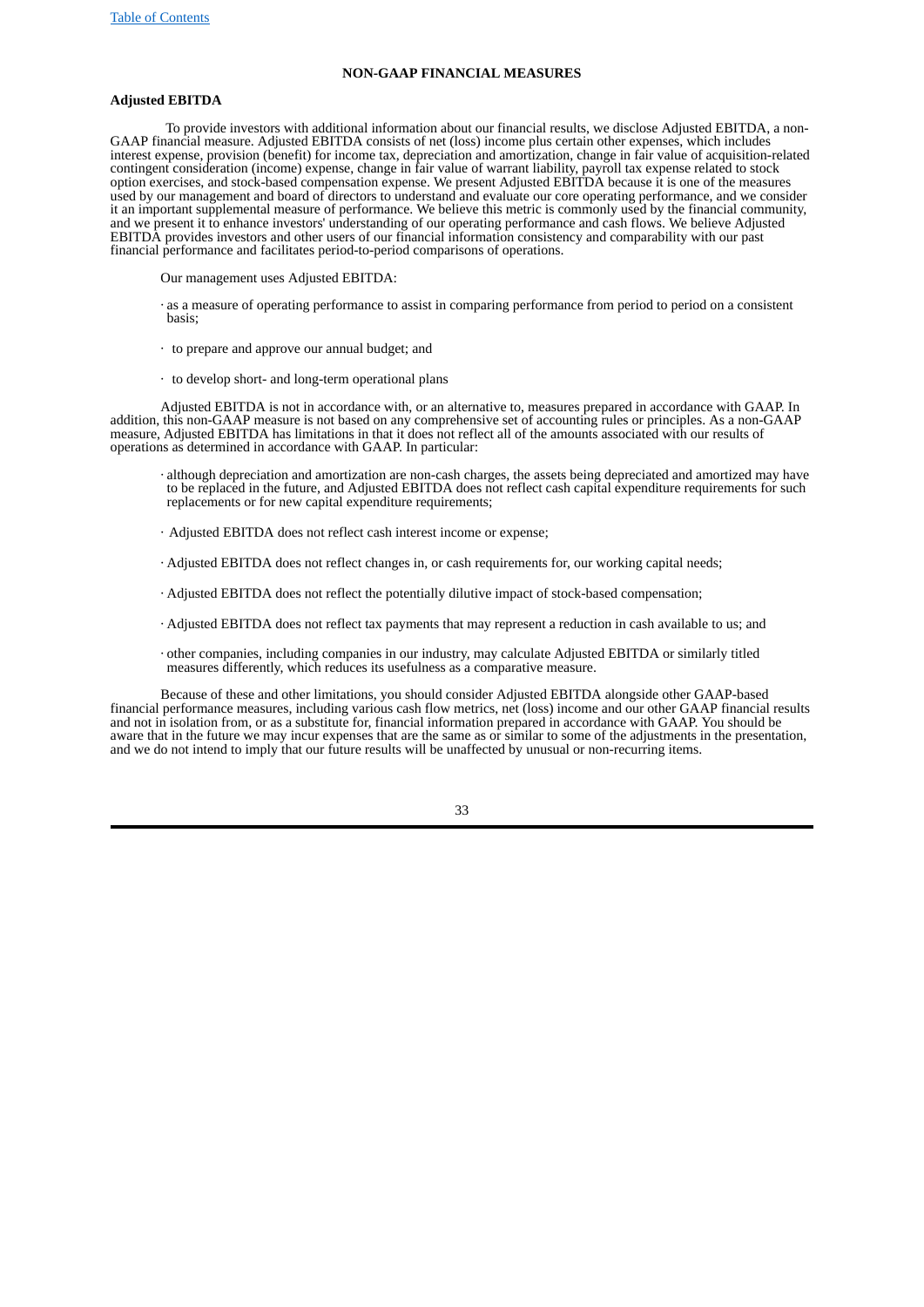The following is a reconciliation of Adjusted EBITDA to our net (loss) income for the periods presented:

|                                                                              | Three Months Ended March 31, |         |  |                    |  |
|------------------------------------------------------------------------------|------------------------------|---------|--|--------------------|--|
|                                                                              | 2017                         |         |  | 2016               |  |
| <b>Reconciliation of net (loss) income to Adjusted EBITDA</b>                |                              |         |  |                    |  |
| Net (loss) income                                                            | \$                           | (2,881) |  | 209                |  |
| Add:                                                                         |                              |         |  |                    |  |
| Change in fair value of warrant liability                                    |                              |         |  | $(134)$<br>$1,503$ |  |
| Interest expense                                                             |                              | 76      |  |                    |  |
| Income tax expense                                                           |                              | 95      |  | 36                 |  |
| Depreciation and amortization                                                |                              | 1,765   |  | 1,004              |  |
| Change in fair value of acquisition-related contingent consideration expense |                              |         |  | 54                 |  |
| Payroll tax expense related to stock option exercises                        |                              | 83      |  |                    |  |
| Stock-based compensation expense                                             |                              | 3,821   |  | 127                |  |
| <b>Adjusted EBITDA</b>                                                       |                              | 2,980   |  | 2,799              |  |

## **Adjusted Diluted Net Income Per Share Attributable to Common Stockholders, or Adjusted Diluted EPS**

Adjusted Diluted EPS excludes the impact of certain items and, therefore, has not been calculated in accordance with GAAP. We believe the exclusion of these items assists in providing a more complete understanding of our underlying operations results and trends and allows for comparability with our peer company index and industry and to be more consistent with our expected capital structure on a going forward basis. Our management uses this measure along with corresponding GAAP financial measures to manage our business and to evaluate our performance compared to prior periods and the marketplace. We define Adjusted Diluted EPS as net (loss) income attributable to common stockholders before accretion of redeemable convertible preferred stock, fair value adjustments related to the remeasurement of warrant liabilities, fair value adjustments for acquisition-related contingent consideration, payroll tax expense related to stock option exercises, stock-based compensation expense, and the tax impact of those items expressed on a per share basis using weighted average diluted shares outstanding.

Adjusted Diluted EPS is a non-GAAP financial measure and should not be considered in isolation or as a substitute for financial information provided in accordance with GAAP. This non-GAAP financial measure may not be computed in the same manner as similarly titled measures used by other companies. In the future, we may incur expenses that are the same as or similar to some of the adjustments in the presentation, and we do not intend to imply that our future results will be unaffected by unusual or non-recurring items.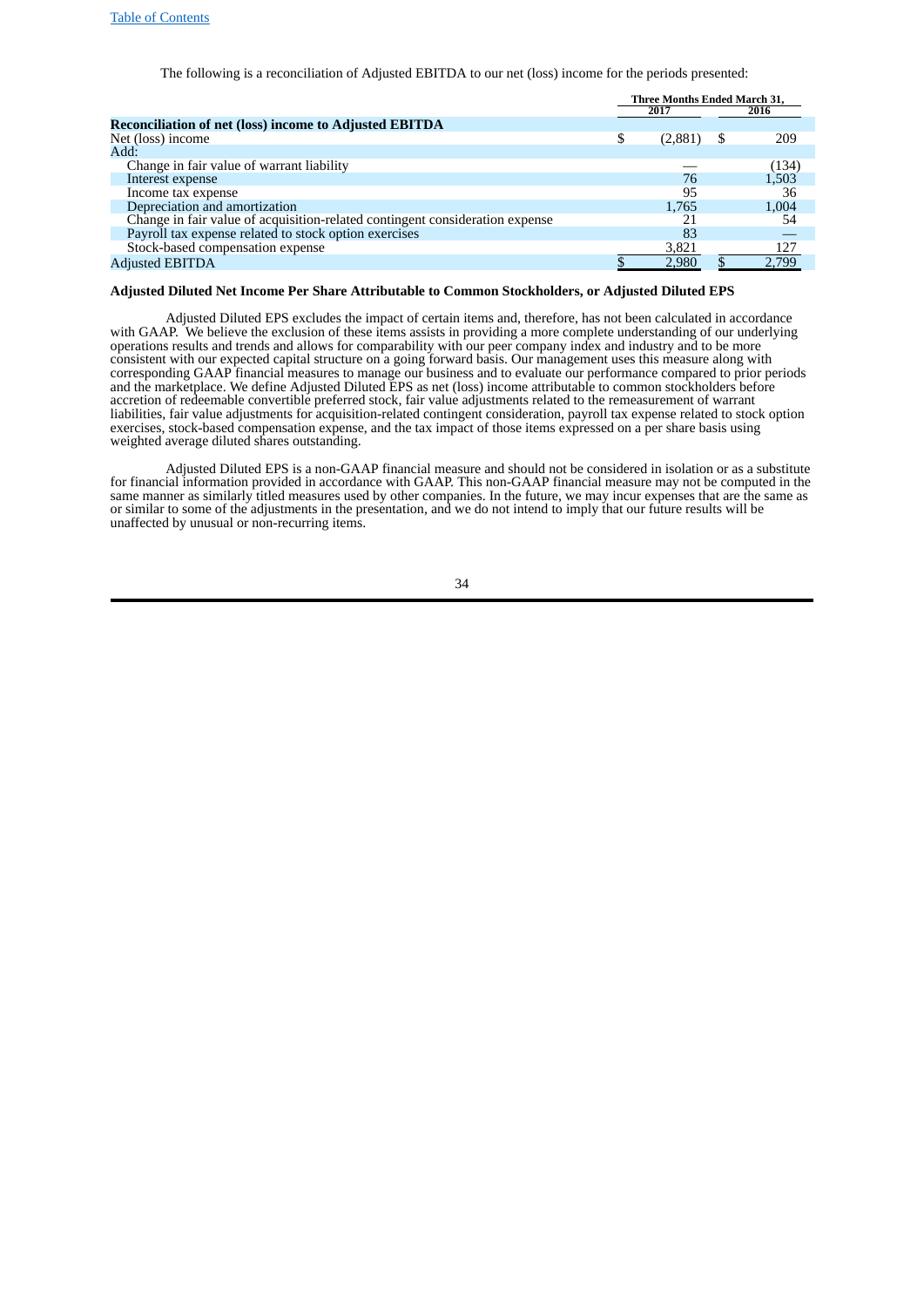The following table reconciles net (loss) income per share attributable to common stockholders on a diluted basis, the most directly comparable GAAP measure, to Adjusted Diluted EPS:

|                                                                                                                                                      | <b>Three Months Ended March 31.</b> |          |  |        |      |                                         |  |      |
|------------------------------------------------------------------------------------------------------------------------------------------------------|-------------------------------------|----------|--|--------|------|-----------------------------------------|--|------|
|                                                                                                                                                      |                                     | 2017     |  |        | 2016 |                                         |  |      |
|                                                                                                                                                      |                                     |          |  |        |      | (In thousands except per share amounts) |  |      |
| Reconciliation of diluted net (loss) income per share attributable to common shareholders<br>to Adjusted Diluted EPS                                 |                                     |          |  |        |      |                                         |  |      |
| Net (loss) income                                                                                                                                    | S                                   | (2,881)  |  |        |      | 209                                     |  |      |
| Decretion of redeemable convertible preferred stock                                                                                                  |                                     |          |  |        |      | 403                                     |  |      |
| Undistributed income attributable to redeemable convertible preferred stockholders                                                                   |                                     |          |  |        |      | (319)                                   |  |      |
| Net (loss) income attributable to common stockholders, basic, and net (loss) income per                                                              |                                     |          |  |        |      |                                         |  |      |
| share attributable to common stockholders, basic                                                                                                     |                                     | (2,881)  |  | (0.18) |      | 293                                     |  | 0.06 |
| Decretion of redeemable convertible preferred stock                                                                                                  |                                     |          |  |        |      | (403)                                   |  |      |
| Revaluation of warrant liability                                                                                                                     |                                     |          |  |        |      | (115)                                   |  |      |
| Adjustment to undistributed income attributable to redeemable convertible preferred<br>stockholders                                                  |                                     |          |  |        |      | 319                                     |  |      |
| GAAP net (loss) income attributable to common stockholders, diluted, and net (loss)<br>income per share attributable to common stockholders, diluted |                                     | (2, 881) |  | (0.18) |      | 94                                      |  | 0.01 |
| Adjustments:                                                                                                                                         |                                     |          |  |        |      |                                         |  |      |
| Change in fair value of acquisition-related contingent consideration expense                                                                         |                                     | 21       |  |        |      | 54                                      |  |      |
| Payroll tax expense on stock option exercises                                                                                                        |                                     | 83       |  |        |      |                                         |  |      |
| Stock-based compensation expense                                                                                                                     |                                     | 3,821    |  |        |      | 127                                     |  |      |
| Impact to income taxes <sup>(1)</sup>                                                                                                                |                                     | (340)    |  |        |      | (93)                                    |  |      |
| Adjusted net income attributable to common stockholders and Adjusted Diluted EPS                                                                     |                                     | 704      |  | 0.04   |      | 182                                     |  | 0.01 |

(1) The impact to taxes was calculated using a normalized statutory tax rate applied to pre-tax income (loss) adjusted for the respective items above and then subtracting the tax provision as determined for GAAP purposes.

The following table reconciles the diluted weighted average shares of common stock outstanding used to calculate net (loss) income per share attributable to common stockholders on a diluted basis for GAAP purposes to the diluted weighted average shares of common stock outstanding used to calculate Adjusted Diluted EPS:

|                                                                                          | <b>Three Months Ended</b><br>March 31. |            |
|------------------------------------------------------------------------------------------|----------------------------------------|------------|
|                                                                                          | 2017                                   | 2016       |
| Weighted average shares of common stock outstanding                                      | 16,238,761                             | 4,671,097  |
| Effect of potential dilutive securities:                                                 |                                        |            |
| Weighted average dilutive effect of stock options                                        |                                        | 1,981,049  |
| Weighted average dilutive effect of common shares from warrants                          |                                        | 361,206    |
| Dilutive effect from preferred stock and preferred stock warrants assuming conversion at |                                        |            |
| beginning of the year                                                                    |                                        | 5,414,772  |
| Weighted average shares of common stock outstanding, diluted for GAAP                    | 16,238,761                             | 12,428,124 |
| Adjustments:                                                                             |                                        |            |
| Weighted average dilutive effect of stock options                                        | 1,498,560                              |            |
| Weighted average dilutive effect of common shares from stock warrants                    | 28,773                                 |            |
| Weighted average dilutive effect of restricted stock                                     | 461,470                                |            |
| Weighted average shares of common stock outstanding, diluted for Adjusted Diluted EPS    | 18.227.564                             | 12.428.124 |

# **Liquidity and Capital Resources**

Historically, we have incurred net losses from our operations. We incurred a net loss of \$2.9 million and recognized net income of \$0.2 million for the three months ended March 31, 2017 and 2016, respectively. Our primary liquidity and capital requirements are for research and development, sales and marketing, general and administrative expenses, debt service obligations and strategic business acquisitions. We have funded our operations, working capital needs and investments with cash generated through operations, issuance of preferred stock and borrowings under our credit facilities. At March 31, 2017, we had cash of \$2.8 million.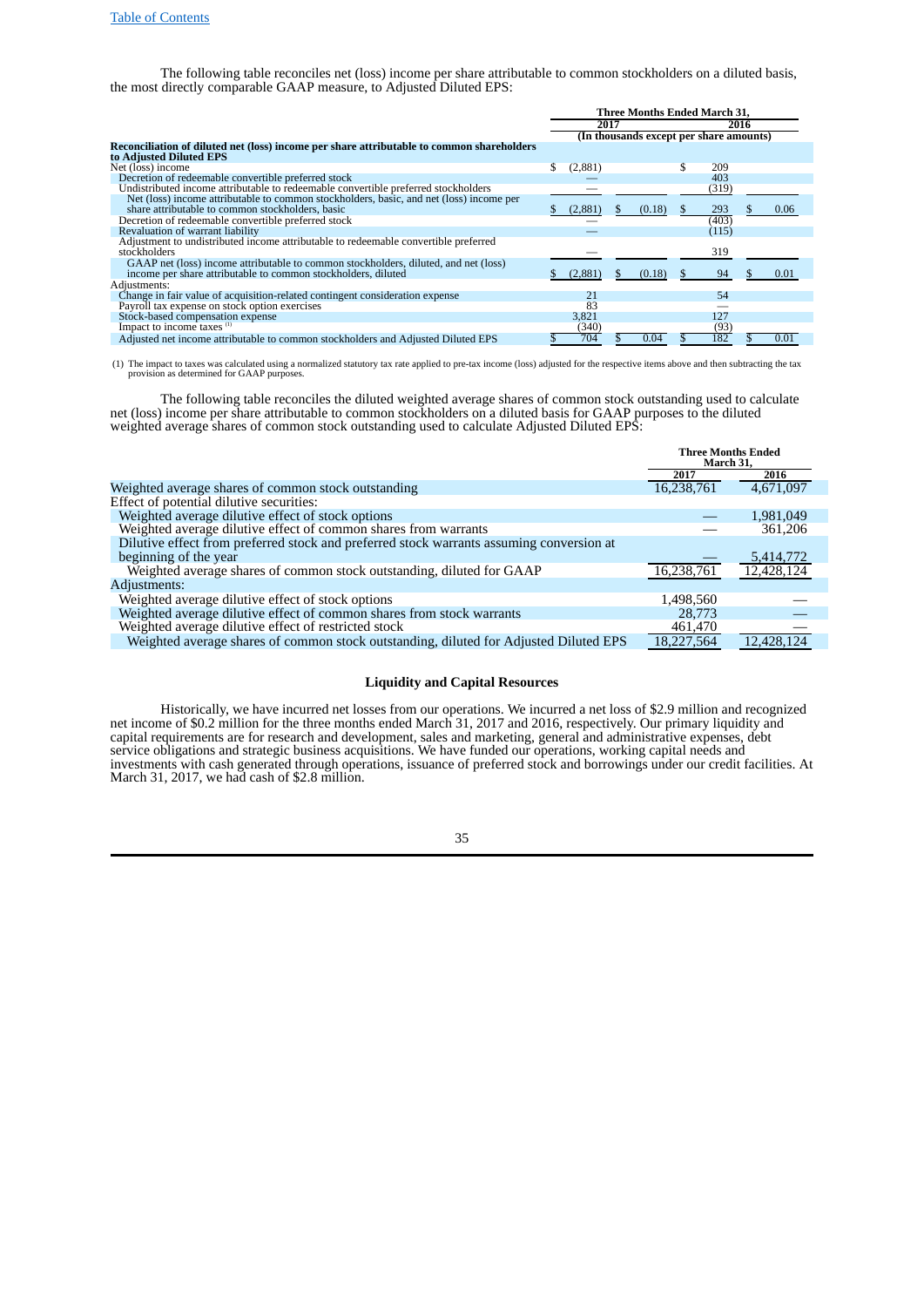# *Summary of Cash Flows*

The following table shows a summary of our cash flows for the three months ended March 31, 2017 and 2016.

|                                           | <b>Three Months Ended</b><br>March 31. |           |
|-------------------------------------------|----------------------------------------|-----------|
|                                           | 2017                                   | 2016      |
| Net cash provided by operating activities | \$1,977                                | \$4,535   |
| Net cash used in investing activities     | (1,665)                                | (2,460)   |
| Net cash used in financing activities     | (1,852)                                | (1,814)   |
| Net (decrease) increase in cash           | \$(1,540)                              | 261<br>\$ |

## *Operating Activities*

Net cash provided by operating activities was \$2.0 million for the three months ended March 31, 2017 and consisted primarily of our net loss of \$2.9 million offset by the addition of noncash items of \$5.7 million and by changes in our operating assets and liabilities totaling \$866 thousand. The noncash items primarily included \$1.8 million of depreciation and amortization expenses related to leasehold improvements, capital equipment, capitalized internal-use software development costs, and acquisition related intangibles, and \$3.8 million of stock-based compensation expense, which was primarily related to shares of restricted common stock that were granted to certain employees in 2016 and stock options granted to employees. The significant factors that contributed to the change in operating assets and liabilities included an increase in accounts receivable primarily due to new revenues generated from our MRM Service Contracts, and an increase in accrued expenses and other liabilities as a result of higher employee compensation and benefits accruals as of March 31, 2017.

Net cash provided by operating activities was \$4.5 million for the three months ended March 31, 2016 and consisted primarily of our net income of \$209 thousand, changes in our operating assets and liabilities totaling \$3.0 million and noncash items of \$1.3 million. The significant factors that contributed to the change in operating assets and liabilities primarily included the increase in accrued expenses and other long-term liabilities for the cash allowance we received from our landlord for leasehold improvements related to our new office location as well as an increase in accrued expenses related to accrued interest on the Medliance Notes. The noncash items primarily included depreciation and amortization expenses related to leasehold improvements, capital equipment and capitalized internal-use software development costs of \$1.0 million, amortization of deferred financing fees and debt discounts of \$580 thousand, stock-based compensation expenses of \$127 thousand, an expense of \$54 thousand for the revaluation of acquisition contingent consideration and an expense of \$22 thousand for deferred income tax, partially offset by income of \$134 thousand as a result of a fair value adjustment for the warrant liability and payments of \$316 thousand for imputed interest on debt.

#### *Investing Activities*

Net cash used in investing activities was \$1.7 million for the three months ended March 31, 2017 and \$2.5 million for the three months ended March 31, 2016. Net cash used in investing activities for the three months ended March 31, 2017 reflected \$865 thousand in purchases of property, equipment and leasehold improvements, primarily related to our office space and headquarters in Moorestown, NJ and new space in South San Francisco dedicated to pharmacy dispensing, which we began to occupy in February 2017. Net cash used in investing activities also consisted of \$800 thousand in software development costs.

Investing activities for the three months ended March 31, 2016 reflects \$2.4 million in purchases of property, equipment and leasehold improvements as part of our preparation to move corporate headquarters to the new office location and \$248 thousand in software development costs, offset by a decrease of \$200 thousand in restricted cash from the release of funds for the final acquisition consideration payment related to the St. Mary's Prescription Pharmacy, or SMPP, acquisition.

# *Financing Activities*

Net cash used in financing activities was \$1.9 million for the three months ended March 31, 2017 compared to cash used in financing activities of \$1.8 million for the three months ended March 31, 2016. Financing activities for the three months ended March 31, 2017 primarily reflected a \$1.5 million payment of contingent purchase price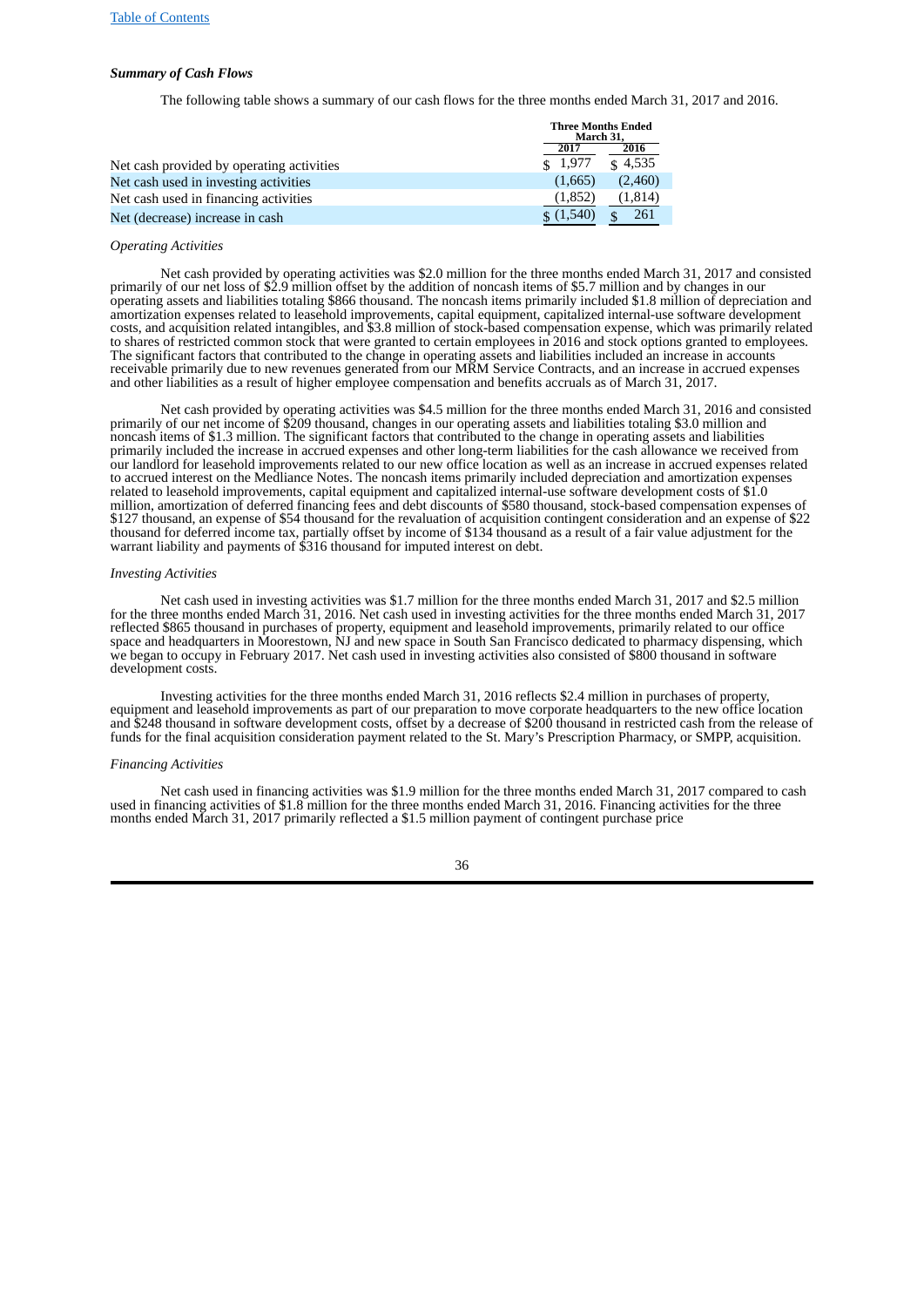consideration related to our Medliance acquisition, \$166 thousand in payments of long-term debt, and \$132 thousand in payments for costs associated with the IPO, which was completed in October 2016.

Financing activities for the three months ended March 31, 2016 are primarily attributable to borrowings of \$2.0 million under the 2015 Line of Credit offset by \$401 thousand in deferred costs associated with this offering, \$2.1 million in payments of deferred and contingent purchase price consideration related to our SMPP and Medliance acquisitions and \$1.3 million in payments of long-term debt.

# *Funding Requirements*

Historically, we have incurred net losses since our inception and we had an accumulated deficit of \$37.8 million as of March 31, 2017. As a result of the IPO, which closed on October 4, 2016, we are a publicly traded company and will incur significant legal, accounting and other expenses that we were not required to incur as a private company. In addition, the Sarbanes-Oxley Act, as well as rules adopted by the SEC and NASDAQ Stock Market, require public companies to implement specified corporate governance practices that were not applicable to us as a private company. We expect these rules and regulations will increase our legal and financial compliance costs and will make some activities more timeconsuming and costly.

We believe that our cash of \$2.8 million as of March 31, 2017, borrowing capacity under our 2015 Line of Credit and cash flows from continuing operations, will be sufficient to fund our planned operations through at least June 30, 2018. Our ability to maintain successful operations will depend on, among other things, new business, the retention of clients and the effectiveness of sales and marketing initiatives.

We may seek additional funding through public or private debt or equity financings. We may not be able to obtain financing on acceptable terms, or at all. The terms of any financing may adversely affect our stockholders. If we are unable to obtain funding, we could be forced to delay, reduce or eliminate our research and development programs, product portfolio expansion or commercialization efforts, which could adversely affect our business prospects. There is no assurance that we will be successful in obtaining sufficient funding on terms acceptable to us to fund continuing operations, if at all.

#### *Revolving Credit Facility*

In April 2015, we entered into the 2015 Line of Credit with Western Alliance, which was amended in July 2016, pursuant to which we can request up to \$25.0 million in revolving advances. Amounts outstanding under the 2015 Line of Credit bear interest at a variable rate based upon Western Alliance's prime rate plus 0.5%, with Western Alliance's prime rate having a floor of 3.5%. Interest is payable monthly. The 2015 Line of Credit has a maturity date of July 1, 2018, and is secured by all of our personal property, whether presently existing or created or acquired in the future, as well as our intellectual property. As of March 31, 2017, we had no amounts outstanding under the 2015 Line of Credit.

The 2015 Line of Credit contains financial covenants, including covenants requiring us to maintain a minimum unrestricted cash and unused availability balance under the 2015 Line of Credit, a minimum monthly recurring revenue retention rate, measured quarterly, and a minimum EBITDA, measured quarterly. The 2015 Line of Credit also contains operating covenants, including covenants restricting our ability to effect a sale of any part of our business, merge with or acquire another company, incur additional indebtedness, encumber or assign any right to or interest in our property, pay dividends or other distributions, make certain investments, transact with affiliates outside of the ordinary course of business and incur annual capital expenditures in excess of \$2.5 million. The 2015 Line of Credit contains customary events of default, including upon the occurrence of a payment default, a covenant default, a material adverse change, our insolvency and judgments against us in excess of \$250 thousand that remain unsatisfied for 30 days or longer. The 2015 Line of Credit provides for a ten day cure period for a covenant breach, which may be extended to up to 30 days in certain circumstances. As of March 31, 2017, we were in compliance with all of the financial covenants related to the 2015 Line of Credit and expect to remain in compliance with such covenants.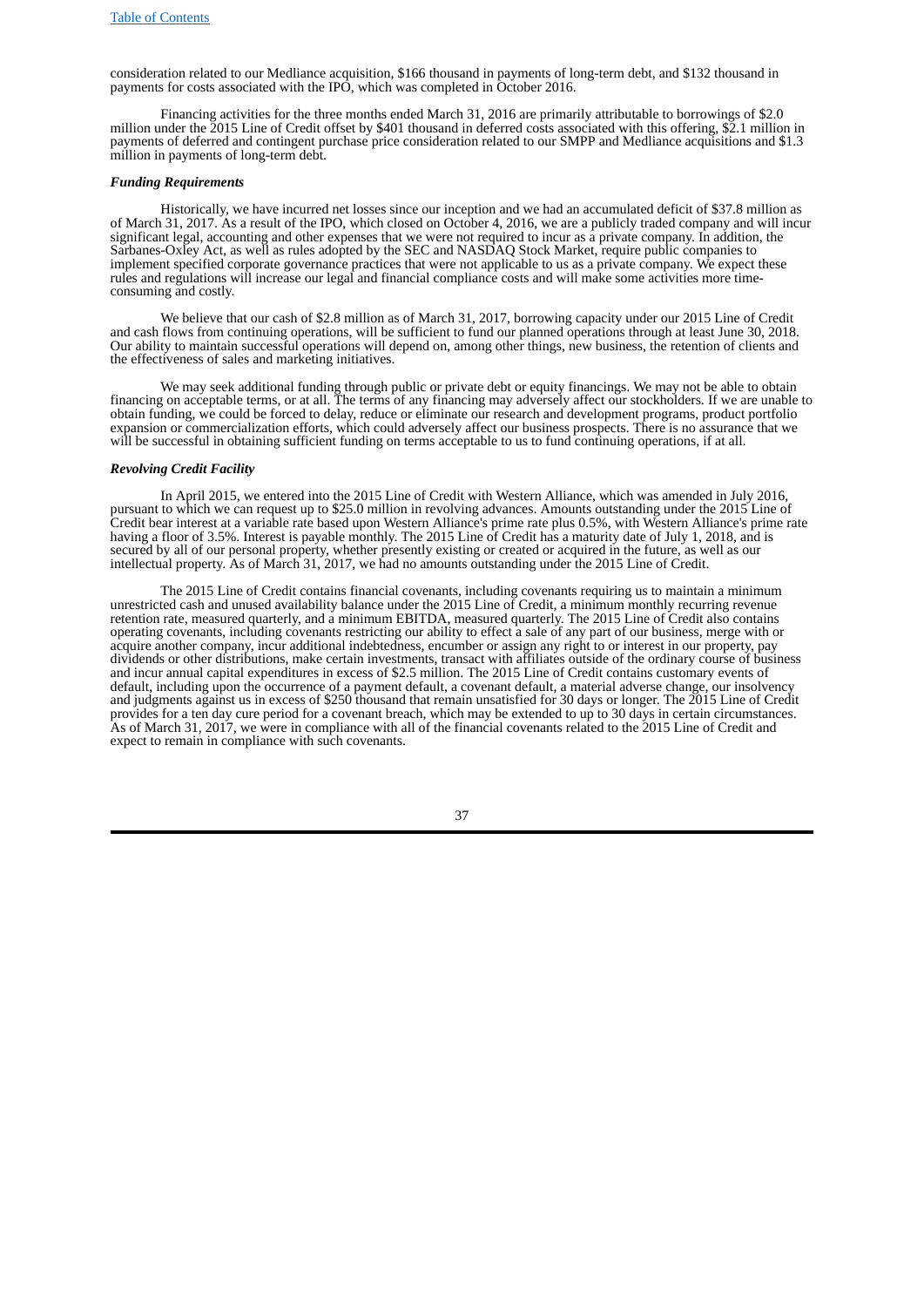#### *Contractual Obligations and Commitments*

During the three months ended March 31, 2017, there were no material changes to our contractual obligations and commitments as compared to those described under "*Management's Discussion and Analysis of Financial Condition and Results of Operations—Contractual Obligations and Commitments"* in our Annual Report on Form 10-K for the year ended December 31, 2016.

#### **Off-Balance Sheet Arrangements**

During the periods presented, we did not have any off-balance sheet arrangements, as defined by applicable SEC rules and regulations.

# **Critical Accounting Policies and Significant Judgments and Estimates**

Our management's discussion and analysis of our financial condition and results of operations is based on our consolidated financial statements, which have been prepared in accordance with United States generally accepted accounting principles. The preparation of these consolidated financial statements requires us to make estimates and assumptions that affect the reported amounts of assets and liabilities and the disclosure of contingent assets and liabilities at the date of the consolidated financial statements, as well as the reported revenue generated and expenses incurred during the reporting periods. Our estimates are based on our historical experience and on various other factors that we believe are reasonable under the circumstances, the results of which form the basis for making judgments about the carrying value of assets and liabilities that are not readily apparent from other sources. Actual results may differ from these estimates under different assumptions or conditions.

There have been no material changes in our critical accounting policies during the three months ended March 31, 2017, as compared to those disclosed in the *"Management's Discussion and Analysis of Financial Condition and Results of Operations—Critical Accounting Policies and Significant Judgments and Estimates"* in our Annual Report on Form 10-K for the year ended December 31, 2016.

#### **Recent Accounting Pronouncements**

See Note 2 in this Quarterly Report on Form 10-Q and Note 2 in the Annual Financial Statements in our Annual Report on Form 10-K for the year ended December 31, 2016 for a description of new accounting pronouncements.

# **Item 3. Quantitative and Qualitative Disclosure about Market Risk**

We are exposed to market risks in the ordinary course of our business. Market risk represents the risk of loss that may impact our financial position due to adverse changes in financial market prices and rates. Our market risks are principally limited to interest rate fluctuations.

As of March 31, 2017 no amounts were outstanding under our 2015 Line of Credit and no borrowings were made on the 2015 Line of Credit during 2017. We entered into the 2015 Line of Credit to refinance outstanding indebtedness and to fund acquisition-related activities. Interest on the loan is based on the lender's prime rate plus 0.5%, with the lender's prime rate having a floor of 3.5%, which exposes us to market risk due to changes in interest rates. This means that a change in the prevailing interest rates may cause our periodic interest payment obligations to fluctuate if we had borrowings on the 2015 Line of Credit during the three months ended March 31, 2017.

<span id="page-37-0"></span>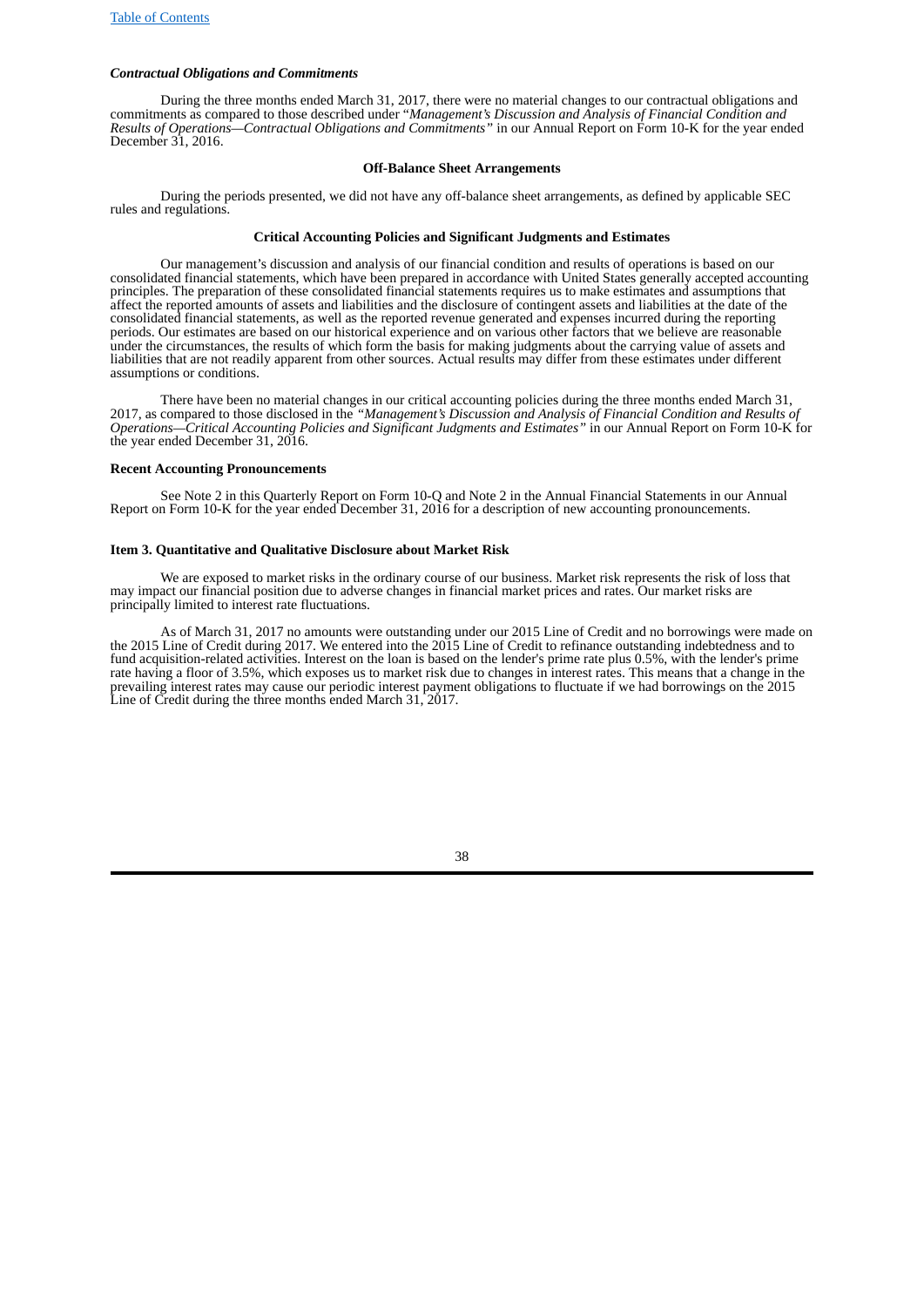# <span id="page-38-0"></span>**Item 4. Controls and Procedures**

# *Evaluation of Disclosure Controls and Procedures*

As required by Rule 13a-15(b) and Rule 15d-15(b) of the Exchange Act, our management, including our principal executive officer and our principal financial officer, conducted an evaluation as of the end of the period covered by this Quarterly Report on Form 10-Q of the effectiveness of the design and operation of our disclosure controls and procedures. Based on that evaluation, our principal executive officer and principal financial officer concluded that our disclosure controls and procedures are effective at the reasonable assurance level in ensuring that information required to be disclosed by us in the reports that we file or submit under the Exchange Act is recorded, processed, summarized and reported within the time periods specified in the SEC's rules and forms. Disclosure controls and procedures include, without limitation, controls and procedures designed to ensure that information required to be disclosed by us in the reports we file under the Exchange Act is accumulated and communicated to our management, including our principal executive officer and principal financial officer, as appropriate to allow timely decisions regarding required disclosure.

# *Inherent Limitations on Effectiveness of Controls and Procedures*

Internal control over financial reporting may not prevent or detect all errors and all fraud. A control system, no matter how well conceived and operated, can provide only reasonable, not absolute, assurance that the objectives of the control system are met. Also, projections of any evaluation of effectiveness of internal control to future periods are subject to the risk that controls may become inadequate because of changes in conditions, or that the degree of compliance with the policies or procedures may deteriorate. Accordingly, our disclosure controls and procedures are designed to provide reasonable, not absolute, assurance that the objectives of our disclosure control system are met.

#### *Changes in Internal Control Over Financial Reporting*

There have not been any changes in our internal controls over financial reporting during the quarter ended March 31, 2017 that materially affected, or are reasonably likely to materially affect, our internal control over financial reporting.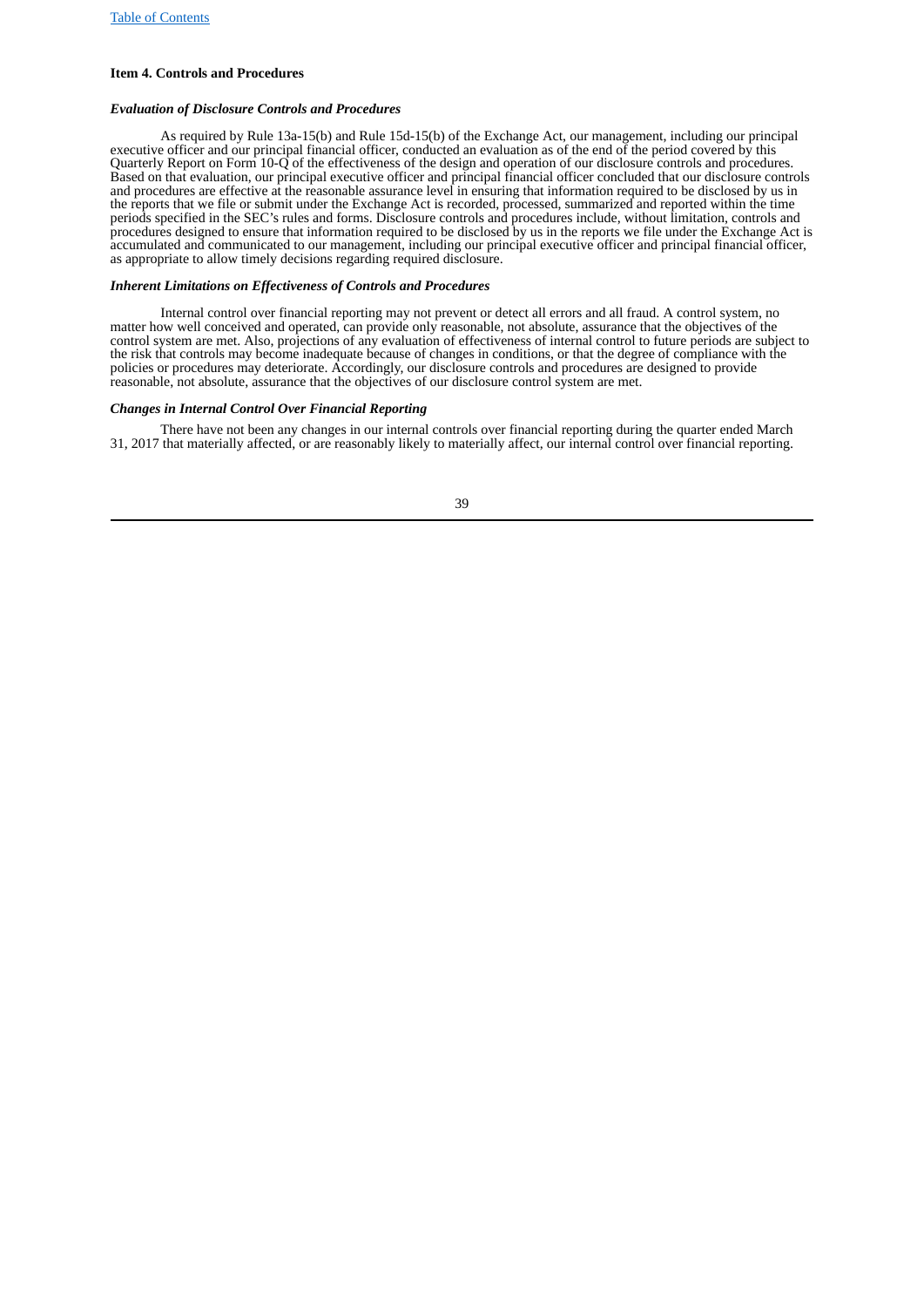# <span id="page-39-3"></span><span id="page-39-1"></span><span id="page-39-0"></span>**PART II - OTHER INFORMATION**

# **Item 1. Legal Proceedings**

We are not currently party to any material legal proceedings. From time to time, however, we may be a party to litigation and subject to claims in the ordinary course of business. Regardless of the outcome, litigation can have an adverse impact on us because of defense and settlement costs, diversion of management resources and other factors.

# <span id="page-39-2"></span>**Item 1A. Risk Factors**

Stockholders and potential investors in our securities should carefully consider the risk factors set forth in Part I, "Item 1A. Risk Factors" of our Annual Report on Form 10-K for the year ended December 31, 2016, which was filed with the Securities and Exchange Commission on March 14, 2017. We have identified these risk factors as important factors that could cause our actual results to differ materially from those contained in any written or oral forward-looking statements made by us or on our behalf. There have been no material changes to such risk factors previously disclosed in our Annual Report.

# **Item 2. Unregistered Sales of Equity Securities and Use of Proceeds**

Not applicable

## <span id="page-39-4"></span>**Item 3. Defaults Upon Senior Securities.**

Not applicable.

## <span id="page-39-5"></span>**Item 4. Mine Safety Disclosures.**

Not applicable.

<span id="page-39-6"></span>**Item 5. Other Information.**

Not applicable.

### <span id="page-39-7"></span>**Item 6. Exhibits**

A list of exhibits is set forth on the Exhibit Index immediately following the signature page of this Form 10-Q, and is incorporated herein by reference.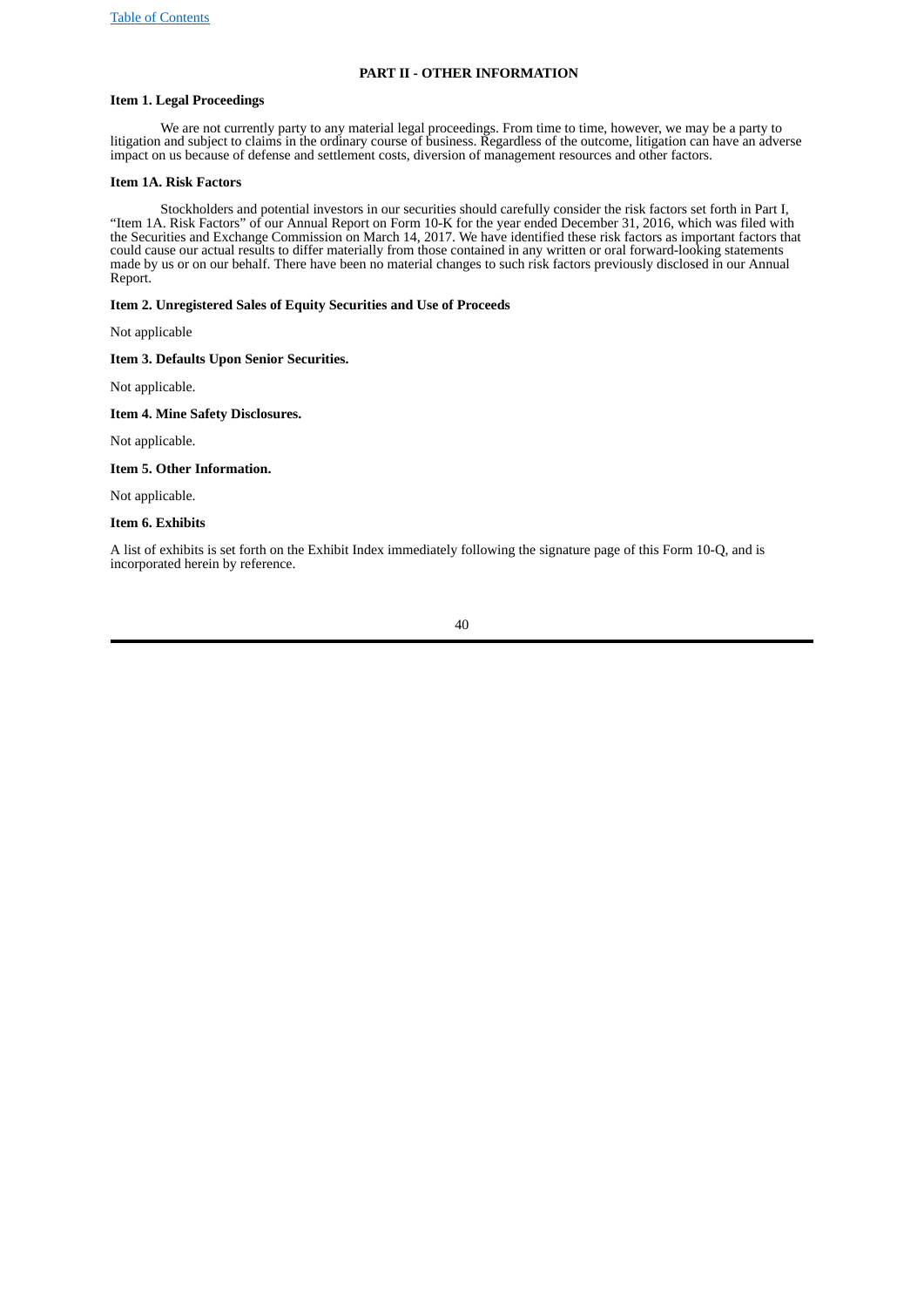<span id="page-40-0"></span>**Signatures** 

Pursuant to the requirements of the Securities Exchange Act of 1934, the registrant has duly caused this report to be signed on its behalf by the undersigned thereunto duly authorized.

Date: May 2, 2017

Date: May 2, 2017

# TABULA RASA HEALTHCARE, INC.

| By:    | /s/ DR. CALVIN H. KNOWLTON    |
|--------|-------------------------------|
|        | Name: Dr. Calvin H. Knowlton  |
| Title: | Chief Executive Officer       |
|        | (Principal Executive Officer) |
| By:    | /s/ BRIAN W. ADAMS            |
|        | Name: Brian W. Adams          |

Title: Chief Financial Officer *(Principal Financial and Accounting Officer)*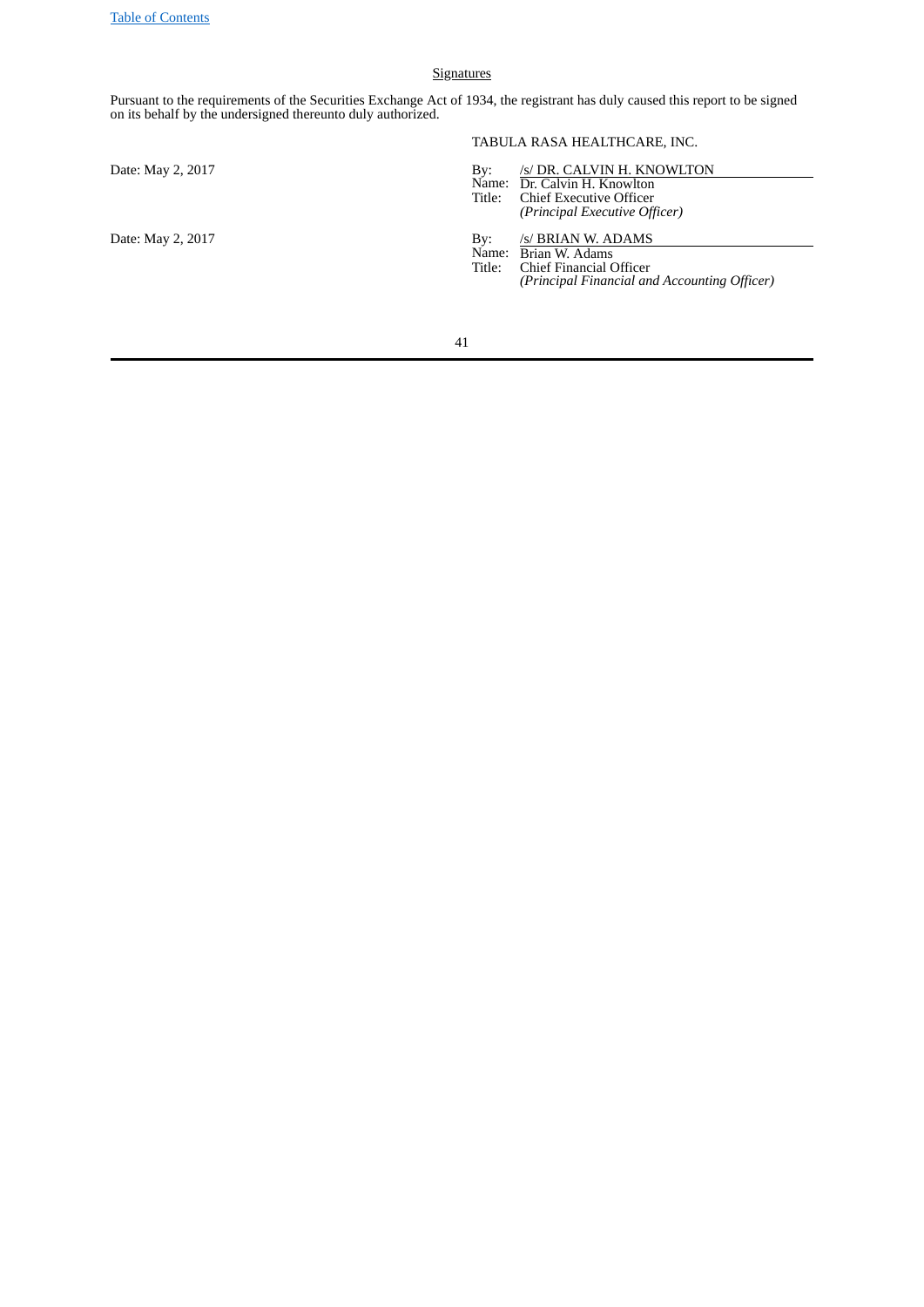# <span id="page-41-0"></span>**EXHIBIT INDEX**

| Exhibit      |                                                                                                                                                   |         | <b>Incorporated by Reference</b><br>Exhibit |        |             |
|--------------|---------------------------------------------------------------------------------------------------------------------------------------------------|---------|---------------------------------------------|--------|-------------|
| No.          | <b>Exhibit Description</b>                                                                                                                        | Form    | <b>Filing Date</b>                          | Number |             |
| 3.1          | Amended and Restated Certificate of Incorporation of Tabula Rasa                                                                                  |         |                                             |        |             |
|              | HealthCare, Inc.                                                                                                                                  | 8-K     | 8/4/2016                                    | 3.1    |             |
| 3.2          | Amended and Restated Bylaws of Tabula Rasa HealthCare, Inc.                                                                                       | $8-K$   | 8/4/2016                                    | 3.2    |             |
| 4.1          | Investor Rights Agreement, dated as of June 30, 2014                                                                                              | $S-1$   | 1/4/2016                                    | 4.1    |             |
| 4.2          | Stockholders Agreement (as amended                                                                                                                | $S-1/A$ | 7/21/2016                                   | 4.2    |             |
| 4.3          | Amended and Restated Preferred Series A-1 Convertible Stock Warrant.                                                                              |         |                                             |        |             |
|              | dated as of April 21, 2016, issued to the New Jersey Economic Development<br>Authority                                                            | $S-1/A$ | 7/21/2016                                   | 4.8    |             |
| 31.1<br>31.2 | Certification of Chief Executive Officer (Principal Executive Officer)<br>required by Rule 13a-14(a) or Rule 15d-14(a) of the Securities Exchange |         |                                             |        |             |
|              | Act of 1934, as adopted pursuant to Section 302 of the Sarbanes-Oxley Act                                                                         |         |                                             |        |             |
|              | of 2002                                                                                                                                           |         |                                             |        | X           |
|              | Certification of Chief Financial Officer (Principal Financial Officer)                                                                            |         |                                             |        |             |
|              | required by Rule 13a-14(a) or Rule 15d-14(a) of the Securities Exchange                                                                           |         |                                             |        |             |
|              | Act of 1934, as adopted pursuant to Section 302 of the Sarbanes-Oxley Act<br>of 2002                                                              |         |                                             |        | X           |
| $32.1*$      | Certification of Chief Executive Officer (Principal Executive Officer) and                                                                        |         |                                             |        |             |
|              | Chief Financial Officer (Principal Financial Officer), as required by Rule                                                                        |         |                                             |        |             |
|              | 13a-14(b) or Rule 15d-14(b) and Section 1350 of Chapter 63 of Title 18 of                                                                         |         |                                             |        |             |
|              | the United States Code (18 U.S.C. §1350), as adopted pursuant to Section                                                                          |         |                                             |        |             |
|              | 906 of the Sarbanes-Oxley Act of 2002                                                                                                             |         |                                             |        | X           |
| 101.INS      | <b>XBRL Instance Document</b>                                                                                                                     |         |                                             |        | $\mathbf X$ |
| 101.SCH      | XBRL Taxonomy Extension Schema Document                                                                                                           |         |                                             |        | $\mathbf X$ |
| 101.CAL      | XBRL Taxonomy Extension Calculation Linkbase                                                                                                      |         |                                             |        | $\mathbf X$ |
| 101.DEF      | XBRL Taxonomy Extension Definition Linkbase                                                                                                       |         |                                             |        | X           |
| 101.LAB      | XBRL Taxonomy Extension Label Linkbase                                                                                                            |         |                                             |        | $\mathbf X$ |
| 101.PRE      | XBRL Taxonomy Extension Presentation Linkbase                                                                                                     |         |                                             |        | X           |
|              | This cortification attached as Exhibit 32.1 that accompanies this Quarterly Report on Form $10-0$ is not deemed filed with the Securities and     |         |                                             |        |             |

\* This certification attached as Exhibit 32.1 that accompanies this Quarterly Report on Form 10-Q is not deemed filed with the Securities and<br>Exchange Commission and is not to be incorporated by reference into any filing o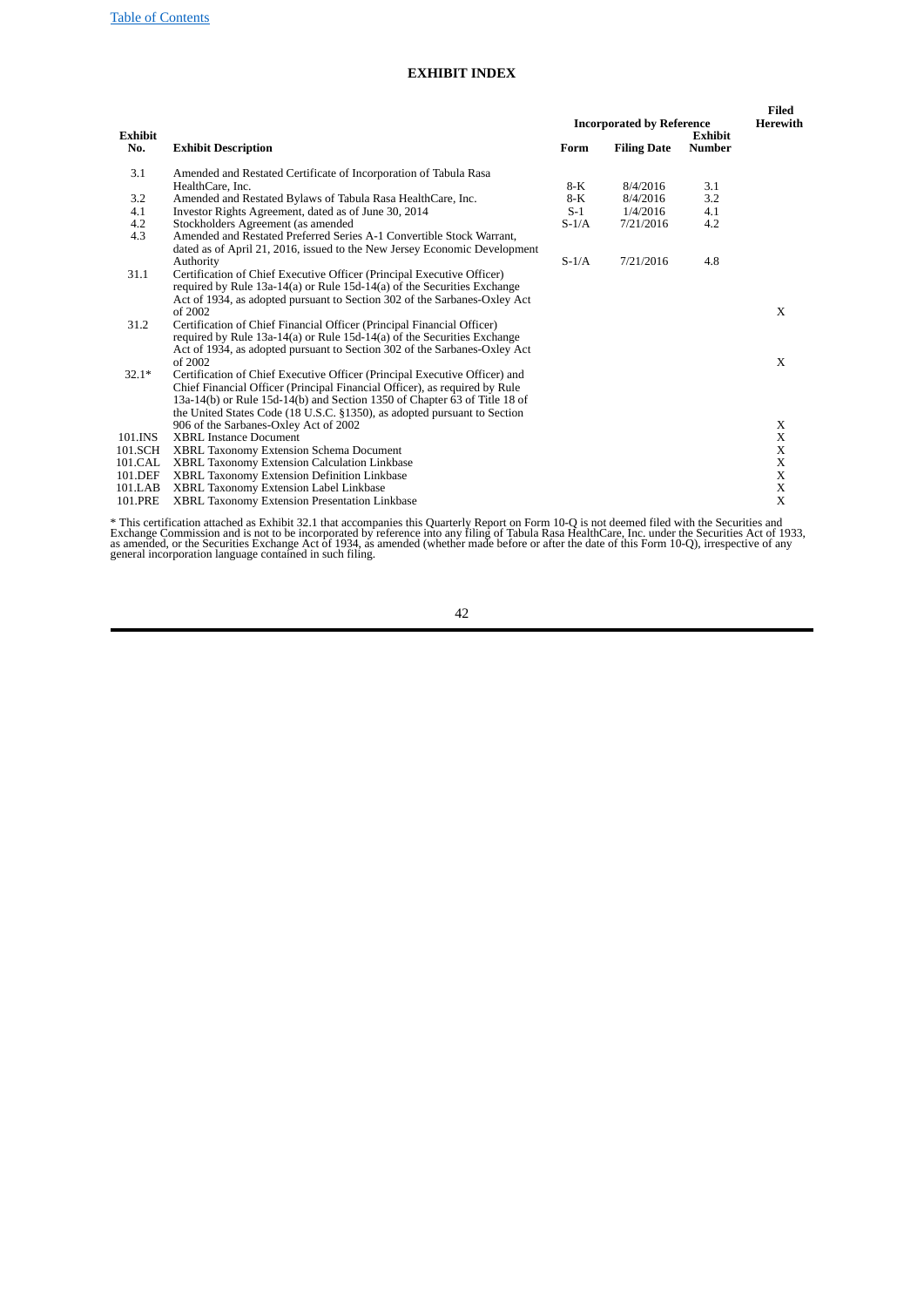# **CERTIFICATION OF CHIEF EXECUTIVE OFFICER Pursuant to Section 302 of the Sarbanes-Oxley Act of 2002**

- I, Calvin H. Knowlton, certify that:
	- 1. I have reviewed this Quarterly Report on Form 10-Q of Tabula Rasa HealthCare, Inc.;
	- 2.Based on my knowledge, this report does not contain any untrue statement of a material fact or omit to state a material fact necessary to make the statements made, in light of the circumstances under which such statements were made, not misleading with respect to the period covered by this report;
	- 3.Based on my knowledge, the financial statements, and other financial information included in this report, fairly present in all material respects the financial condition, results of operations and cash flows of the registrant as of, and for, the periods presented in this report;
	- 4.The registrant's other certifying officer and I are responsible for establishing and maintaining disclosure controls and procedures (as defined in Exchange Act Rules 13a-15(e) and 15d-15(e)) for the registrant and have:
		- (a)Designed such disclosure controls and procedures, or caused such disclosure controls and procedures to be designed under our supervision, to ensure that material information relating to the registrant, including its consolidated subsidiaries, is made known to us by others within those entities, particularly during the period in which this report is being prepared;
		- (b)Evaluated the effectiveness of the registrant's disclosure controls and procedures and presented in this report our conclusions about the effectiveness of the disclosure controls and procedures, as of the end of the period covered by this report based on such evaluation; and
		- (c)Disclosed in this report any change in the registrant's internal control over financial reporting that occurred during the registrant's most recent fiscal quarter (the registrant's fourth fiscal quarter in the case of an annual report) that has materially affected, or is reasonably likely to materially affect, the registrant's internal control over financial reporting; and
	- 5.The registrant's other certifying officer and I have disclosed, based on our most recent evaluation of internal control over financial reporting, to the registrant's auditors and the audit committee of the registrant's board of directors (or persons performing the equivalent functions):
		- (a)All significant deficiencies and material weaknesses in the design or operation of internal control over financial reporting which are reasonably likely to adversely affect the registrant's ability to record, process, summarize and report financial information; and
		- (b)Any fraud, whether or not material, that involves management or other employees who have a significant role in the registrant's internal control over financial reporting.

Date: May 2, 2017 /s/ DR. CALVIN H. KNOWLTON

Dr. Calvin H. Knowlton Chief Executive Officer Principal Executive Officer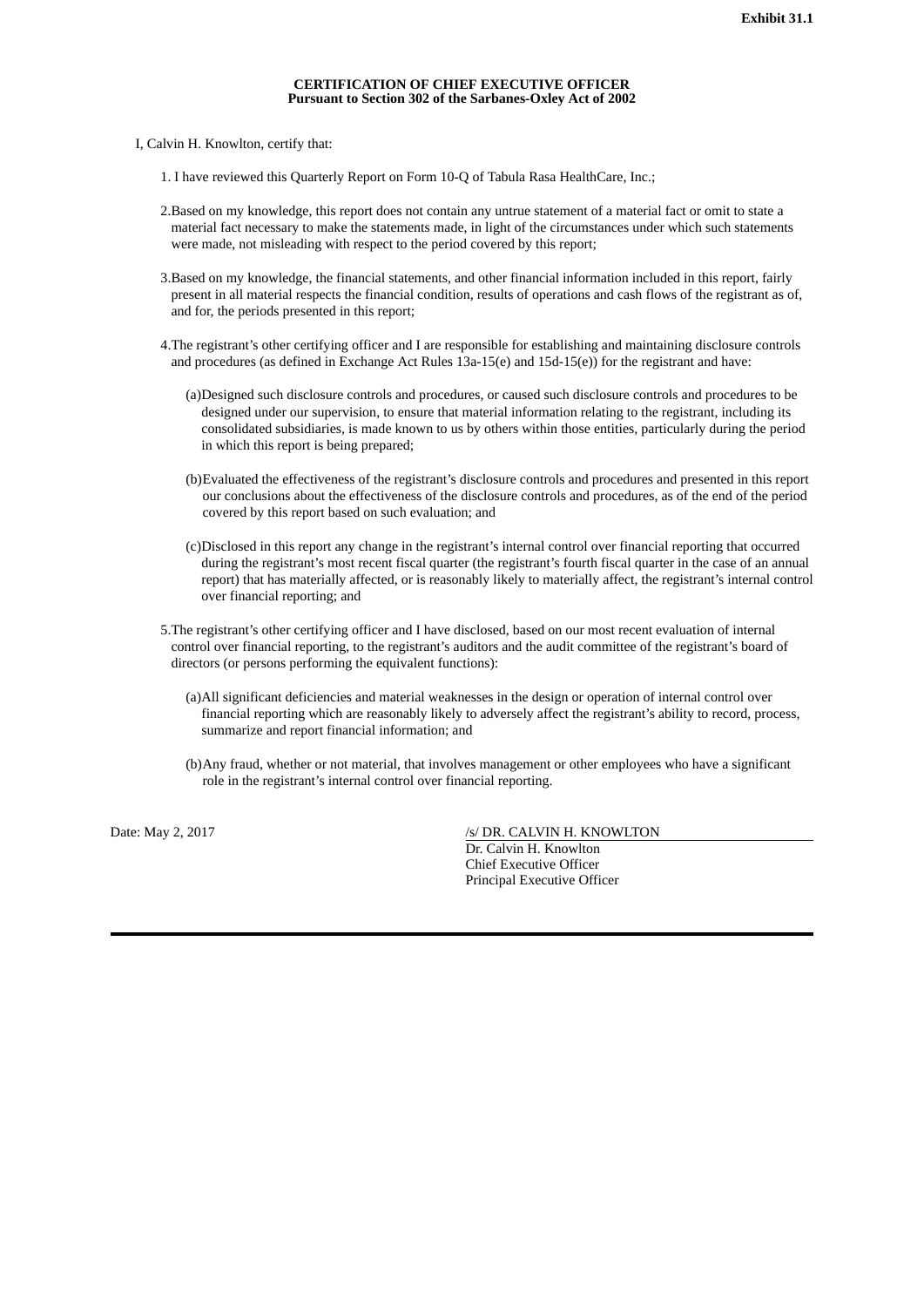# **CERTIFICATION OF CHIEF FINANCIAL OFFICER Pursuant to Section 302 of the Sarbanes-Oxley Act of 2002**

I, Brian W. Adams, certify that:

1. I have reviewed this Quarterly Report on Form 10-Q of Tabula Rasa HealthCare, Inc.;

- 2.Based on my knowledge, this report does not contain any untrue statement of a material fact or omit to state a material fact necessary to make the statements made, in light of the circumstances under which such statements were made, not misleading with respect to the period covered by this report;
- 3.Based on my knowledge, the financial statements, and other financial information included in this report, fairly present in all material respects the financial condition, results of operations and cash flows of the registrant as of, and for, the periods presented in this report;
- 4.The registrant's other certifying officer and I are responsible for establishing and maintaining disclosure controls and procedures (as defined in Exchange Act Rules 13a-15(e) and 15d-15(e)) for the registrant and have:
	- (a)Designed such disclosure controls and procedures, or caused such disclosure controls and procedures to be designed under our supervision, to ensure that material information relating to the registrant, including its consolidated subsidiaries, is made known to us by others within those entities, particularly during the period in which this report is being prepared;
	- (b)Evaluated the effectiveness of the registrant's disclosure controls and procedures and presented in this report our conclusions about the effectiveness of the disclosure controls and procedures, as of the end of the period covered by this report based on such evaluation; and
	- (c)Disclosed in this report any change in the registrant's internal control over financial reporting that occurred during the registrant's most recent fiscal quarter (the registrant's fourth fiscal quarter in the case of an annual report) that has materially affected, or is reasonably likely to materially affect, the registrant's internal control over financial reporting; and
- 5.The registrant's other certifying officer and I have disclosed, based on our most recent evaluation of internal control over financial reporting, to the registrant's auditors and the audit committee of the registrant's board of directors (or persons performing the equivalent functions):
	- (a)All significant deficiencies and material weaknesses in the design or operation of internal control over financial reporting which are reasonably likely to adversely affect the registrant's ability to record, process, summarize and report financial information; and
	- (b)Any fraud, whether or not material, that involves management or other employees who have a significant role in the registrant's internal control over financial reporting.

Date May 2, 2017 /s/ BRIAN W. ADAMS

Brian W. Adams Chief Financial Officer Principal Financial and Accounting Officer